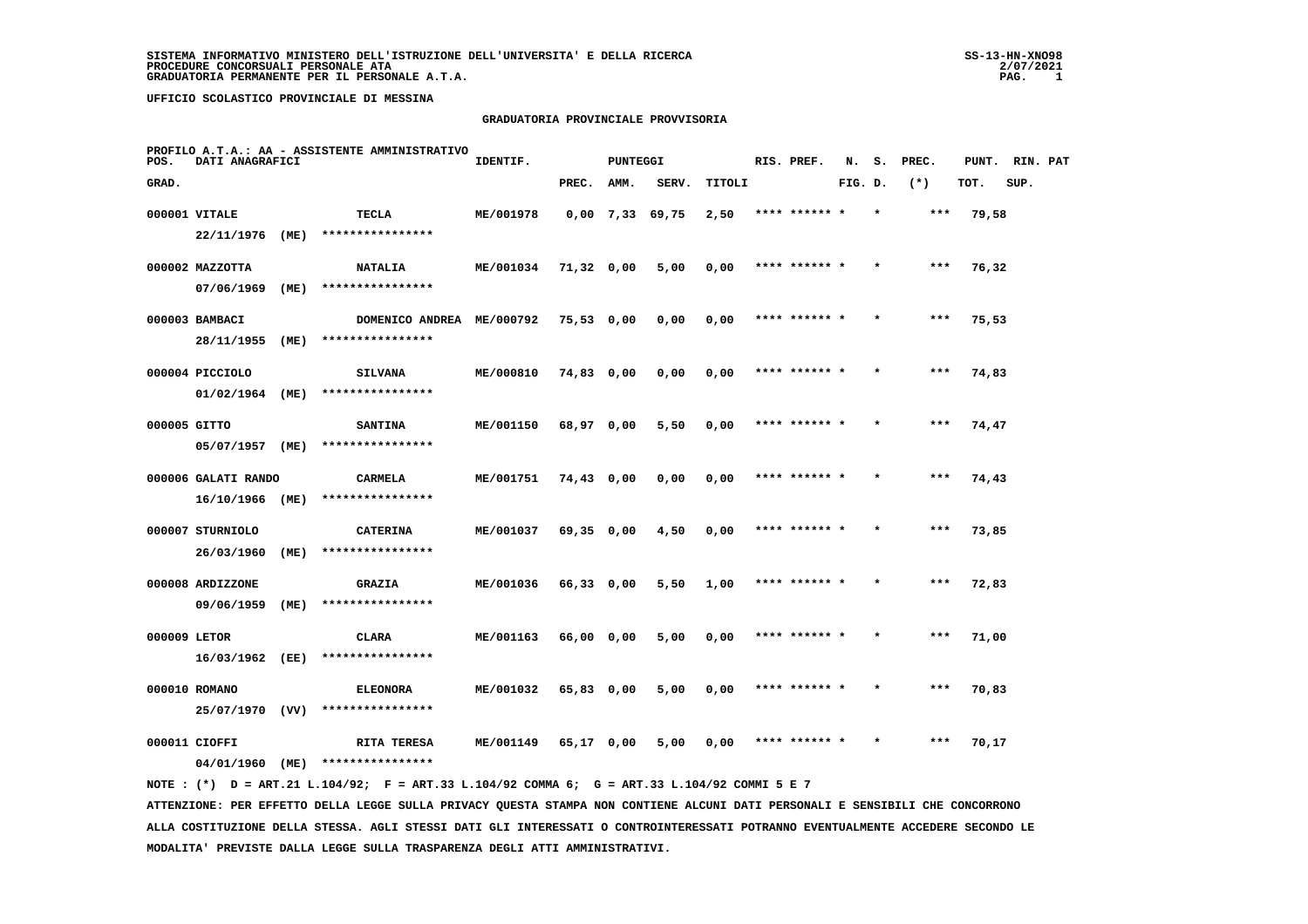## **GRADUATORIA PROVINCIALE PROVVISORIA**

| POS.         | DATI ANAGRAFICI   |      | PROFILO A.T.A.: AA - ASSISTENTE AMMINISTRATIVO | IDENTIF.  |              | <b>PUNTEGGI</b> |       |        | RIS. PREF.    | N.      | s. | PREC.  | PUNT. | RIN. PAT |  |
|--------------|-------------------|------|------------------------------------------------|-----------|--------------|-----------------|-------|--------|---------------|---------|----|--------|-------|----------|--|
| GRAD.        |                   |      |                                                |           | PREC.        | AMM.            | SERV. | TITOLI |               | FIG. D. |    | $(* )$ | TOT.  | SUP.     |  |
|              | 000012 IUCULANO   |      | <b>DANIELA</b>                                 | ME/001322 | 63,92 0,00   |                 | 5,50  | 0,00   | **** ****** * |         |    | $***$  | 69,42 |          |  |
|              | 23/01/1963        | (ME) | ****************                               |           |              |                 |       |        |               |         |    |        |       |          |  |
|              | 000013 IMBRATTA   |      | CINZIA                                         | ME/001039 | 69,40 0,00   |                 | 0,00  | 0,00   |               |         |    | ***    | 69,40 |          |  |
|              | 04/04/1964        | (RM) | ****************                               |           |              |                 |       |        |               |         |    |        |       |          |  |
|              | 000014 ANTONUCCIO |      | <b>ERMINIA</b>                                 | ME/001035 | 67,77 0,00   |                 | 0,00  | 0,00   | **** ****** * |         |    | ***    | 67,77 |          |  |
|              | 07/04/1955        | (ME) | ****************                               |           |              |                 |       |        |               |         |    |        |       |          |  |
| 000015 DAVI' |                   |      | <b>CONCETTA</b>                                | ME/000952 | 62,47 0,00   |                 | 4,50  | 0,00   | **** ****** * |         |    | ***    | 66,97 |          |  |
|              | 30/06/1963        | (CT) | ****************                               |           |              |                 |       |        |               |         |    |        |       |          |  |
|              | 000016 MANASSERI  |      | <b>MARIANNA</b>                                | ME/001827 | 61,80 0,00   |                 | 4,50  | 0,00   | **** ****** * |         |    | $***$  | 66,30 |          |  |
|              | 19/11/1982        | (ME) | ****************                               |           |              |                 |       |        |               |         |    |        |       |          |  |
|              | 000017 BONTEMPO   |      | <b>VINCENZA</b>                                | ME/001159 | 59,50 0,00   |                 | 5,50  | 0,00   | **** ****** * |         |    | ***    | 65,00 |          |  |
|              | 05/12/1965        | (ME) | ****************                               |           |              |                 |       |        |               |         |    |        |       |          |  |
|              | 000018 PARATORE   |      | PATRIZIA                                       | ME/001326 | 56,95 0,00   |                 | 5,50  | 1,00   | **** ****** * |         |    | $***$  | 63,45 |          |  |
|              | 25/10/1969        | (ME) | ****************                               |           |              |                 |       |        |               |         |    |        |       |          |  |
|              | 000019 CANNUCI    |      | MARIA TINDARA EL ME/001228                     |           | 57,00 0,00   |                 | 5,00  | 0,00   | **** ****** * |         |    | $***$  | 62,00 |          |  |
|              | 30/01/1956        | (ME) | ****************                               |           |              |                 |       |        |               |         |    |        |       |          |  |
|              | 000020 MARCHETTA  |      | <b>MARIA</b>                                   | ME/001151 | 61,40 0,00   |                 | 0,00  | 0,00   | **** ****** * |         |    | ***    | 61,40 |          |  |
|              | 31/03/1962        | (EE) | ****************                               |           |              |                 |       |        |               |         |    |        |       |          |  |
|              | 000021 FRANCHINA  |      | LUIGIA                                         | ME/001161 | $55,95$ 0,00 |                 | 5,00  | 0,00   | **** ****** * |         |    | ***    | 60,95 |          |  |
|              | 02/11/1958        | (ME) | ****************                               |           |              |                 |       |        |               |         |    |        |       |          |  |
|              | 000022 CATALFAMO  |      | <b>GIOVANNA</b>                                | ME/001141 | 57,90 0,00   |                 | 1,20  | 0,00   | **** ****** * |         |    | ***    | 59,10 |          |  |
|              | 24/06/1971        | (ME) | ****************                               |           |              |                 |       |        |               |         |    |        |       |          |  |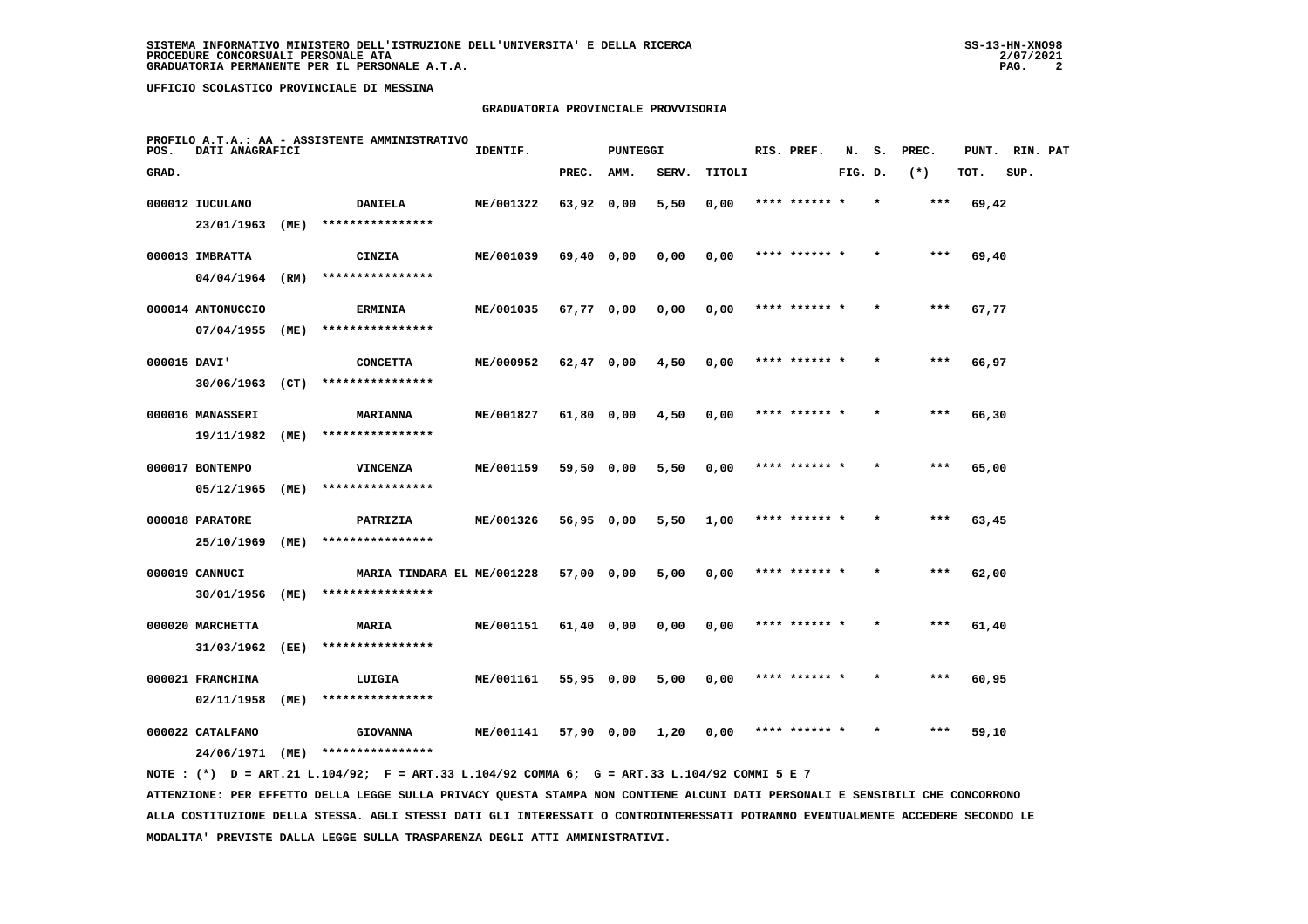## **GRADUATORIA PROVINCIALE PROVVISORIA**

| POS.        | DATI ANAGRAFICI                    |      | PROFILO A.T.A.: AA - ASSISTENTE AMMINISTRATIVO | IDENTIF.  |            | PUNTEGGI |                               |        | RIS. PREF.    | N.      | s.      | PREC. | PUNT. | RIN. PAT |  |
|-------------|------------------------------------|------|------------------------------------------------|-----------|------------|----------|-------------------------------|--------|---------------|---------|---------|-------|-------|----------|--|
| GRAD.       |                                    |      |                                                |           | PREC.      | AMM.     | SERV.                         | TITOLI |               | FIG. D. |         | $(*)$ | TOT.  | SUP.     |  |
|             | 000023 CALABRIA<br>16/07/1958 (ME) |      | <b>MARIA CARMELA</b><br>****************       | ME/001025 | 58,23 0,00 |          | 0,00                          | 0,00   | **** ******   |         |         | ***   | 58,23 |          |  |
|             | 000024 CORTESE                     |      | MARIA CRISTINA                                 | ME/001313 | 56,90 0,00 |          | 1,10                          | 0,00   | **** ****** * |         |         | ***   | 58,00 |          |  |
|             | 14/06/1980                         | (ME) | ****************                               |           |            |          |                               |        |               |         |         |       |       |          |  |
| 000025 BUDA |                                    |      | <b>DOMENICO</b>                                | ME/001937 |            |          | $0,00 \quad 6,33 \quad 49,05$ | 2,50   | **** ****** * |         | $\star$ | $***$ | 57,88 |          |  |
|             | 26/11/1964                         | (ME) | ****************                               |           |            |          |                               |        |               |         |         |       |       |          |  |
|             | 000026 MORABITO                    |      | LILLO                                          | ME/001944 |            |          | $0,00 \quad 6,33 \quad 48,00$ | 3,50   | **** ****** * |         |         | $***$ | 57,83 |          |  |
|             | 11/07/1961 (EE)                    |      | ****************                               |           |            |          |                               |        |               |         |         |       |       |          |  |
|             | 000027 RAINERI MANGIALINO          |      | <b>GIOVANNA</b><br>****************            | ME/001828 | 49,75 0,00 |          | 6,25                          | 1,00   | **** ****** * |         |         | $***$ | 57,00 |          |  |
|             | 18/08/1989 (ME)                    |      |                                                |           |            |          |                               |        |               |         |         |       |       |          |  |
|             | 000028 VIZZARI<br>24/02/1970 (RC)  |      | <b>AGNESE</b><br>****************              | ME/001495 | 51,72 0,00 |          | 5,00                          | 0,00   | **** ****** * |         | $\star$ | $***$ | 56,72 |          |  |
|             | 000029 NOVELLO                     |      | <b>FRANCESCA</b>                               | ME/001325 | 51,50 0,00 |          | 4,00                          | 0,00   | **** ******   |         |         | ***   |       |          |  |
|             | $14/04/1970$ (SR)                  |      | ****************                               |           |            |          |                               |        |               |         |         |       | 55,50 |          |  |
|             | 000030 TRINGALI                    |      | <b>GINA</b>                                    | ME/001972 |            |          | $0,00 \quad 6,17 \quad 48,10$ | 1,00   | **** ****** * |         |         | $***$ | 55,27 |          |  |
|             | 21/06/1964                         | (ME) | ****************                               |           |            |          |                               |        |               |         |         |       |       |          |  |
|             | 000031 CAFARELLA                   |      | TINDARA                                        | ME/001939 |            |          | $0,00$ 7,00 47,00             | 1,00   | **** ****** * |         | $\star$ | $***$ | 55,00 |          |  |
|             | 07/12/1976                         | (ME) | ****************                               |           |            |          |                               |        |               |         |         |       |       |          |  |
|             | 000032 LO CICERO                   |      | <b>ELOISA</b>                                  | ME/001029 | 55,00 0,00 |          | 0,00                          | 0,00   | **** ****** * |         |         | ***   | 55,00 |          |  |
|             | 07/03/1955                         | (ME) | ****************                               |           |            |          |                               |        |               |         |         |       |       |          |  |
| 000033 FOTI |                                    |      | <b>ALESSANDRO</b>                              | ME/001943 |            |          | $0.00$ 7.00 46.60             | 1,00   | **** ****** * |         |         | ***   | 54,60 |          |  |
|             | 13/02/1966                         | (RC) | ****************                               |           |            |          |                               |        |               |         |         |       |       |          |  |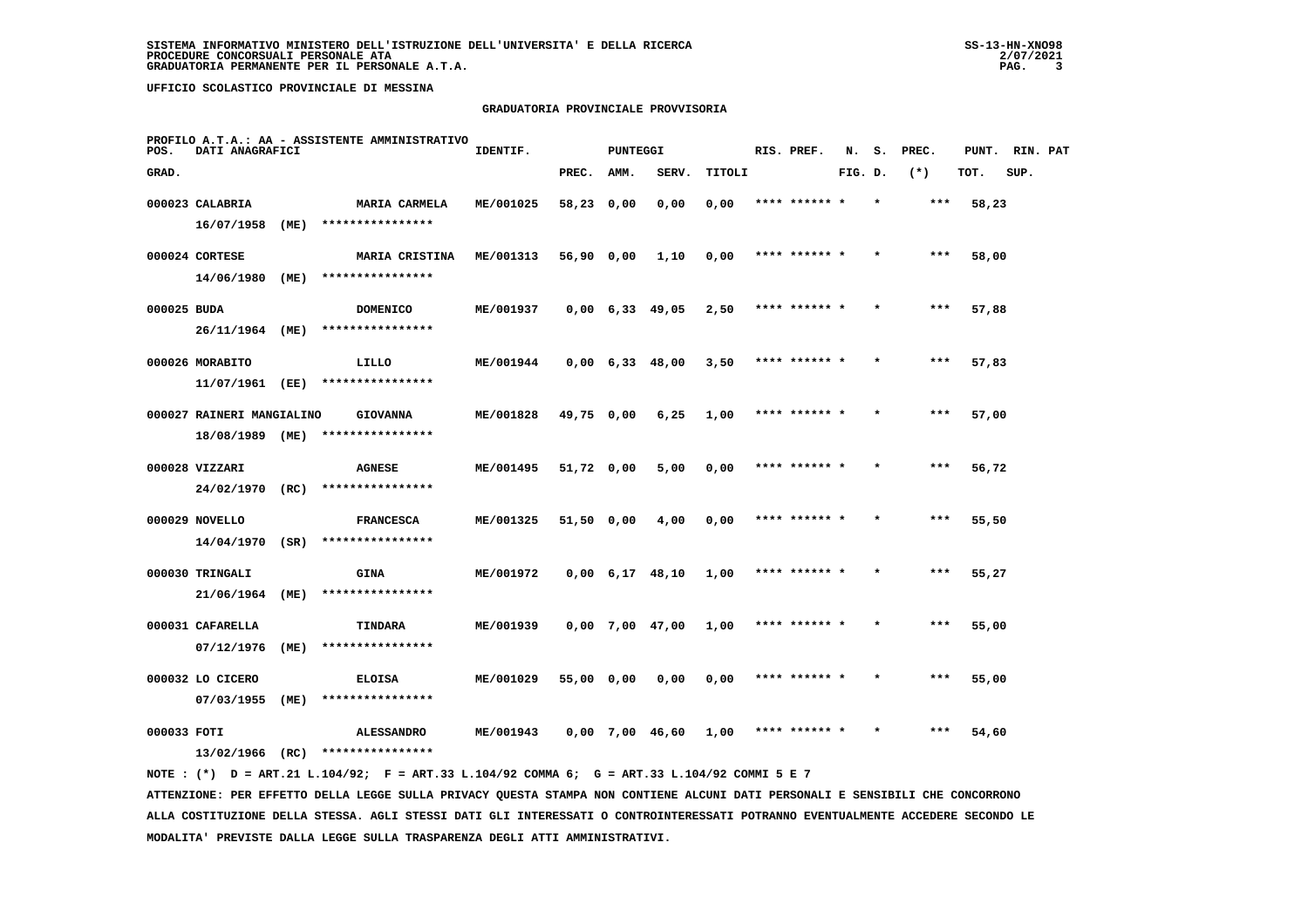## **GRADUATORIA PROVINCIALE PROVVISORIA**

| POS.         | DATI ANAGRAFICI                     |      | PROFILO A.T.A.: AA - ASSISTENTE AMMINISTRATIVO | IDENTIF.  |              | <b>PUNTEGGI</b> |                               |        | RIS. PREF.    | N.      | s.      | PREC. | PUNT. | RIN. PAT |  |
|--------------|-------------------------------------|------|------------------------------------------------|-----------|--------------|-----------------|-------------------------------|--------|---------------|---------|---------|-------|-------|----------|--|
| GRAD.        |                                     |      |                                                |           | PREC.        | AMM.            | SERV.                         | TITOLI |               | FIG. D. |         | $(*)$ | TOT.  | SUP.     |  |
| 000034 FAZIO |                                     |      | <b>MARIA GRAZIA</b>                            | ME/001320 | 49,00 0,00   |                 | 5,50                          | 0,00   | **** ****** * |         | $\star$ | ***   | 54,50 |          |  |
|              | 17/06/1961 (ME)                     |      | ****************                               |           |              |                 |                               |        |               |         |         |       |       |          |  |
|              | 000035 PRINZO                       |      | <b>MARIA</b>                                   | ME/001959 |              |                 | $0,00 \quad 6,67 \quad 44,45$ | 3,00   | **** ****** * |         |         | ***   | 54,12 |          |  |
|              | 30/03/1963 (EN)                     |      | ****************                               |           |              |                 |                               |        |               |         |         |       |       |          |  |
|              | 000036 PALELLA                      |      | ELISABETH MARIA ME/001750                      |           | $52,10$ 0,00 |                 | 2,00                          | 0,00   | **** ****** * |         |         | ***   | 54,10 |          |  |
|              | 16/08/1977 (ME)                     |      | ****************                               |           |              |                 |                               |        |               |         |         |       |       |          |  |
|              | 000037 STRANO                       |      | <b>DOMENICA</b>                                | ME/000453 | $50,03$ 0,00 |                 | 0,00                          | 0,00   | **** ****** * |         |         | ***   | 50,03 |          |  |
|              | 23/03/1968                          | (ME) | ****************                               |           |              |                 |                               |        |               |         |         |       |       |          |  |
|              | 000038 GIORGIO<br>12/11/1958        | (ME) | LUCIA<br>****************                      | ME/001154 | 49,67 0,00   |                 | 0,00                          | 0,00   | **** ****** * |         |         | ***   | 49,67 |          |  |
|              |                                     |      |                                                |           |              |                 |                               |        |               |         |         |       |       |          |  |
| 000039 VINCI | 13/04/1976                          | (ME) | <b>ROSY</b><br>****************                | ME/001973 |              |                 | $0,00$ 8,33 38,30             | 0,00   | **** ****** * |         |         | $***$ | 46,63 |          |  |
|              |                                     |      |                                                |           |              |                 |                               |        | **** ****** * |         |         | ***   |       |          |  |
|              | 000040 SCHIMIO<br>$17/11/1967$ (VV) |      | LUCIA<br>****************                      | ME/001492 | 41,97 0,00   |                 | 4,30                          | 0,00   |               |         |         |       | 46,27 |          |  |
|              | 000041 MIRICI CAPPA                 |      | <b>GIUSEPPE</b>                                | ME/001942 |              |                 | $0,00$ 7,50 35,70             | 2,50   | **** ****** * |         |         | ***   | 45,70 |          |  |
|              | 02/11/1963 (ME)                     |      | ****************                               |           |              |                 |                               |        |               |         |         |       |       |          |  |
|              | 000042 ALESSANDRO                   |      | VINCENZA ANTONEL ME/001307                     |           | $38,30$ 0,00 |                 | 3,50                          | 0,00   | **** ****** * |         |         | ***   | 41,80 |          |  |
|              | 17/01/1970 (ME)                     |      | ****************                               |           |              |                 |                               |        |               |         |         |       |       |          |  |
|              | 000043 INGRASSIA LUPO               |      | <b>ANNAMARIA</b>                               | ME/001891 | $36,80$ 0,00 |                 | 4,00                          | 1,00   | **** ****** * |         |         | $***$ | 41,80 |          |  |
|              | 24/02/1980 (PA)                     |      | ****************                               |           |              |                 |                               |        |               |         |         |       |       |          |  |
|              | 000044 SPINNATO                     |      | <b>CARMEN</b>                                  | ME/001494 | 36,68 0,00   |                 | 5,00                          | 0,00   | **** ****** * |         |         | ***   | 41,68 |          |  |
|              | 06/11/1976                          | (ME) | ****************                               |           |              |                 |                               |        |               |         |         |       |       |          |  |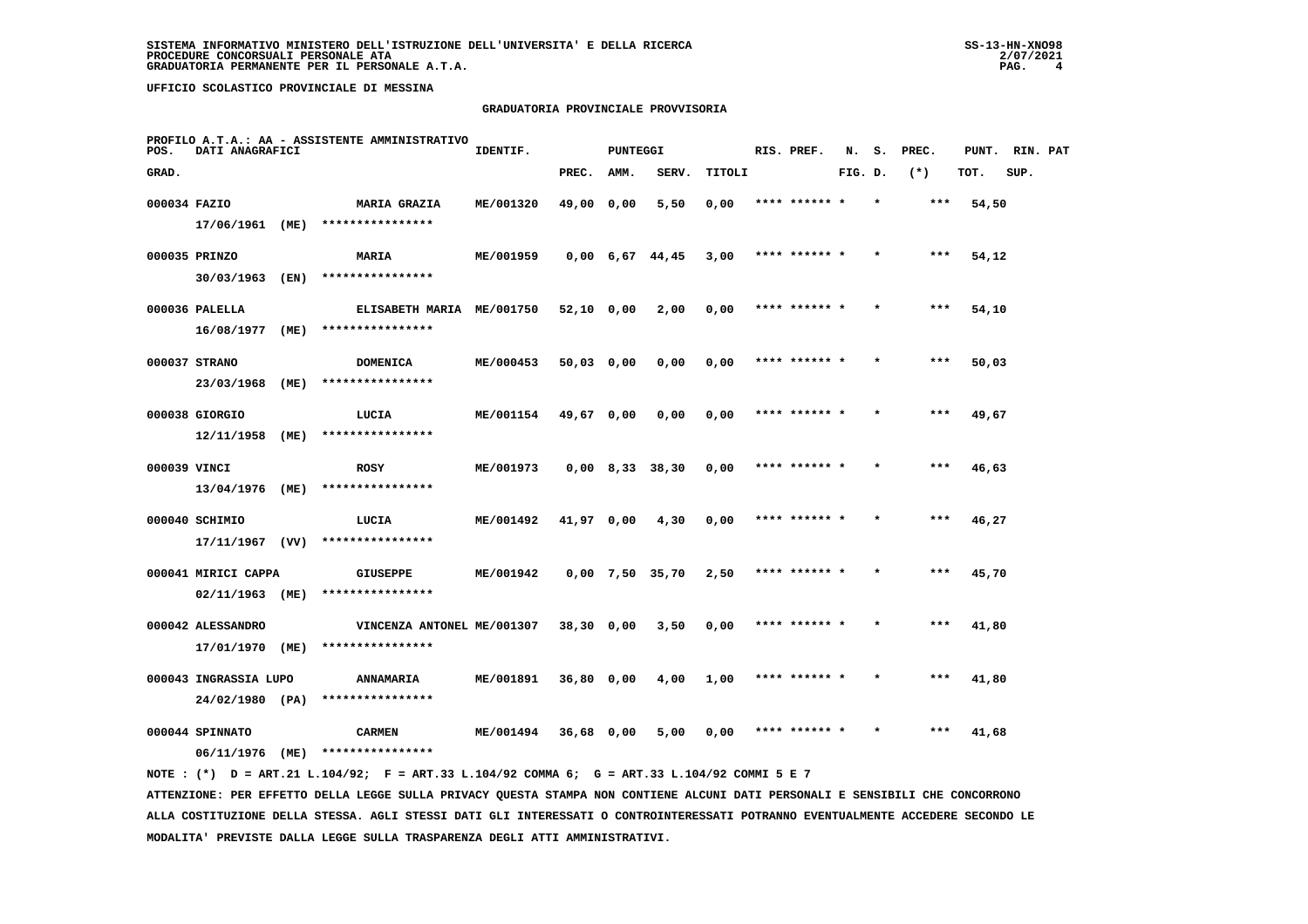## **GRADUATORIA PROVINCIALE PROVVISORIA**

| POS.         | DATI ANAGRAFICI     |      | PROFILO A.T.A.: AA - ASSISTENTE AMMINISTRATIVO | IDENTIF.  |              | <b>PUNTEGGI</b> |                               |        | RIS. PREF.    | N.      | s. | PREC. | PUNT. | RIN. PAT |  |
|--------------|---------------------|------|------------------------------------------------|-----------|--------------|-----------------|-------------------------------|--------|---------------|---------|----|-------|-------|----------|--|
| GRAD.        |                     |      |                                                |           | PREC.        | AMM.            | SERV.                         | TITOLI |               | FIG. D. |    | $(*)$ | TOT.  | SUP.     |  |
|              | 000045 MANGANO      |      | GIUSEPPE                                       | ME/001948 |              |                 | $0,00$ 8,33 30,05             | 3,00   | **** ****** * |         |    | ***   | 41,38 |          |  |
|              | 14/03/1972 (ME)     |      | ****************                               |           |              |                 |                               |        |               |         |    |       |       |          |  |
|              | 000046 ANNUNZIATA   |      | <b>VINCENZINA</b>                              | ME/001936 |              |                 | 0,00 6,80 33,50               | 1,00   | **** ****** * |         |    | ***   | 41,30 |          |  |
|              | $26/01/1973$ (SA)   |      | ****************                               |           |              |                 |                               |        |               |         |    |       |       |          |  |
|              | 000047 GALATI RANDO |      | <b>CONCETTA</b>                                | ME/001489 | 36,50 0,00   |                 | 4,50                          | 0,00   | **** ****** * |         |    | $***$ | 41,00 |          |  |
|              | 11/10/1965 (ME)     |      | ****************                               |           |              |                 |                               |        |               |         |    |       |       |          |  |
| 000048 PATTI |                     |      | <b>CATERINA</b>                                | ME/001864 | $36,43$ 0,00 |                 | 4,00                          | 0,00   | **** ****** * |         |    | $***$ | 40,43 |          |  |
|              | 24/02/1967          | (ME) | ****************                               |           |              |                 |                               |        |               |         |    |       |       |          |  |
|              | 000049 ANASTASI     |      | <b>GIOACCHINO</b>                              | ME/001938 |              |                 | $0,00 \quad 6,67 \quad 31,25$ | 2,50   | **** ****** * |         |    | $***$ | 40,42 |          |  |
|              | 08/09/1961 (ME)     |      | ****************                               |           |              |                 |                               |        |               |         |    |       |       |          |  |
| 000050 RAO   |                     |      | <b>ANTONINA</b>                                | ME/000812 | 40,05 0,00   |                 | 0,00                          | 0,00   | **** ****** * |         |    | ***   | 40,05 |          |  |
|              | 26/04/1965 (ME)     |      | ****************                               |           |              |                 |                               |        |               |         |    |       |       |          |  |
|              | 000051 SANTORO      |      | <b>FRANCESCA</b>                               | ME/001491 | $34,00$ 0,00 |                 | 5,50                          | 0,00   | **** ****** * |         |    | $***$ | 39,50 |          |  |
|              | 08/11/1974 (ME)     |      | ****************                               |           |              |                 |                               |        |               |         |    |       |       |          |  |
|              | 000052 GIORGIANNI   |      | <b>ANTONIO</b><br>****************             | ME/001953 |              |                 | $0,00 \quad 6,00 \quad 30,85$ | 2,50   | **** ******   |         |    | ***   | 39,35 |          |  |
|              | 08/03/1973          | (ME) |                                                |           |              |                 |                               |        |               |         |    |       |       |          |  |
|              | 000053 IMBESI       |      | SALVATORE MARCEL ME/001318<br>**************** |           | $38,10$ 0,00 |                 | 0,00                          | 0,00   | **** ****** * |         |    | $***$ | 38,10 |          |  |
|              | 31/12/1973          | (ME) |                                                |           |              |                 |                               |        |               |         |    |       |       |          |  |
| 000054 FOTI  |                     |      | IRENE                                          | ME/001809 | 37,70 0,00   |                 | 0,00                          | 0,00   | **** ****** * |         |    | ***   | 37,70 |          |  |
|              | 13/04/1972          | (ME) | ****************                               |           |              |                 |                               |        |               |         |    |       |       |          |  |
|              | 000055 MAIMONE      |      | <b>ARTURO</b>                                  | ME/001490 | 29,83 0,00   |                 | 6,55                          | 0,00   | **** ****** * |         |    | ***   | 36,38 |          |  |
|              | 16/04/1975          | (ME) | ****************                               |           |              |                 |                               |        |               |         |    |       |       |          |  |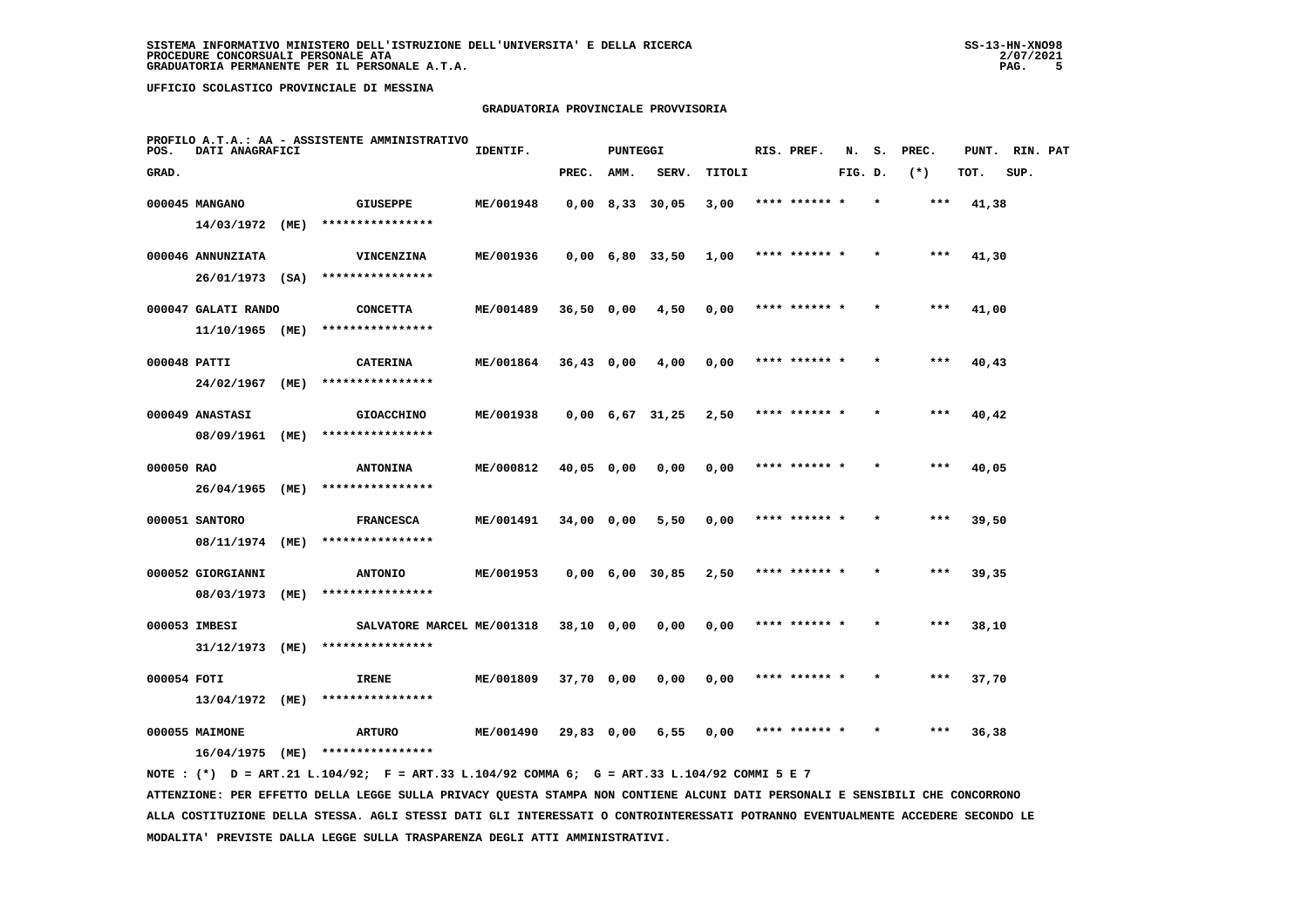## **GRADUATORIA PROVINCIALE PROVVISORIA**

| POS.  | DATI ANAGRAFICI                 |      | PROFILO A.T.A.: AA - ASSISTENTE AMMINISTRATIVO | IDENTIF.  |              | <b>PUNTEGGI</b>               |                  |        | RIS. PREF.    | N.      | s.      | PREC. | PUNT. | RIN. PAT |  |
|-------|---------------------------------|------|------------------------------------------------|-----------|--------------|-------------------------------|------------------|--------|---------------|---------|---------|-------|-------|----------|--|
| GRAD. |                                 |      |                                                |           | PREC.        | AMM.                          | SERV.            | TITOLI |               | FIG. D. |         | $(*)$ | TOT.  | SUP.     |  |
|       | 000056 CALABRO'<br>22/09/1969   | (ME) | ANNA CARMELA<br>****************               | ME/000376 | $34,10$ 0,00 |                               | 0,00             | 0,00   | **** ******   |         |         | ***   | 34,10 |          |  |
|       | 000057 PULIAFITO                |      | <b>GIUSEPPA</b>                                | ME/001889 | 26,00 0,00   |                               | 5,50             | 0,00   | **** ****** * |         |         | ***   | 31,50 |          |  |
|       | 15/07/1968<br>000058 CORRAO     | (ME) | ****************<br><b>SANTA</b>               | ME/001890 | 26,00 0,00   |                               | 5,50             | 0,00   | **** ******   |         |         | ***   | 31,50 |          |  |
|       | 26/05/1961                      | (ME) | ****************                               |           |              |                               |                  |        |               |         |         |       |       |          |  |
|       | 000059 SCOPELLITI<br>18/05/1963 | (ME) | <b>ANTONIO</b><br>****************             | ME/001330 | $30,83$ 0,00 |                               | 0,00             | 0,00   | **** ****** * |         |         | $***$ | 30,83 |          |  |
|       | 000060 ALESCI                   |      | <b>CARMELA</b>                                 | ME/001308 | $29,95$ 0,00 |                               | 0,00             | 0,00   | **** ****** * |         |         | $***$ | 29,95 |          |  |
|       | 30/01/1970                      | (ME) | ****************                               |           |              |                               |                  |        |               |         |         |       |       |          |  |
|       | 000061 FERRARA<br>17/04/1985    | (ME) | <b>VALENTINA</b><br>****************           | ME/001806 | 27,95 0,00   |                               | 0,90             | 1,00   | **** ****** * |         |         | $***$ | 29,85 |          |  |
|       | 000062 MANDANICI                |      | <b>GAETANA</b>                                 | ME/001872 | 23,65 0,00   |                               | 4,50             | 0,00   | **** ****** * |         |         | ***   | 28,15 |          |  |
|       | 30/03/1957                      | (ME) | ****************                               |           |              |                               |                  |        |               |         |         |       |       |          |  |
|       | 000063 PASSARI<br>28/03/1960    | (ME) | <b>ROSARIO</b><br>****************             | ME/001955 |              |                               | 0,00 10,00 12,60 | 4,50   | **** ******   |         |         | ***   | 27,10 |          |  |
|       | 000064 MAFFEI                   |      | PATRIZIA                                       | ME/001324 | 26,83 0,00   |                               | 0,00             | 0,00   | **** ****** * |         |         | $***$ | 26,83 |          |  |
|       | 07/04/1958<br>000065 DI SANTO   | (ME) | ****************<br>NUNZIO                     | ME/001892 | 21,00 0,00   |                               | 5,00             | 0,00   | **** ****** * |         | $\star$ | ***   | 26,00 |          |  |
|       | 05/02/1960                      | (ME) | ****************                               |           |              |                               |                  |        |               |         |         |       |       |          |  |
|       | 000066 CALAVA'<br>04/11/1963    | (ME) | <b>SALVATORE</b><br>****************           | ME/001940 |              | $0,00 \quad 6,67 \quad 15,90$ |                  | 1,00   | **** ****** * |         |         | ***   | 23,57 |          |  |
|       |                                 |      |                                                |           |              |                               |                  |        |               |         |         |       |       |          |  |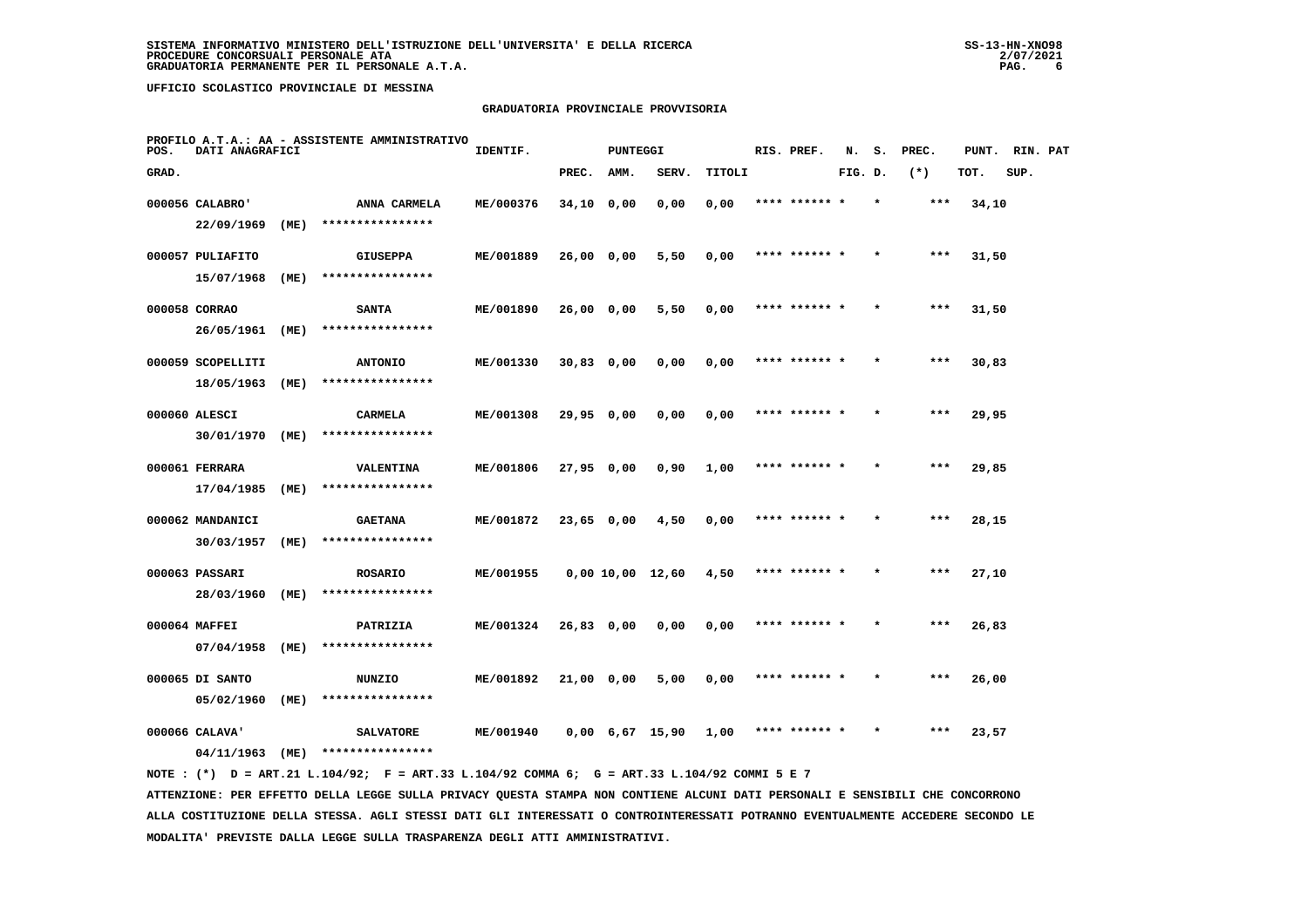# **GRADUATORIA PROVINCIALE PROVVISORIA**

| POS.         | DATI ANAGRAFICI   |      | PROFILO A.T.A.: AA - ASSISTENTE AMMINISTRATIVO                                              | IDENTIF.  |              | <b>PUNTEGGI</b> |                   |        | RIS. PREF.    | N.      | s.      | PREC. | PUNT. | RIN. PAT |  |
|--------------|-------------------|------|---------------------------------------------------------------------------------------------|-----------|--------------|-----------------|-------------------|--------|---------------|---------|---------|-------|-------|----------|--|
| GRAD.        |                   |      |                                                                                             |           | PREC.        | AMM.            | SERV.             | TITOLI |               | FIG. D. |         | $(*)$ | TOT.  | SUP.     |  |
|              | 000067 GORGONE    |      | <b>MARIA GRAZIA</b>                                                                         | ME/001542 | 21,90 0,00   |                 | 1,10              | 0,00   | **** ****** * |         | $\star$ | ***   | 23,00 |          |  |
|              | 02/07/1974        | (ME) | ****************                                                                            |           |              |                 |                   |        |               |         |         |       |       |          |  |
|              | 000068 TRIOLO     |      | TINDARA                                                                                     | ME/001057 | 22,17 0,00   |                 | 0,00              | 0,00   | **** ****** * |         | $\star$ | $***$ | 22,17 |          |  |
|              | 31/10/1973        | (ME) | ****************                                                                            |           |              |                 |                   |        |               |         |         |       |       |          |  |
|              | 000069 PANTANO    |      | <b>SALVATORE</b>                                                                            | ME/001954 |              |                 | $0,00$ 7,00 12,50 | 2,50   | **** ****** * |         | $\star$ | ***   | 22,00 |          |  |
|              | 11/08/1964        | (ME) | ****************                                                                            |           |              |                 |                   |        |               |         |         |       |       |          |  |
|              | 000070 MILAZZO    |      | MARIA CARMELA                                                                               | ME/001960 |              |                 | $0,00$ 7,67 14,00 | 0,00   | **** ****** * |         | $\star$ | ***   | 21,67 |          |  |
|              | 12/07/1962        | (EN) | ****************                                                                            |           |              |                 |                   |        |               |         |         |       |       |          |  |
|              | 000071 FUGAZZOTTO |      | <b>NUNZIATINA</b>                                                                           | ME/001473 | $21,17$ 0,00 |                 | 0,00              | 0,00   | **** ****** * |         | $\star$ | ***   | 21,17 |          |  |
|              | 26/10/1959        | (ME) | ****************                                                                            |           |              |                 |                   |        |               |         |         |       |       |          |  |
|              | 000072 RAVIOLA    |      | MAURIZIO                                                                                    | ME/001413 | 19,50 0,00   |                 | 0,00              | 0,00   | **** ****** * |         | $\star$ | ***   | 19,50 |          |  |
|              | 06/09/1964        | (ME) | ****************                                                                            |           |              |                 |                   |        |               |         |         |       |       |          |  |
| 000073 PATTI |                   |      | <b>SEBASTIANO</b>                                                                           | ME/001956 | $0,00$ 7,83  |                 | 3,20              | 1,00   | **** ****** * |         | $\star$ | ***   | 12,03 |          |  |
|              | 30/10/1964        | (ME) | ****************                                                                            |           |              |                 |                   |        |               |         |         |       |       |          |  |
|              |                   |      | NOTE: (*) D = ART.21 L.104/92; F = ART.33 L.104/92 COMMA 6; G = ART.33 L.104/92 COMMI 5 E 7 |           |              |                 |                   |        |               |         |         |       |       |          |  |

 **ATTENZIONE: PER EFFETTO DELLA LEGGE SULLA PRIVACY QUESTA STAMPA NON CONTIENE ALCUNI DATI PERSONALI E SENSIBILI CHE CONCORRONO ALLA COSTITUZIONE DELLA STESSA. AGLI STESSI DATI GLI INTERESSATI O CONTROINTERESSATI POTRANNO EVENTUALMENTE ACCEDERE SECONDO LE MODALITA' PREVISTE DALLA LEGGE SULLA TRASPARENZA DEGLI ATTI AMMINISTRATIVI.**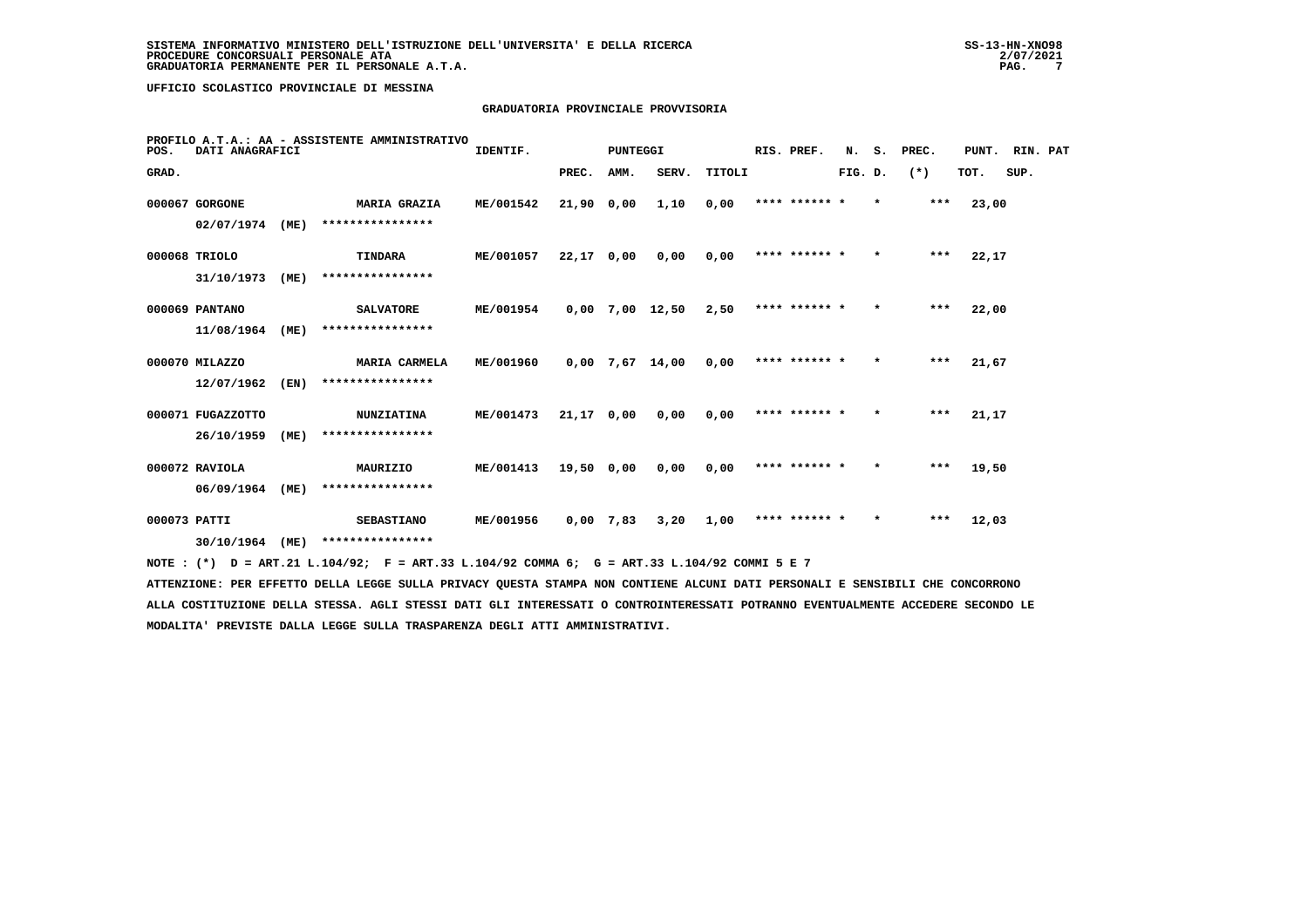#### **GRADUATORIA PROVINCIALE PROVVISORIA**

| POS.         | DATI ANAGRAFICI    |      | PROFILO A.T.A.: AT - ASSISTENTE TECNICO                                                                                         | IDENTIF.                                                     |              | PUNTEGGI    |       |        | RIS. PREF.    | N.      | s. | PREC.  | PUNT. | RIN. PAT |  |
|--------------|--------------------|------|---------------------------------------------------------------------------------------------------------------------------------|--------------------------------------------------------------|--------------|-------------|-------|--------|---------------|---------|----|--------|-------|----------|--|
| GRAD.        |                    |      |                                                                                                                                 |                                                              | PREC.        | <b>AMM.</b> | SERV. | TITOLI |               | FIG. D. |    | $(* )$ | TOT.  | SUP.     |  |
|              | 000001 SORACI      |      | <b>FRANCESCO</b>                                                                                                                | ME/000916                                                    | 90,00 0,00   |             | 0,00  | 0,00   | **** ****** * |         |    | ***    | 90,00 |          |  |
|              | 20/02/1963 (ME)    |      | ****************                                                                                                                | AREE DI LABORATORIO POSSEDUTE: AR02 AR05 AR08                |              |             |       |        |               |         |    |        |       |          |  |
|              | 000002 ALESCI      |      | <b>SALVATORE</b>                                                                                                                | ME/001066                                                    | 81,40 0,00   |             | 0,00  | 0,00   | **** ****** * |         |    |        | 81,40 |          |  |
|              | 25/03/1957         | (ME) | ****************                                                                                                                | AREE DI LABORATORIO POSSEDUTE: AR01 AR02 AR08                |              |             |       |        |               |         |    |        |       |          |  |
|              | 000003 POLITO      |      | <b>GIOVANNI</b>                                                                                                                 | ME/001299                                                    |              | 74,90 0,00  | 5,50  | 0,00   | **** ****** * |         |    |        | 80,40 |          |  |
|              | 12/05/1965 (ME)    |      | ****************                                                                                                                | AREE DI LABORATORIO POSSEDUTE: AR02 AR08 AR10 AR23 AR28 AR38 |              |             |       |        |               |         |    |        |       |          |  |
| 000004 LONGO |                    |      | MARIO GIUSEPPE                                                                                                                  | ME/001158                                                    | 80,30 0,00   |             | 0,00  | 0,00   |               |         |    |        | 80,30 |          |  |
|              | 12/09/1963 (ME)    |      | ****************                                                                                                                | AREE DI LABORATORIO POSSEDUTE: AR01 AR02 AR08                |              |             |       |        |               |         |    |        |       |          |  |
|              | 000005 BIONDO      |      | GIOVANNI                                                                                                                        | ME/001306                                                    | $74,20$ 0,00 |             | 5,50  | 0,00   | **** ****** * |         |    |        | 79,70 |          |  |
|              | 10/01/1968 (ME)    |      | ****************                                                                                                                | AREE DI LABORATORIO POSSEDUTE: ARO1 ARO2 ARO8                |              |             |       |        |               |         |    |        |       |          |  |
|              | 000006 CALABRO'    |      | <b>DOMENICO</b>                                                                                                                 | ME/001194                                                    | 79,40 0,00   |             | 0,00  | 0,00   |               |         |    |        | 79,40 |          |  |
|              | 15/05/1956 (ME)    |      | ****************                                                                                                                | AREE DI LABORATORIO POSSEDUTE: AR02 AR08                     |              |             |       |        |               |         |    |        |       |          |  |
|              | 000007 DI PASQUALE |      | TINDARO ANTONINO ME/001741                                                                                                      |                                                              | 73,30 0,00   |             | 4,50  | 0,00   |               |         |    |        | 77,80 |          |  |
|              | 06/11/1960 (ME)    |      | ****************                                                                                                                | AREE DI LABORATORIO POSSEDUTE: AR02 AR08                     |              |             |       |        |               |         |    |        |       |          |  |
|              | 000008 QUATTROCCHI |      | <b>SANTINA</b>                                                                                                                  | ME/000507                                                    | 73,03 0,00   |             | 0.00  | 0.00   |               |         |    |        | 73,03 |          |  |
|              | 01/01/1975 (ME)    |      | ****************                                                                                                                | AREE DI LABORATORIO POSSEDUTE: AR02 AR08                     |              |             |       |        |               |         |    |        |       |          |  |
|              | 000009 TRIOLO      |      | <b>DOMENICA</b>                                                                                                                 | ME/001289                                                    | 66,50 0,00   |             | 5,50  | 0,00   | **** ****** * |         |    | ***    | 72,00 |          |  |
|              | 27/11/1978 (ME)    |      | ****************                                                                                                                | AREE DI LABORATORIO POSSEDUTE: AR02 AR08 AR20 AR21           |              |             |       |        |               |         |    |        |       |          |  |
|              | 000010 MASCARO     |      | <b>GIUSEPPE</b>                                                                                                                 | ME/001312                                                    | 63,05 0,00   |             | 4,40  | 0,00   |               |         |    |        | 67,45 |          |  |
|              | 23/03/1961 (ME)    |      | ****************                                                                                                                | AREE DI LABORATORIO POSSEDUTE: AR02 AR08                     |              |             |       |        |               |         |    |        |       |          |  |
|              | 000011 SPURIA      |      | <b>GRAZIA</b>                                                                                                                   | ME/001084                                                    | 64,60 0,00   |             | 0,00  | 0,00   | **** ****** * |         |    | ***    | 64,60 |          |  |
|              |                    |      | 29/04/1962 (ME) ****************                                                                                                | AREE DI LABORATORIO POSSEDUTE: AR02 AR08 AR10                |              |             |       |        |               |         |    |        |       |          |  |
|              |                    |      | NOTE : $(*)$ D = ART.21 L.104/92; F = ART.33 L.104/92 COMMA 6; G = ART.33 L.104/92 COMMI 5 E 7                                  |                                                              |              |             |       |        |               |         |    |        |       |          |  |
|              |                    |      | ATTENZIONE: PER EFFETTO DELLA LEGGE SULLA PRIVACY QUESTA STAMPA NON CONTIENE ALCUNI DATI PERSONALI E SENSIBILI CHE CONCORRONO   |                                                              |              |             |       |        |               |         |    |        |       |          |  |
|              |                    |      | ALLA COSTITUZIONE DELLA STESSA. AGLI STESSI DATI GLI INTERESSATI O CONTROINTERESSATI POTRANNO EVENTUALMENTE ACCEDERE SECONDO LE |                                                              |              |             |       |        |               |         |    |        |       |          |  |

 **MODALITA' PREVISTE DALLA LEGGE SULLA TRASPARENZA DEGLI ATTI AMMINISTRATIVI.**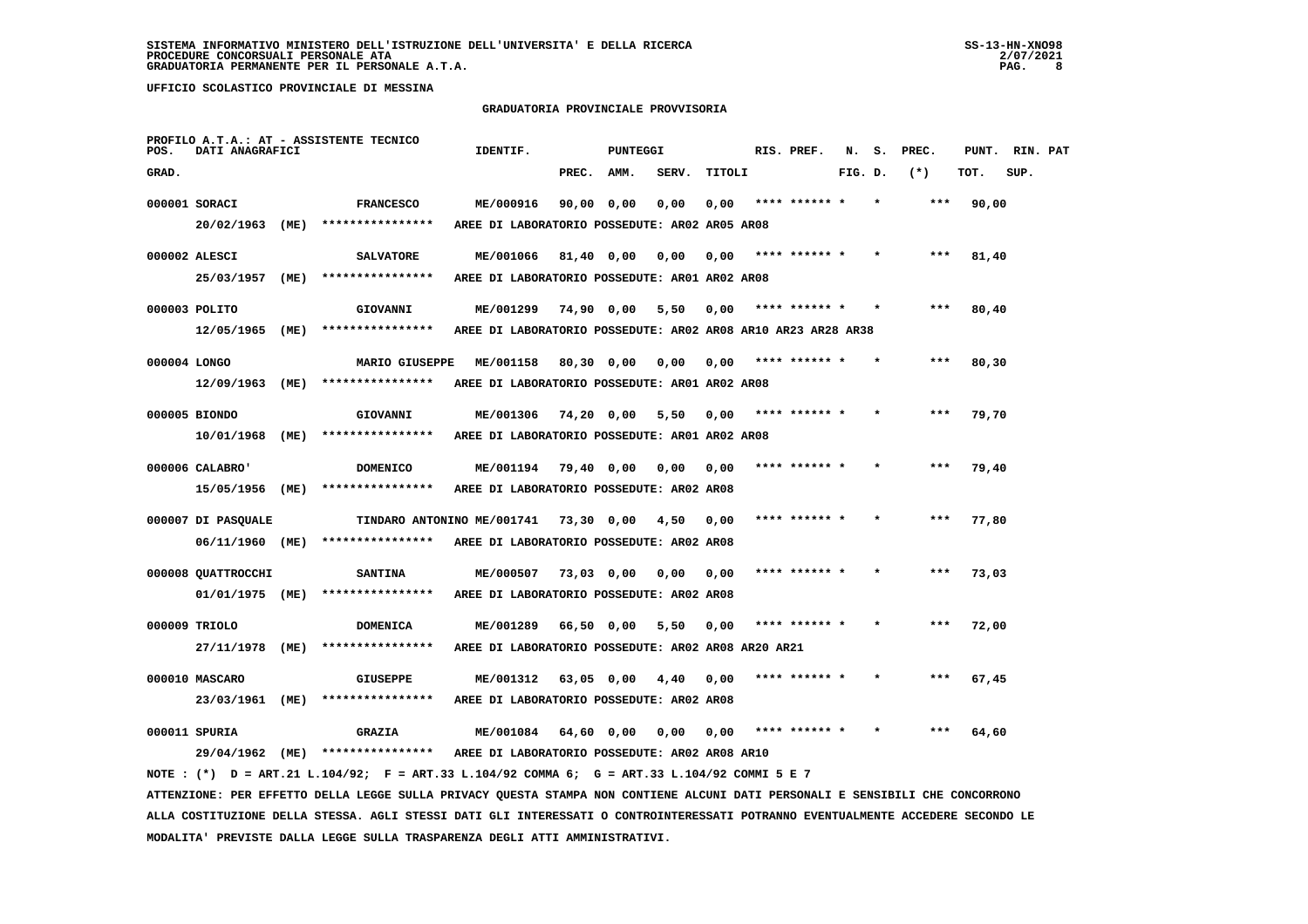## **GRADUATORIA PROVINCIALE PROVVISORIA**

| POS.        | DATI ANAGRAFICI   |      | PROFILO A.T.A.: AT - ASSISTENTE TECNICO                                                                                         | IDENTIF.                                           |              | PUNTEGGI   |       |        | RIS. PREF.    | N.      | s. | PREC. |       | PUNT. RIN. PAT |  |
|-------------|-------------------|------|---------------------------------------------------------------------------------------------------------------------------------|----------------------------------------------------|--------------|------------|-------|--------|---------------|---------|----|-------|-------|----------------|--|
| GRAD.       |                   |      |                                                                                                                                 |                                                    | PREC.        | AMM.       | SERV. | TITOLI |               | FIG. D. |    | $(*)$ | TOT.  | SUP.           |  |
|             | 000012 LA ROSA    |      | <b>GIUSEPPE</b>                                                                                                                 | ME/001302                                          | 59,00 0,00   |            | 4,80  | 0,00   |               |         |    |       | 63,80 |                |  |
|             | 06/07/1962        | (ME) | ****************                                                                                                                | AREE DI LABORATORIO POSSEDUTE: AR02 AR08           |              |            |       |        |               |         |    |       |       |                |  |
|             | 000013 COPPOLINO  |      | <b>ROCCO</b>                                                                                                                    | ME/001156                                          | 63,30 0,00   |            | 0,00  | 0,00   | **** ****** * |         |    | $***$ | 63,30 |                |  |
|             | 16/04/1963        | (ME) | ****************                                                                                                                | AREE DI LABORATORIO POSSEDUTE: AR23 AR28 AR38      |              |            |       |        |               |         |    |       |       |                |  |
|             | 000014 SMEDILE    |      | <b>DOMENICO</b>                                                                                                                 | ME/001290                                          |              | 53,85 0,00 | 8,10  | 0,00   | **** ****** * |         |    | ***   | 61,95 |                |  |
|             | 24/09/1959        | (ME) | ****************                                                                                                                | AREE DI LABORATORIO POSSEDUTE: AR01 AR08           |              |            |       |        |               |         |    |       |       |                |  |
| 000015 PINO |                   |      | <b>SALVATORE</b>                                                                                                                | ME/001079                                          | 60,10 0,00   |            | 0,00  | 0,00   | **** ****** * |         |    | ***   | 60,10 |                |  |
|             | 10/06/1979 (ME)   |      | ****************                                                                                                                | AREE DI LABORATORIO POSSEDUTE: AR02 AR08           |              |            |       |        |               |         |    |       |       |                |  |
|             | 000016 GIARDINA   |      | <b>DANIELA</b>                                                                                                                  | ME/001238                                          | 58,75 0,00   |            | 1,00  | 0,00   | **** ****** * |         |    |       | 59,75 |                |  |
|             | 01/10/1968 (RM)   |      | ****************                                                                                                                | AREE DI LABORATORIO POSSEDUTE: AR01 AR02 AR03 AR08 |              |            |       |        |               |         |    |       |       |                |  |
|             |                   |      |                                                                                                                                 |                                                    |              |            |       |        |               |         |    |       |       |                |  |
|             | 000017 VACCARO    |      | MAURIZIO<br>****************                                                                                                    | ME/001236                                          | 57,50 0,00   |            | 0,00  | 0,00   |               |         |    |       | 57,50 |                |  |
|             | $14/05/1963$ (CL) |      |                                                                                                                                 | AREE DI LABORATORIO POSSEDUTE: AR02 AR08           |              |            |       |        |               |         |    |       |       |                |  |
|             | 000018 LOMBARDO   |      | TOMMASO                                                                                                                         | ME/001470                                          | 55,98 0,00   |            | 0,00  | 0,00   | **** ****** * |         |    |       | 55,98 |                |  |
|             | 18/12/1964 (ME)   |      | ****************                                                                                                                | AREE DI LABORATORIO POSSEDUTE: AR02 AR08           |              |            |       |        |               |         |    |       |       |                |  |
|             | 000019 SCUDERI    |      | LETIZIA GIOVANNA ME/001523                                                                                                      |                                                    | $53,40$ 0,00 |            | 1,10  | 0,00   |               |         |    |       | 54,50 |                |  |
|             | 31/07/1967 (ME)   |      | ****************                                                                                                                | AREE DI LABORATORIO POSSEDUTE: AR02 AR08 AR21      |              |            |       |        |               |         |    |       |       |                |  |
|             | 000020 LOMBARDO   |      | <b>GUALTIERO</b>                                                                                                                | ME/001243                                          | 54,10 0,00   |            | 0,00  | 0,00   | **** ****** * |         |    | ***   | 54,10 |                |  |
|             | 28/07/1965 (ME)   |      | ****************                                                                                                                | AREE DI LABORATORIO POSSEDUTE: AR02 AR08           |              |            |       |        |               |         |    |       |       |                |  |
|             | 000021 CANNAO     |      | GIUSY                                                                                                                           | ME/001740                                          |              | 48,20 0,00 | 5,50  | 0,00   | **** ****** * |         |    | ***   | 53,70 |                |  |
|             | 19/04/1989 (ME)   |      | ****************                                                                                                                | AREE DI LABORATORIO POSSEDUTE: AR20                |              |            |       |        |               |         |    |       |       |                |  |
|             | 000022 NAVARRIA   |      | LUCA VINCENZO                                                                                                                   | <b>ME/001742</b>                                   | 48,70 0,00   |            | 0,00  | 0,00   | **** ****** * |         |    |       | 48,70 |                |  |
|             |                   |      | 13/09/1982 (ME) **************** AREE DI LABORATORIO POSSEDUTE: AR02 AR05 AR08                                                  |                                                    |              |            |       |        |               |         |    |       |       |                |  |
|             |                   |      | NOTE: (*) D = ART.21 L.104/92; F = ART.33 L.104/92 COMMA 6; G = ART.33 L.104/92 COMMI 5 E 7                                     |                                                    |              |            |       |        |               |         |    |       |       |                |  |
|             |                   |      | ATTENZIONE: PER EFFETTO DELLA LEGGE SULLA PRIVACY QUESTA STAMPA NON CONTIENE ALCUNI DATI PERSONALI E SENSIBILI CHE CONCORRONO   |                                                    |              |            |       |        |               |         |    |       |       |                |  |
|             |                   |      | ALLA COSTITUZIONE DELLA STESSA. AGLI STESSI DATI GLI INTERESSATI O CONTROINTERESSATI POTRANNO EVENTUALMENTE ACCEDERE SECONDO LE |                                                    |              |            |       |        |               |         |    |       |       |                |  |

 **MODALITA' PREVISTE DALLA LEGGE SULLA TRASPARENZA DEGLI ATTI AMMINISTRATIVI.**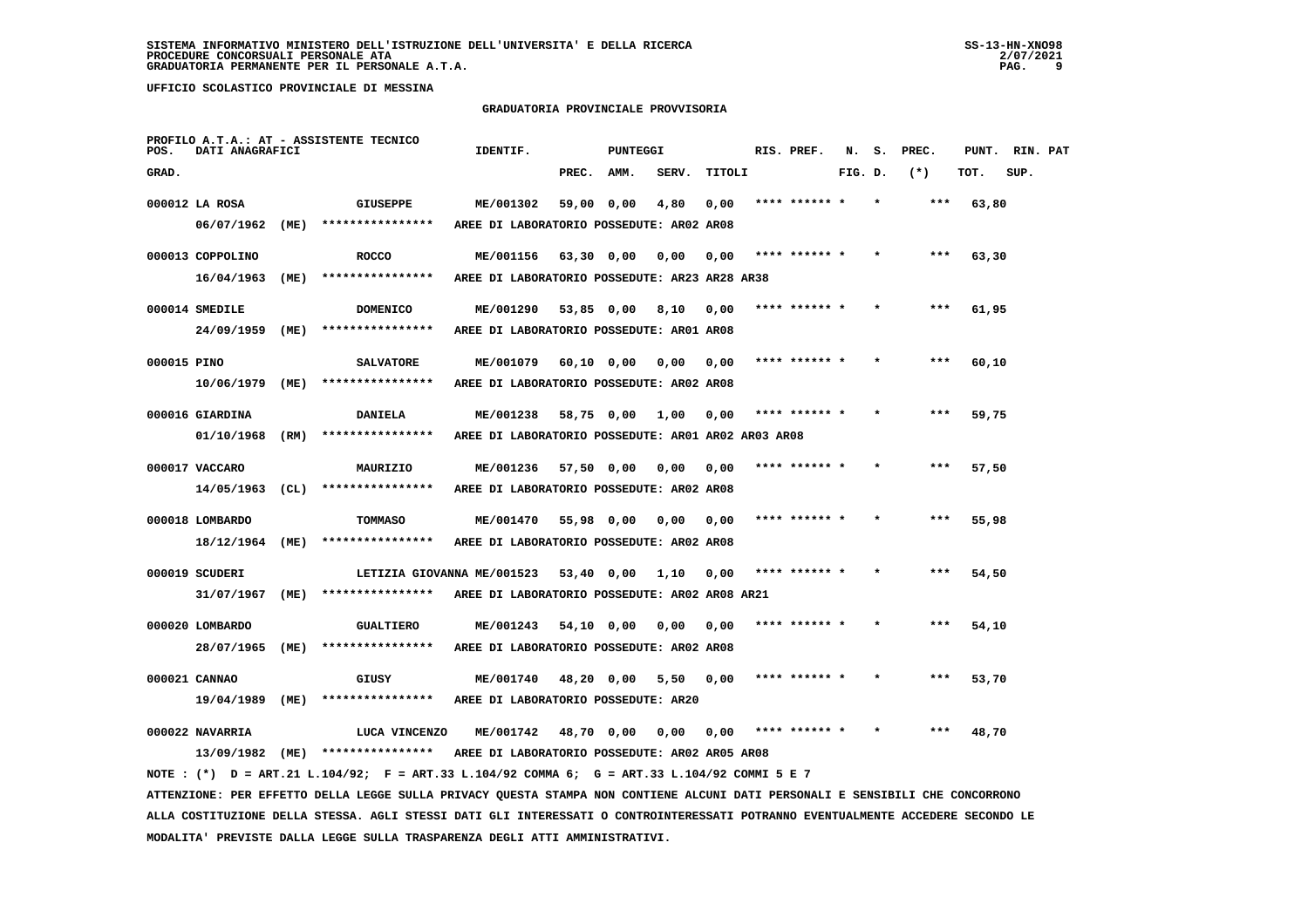**MODALITA' PREVISTE DALLA LEGGE SULLA TRASPARENZA DEGLI ATTI AMMINISTRATIVI.**

 **UFFICIO SCOLASTICO PROVINCIALE DI MESSINA**

#### **GRADUATORIA PROVINCIALE PROVVISORIA**

| POS.  | DATI ANAGRAFICI   |      | PROFILO A.T.A.: AT - ASSISTENTE TECNICO                                                                                         | IDENTIF.                                                               |            | <b>PUNTEGGI</b>   |       |        | RIS. PREF.    | N.      | s. | PREC.  | PUNT. | RIN. PAT |   |
|-------|-------------------|------|---------------------------------------------------------------------------------------------------------------------------------|------------------------------------------------------------------------|------------|-------------------|-------|--------|---------------|---------|----|--------|-------|----------|---|
| GRAD. |                   |      |                                                                                                                                 |                                                                        | PREC.      | AMM.              | SERV. | TITOLI |               | FIG. D. |    | $(* )$ | TOT.  | SUP.     |   |
|       | 000023 SIGARI     |      | <b>DOMENICO</b>                                                                                                                 | ME/001291                                                              |            | $47,20$ 0,00      | 0,00  | 0,00   | **** ****** * |         |    |        | 47,20 |          |   |
|       | 08/11/1960        | (ME) | ****************                                                                                                                | AREE DI LABORATORIO POSSEDUTE: AR02 AR08                               |            |                   |       |        |               |         |    |        |       |          |   |
|       |                   |      |                                                                                                                                 |                                                                        |            |                   |       |        |               |         |    |        |       |          |   |
|       | 000024 MUNAFO'    |      | <b>ANTONINO</b>                                                                                                                 | ME/000499                                                              |            | $45,23$ 0,00      | 0,00  | 0,00   | **** ****** * |         |    |        | 45,23 |          | v |
|       | 10/05/1965 (ME)   |      | ****************                                                                                                                | AREE DI LABORATORIO POSSEDUTE: AR01 AR02 AR03 AR06 AR08 AR23 AR28 AR38 |            |                   |       |        |               |         |    |        |       |          |   |
|       | 000025 GALLETTA   |      | <b>FRANCESCO</b>                                                                                                                | ME/001304                                                              | 45,23 0,00 |                   | 0,00  | 0,00   | **** ****** * |         |    |        | 45,23 |          |   |
|       | 14/01/1965        | (ME) | ****************                                                                                                                | AREE DI LABORATORIO POSSEDUTE: AR01 AR02 AR08                          |            |                   |       |        |               |         |    |        |       |          |   |
|       | 000026 FORMICA    |      | GIUSEPPA                                                                                                                        | ME/001935                                                              |            | 39,77 0,00        | 4,70  | 0,00   |               |         |    |        | 44,47 |          |   |
|       | 27/09/1966        | (ME) | ****************                                                                                                                | AREE DI LABORATORIO POSSEDUTE: AR08 AR11 AR23 AR38                     |            |                   |       |        |               |         |    |        |       |          |   |
|       |                   |      |                                                                                                                                 |                                                                        |            |                   |       |        |               |         |    |        |       |          |   |
|       | 000027 POLLICINO  |      | <b>ANDREA</b>                                                                                                                   | ME/001826                                                              |            | 44,17 0,00        | 0,00  | 0,00   | **** ****** * |         |    |        | 44,17 |          |   |
|       | 18/09/1961        | (ME) | ****************                                                                                                                | AREE DI LABORATORIO POSSEDUTE: AR02 AR08 AR11 AR23 AR38                |            |                   |       |        |               |         |    |        |       |          |   |
|       | 000028 FASOLO     |      | <b>GIOELE ANTONIO</b>                                                                                                           | ME/001975                                                              |            | $0,00$ 6,00 37,70 |       | 0,00   |               |         |    |        | 43,70 |          |   |
|       | 12/10/1961 (ME)   |      | ****************                                                                                                                | AREE DI LABORATORIO POSSEDUTE: AR02 AR08 AR10 AR28 AR38                |            |                   |       |        |               |         |    |        |       |          |   |
|       |                   |      |                                                                                                                                 |                                                                        |            |                   |       |        |               |         |    |        |       |          |   |
|       | 000029 NAPOLI     |      | <b>FRANCESCO</b>                                                                                                                | ME/001251                                                              |            | 42,50 0,00        | 0,00  | 0,00   | **** ****** * |         |    |        | 42,50 |          |   |
|       | 05/08/1963        | (ME) | ****************                                                                                                                | AREE DI LABORATORIO POSSEDUTE: AR23 AR28 AR38                          |            |                   |       |        |               |         |    |        |       |          |   |
|       | 000030 SCHIPANI   |      | <b>CELESTINA</b>                                                                                                                | ME/001292                                                              |            | 33,00 0,00        | 4,50  | 0,00   |               |         |    |        | 37,50 |          |   |
|       | $22/03/1964$ (AL) |      | ****************                                                                                                                | AREE DI LABORATORIO POSSEDUTE: AR02 AR08                               |            |                   |       |        |               |         |    |        |       |          |   |
|       |                   |      |                                                                                                                                 |                                                                        |            |                   |       |        |               |         |    |        |       |          |   |
|       | 000031 TIZZONE    |      | <b>MASCIA</b>                                                                                                                   | ME/001867                                                              |            | 29,00 0,00        | 5,50  | 0,00   |               |         |    |        | 34,50 |          |   |
|       | 13/03/1981 (ME)   |      | ****************                                                                                                                | AREE DI LABORATORIO POSSEDUTE: AR20                                    |            |                   |       |        |               |         |    |        |       |          |   |
|       | 000032 ITALIANO   |      | LUCREZIA LETIZIA ME/000489                                                                                                      |                                                                        | 33,60 0,00 |                   | 0.00  | 0.00   |               |         |    |        | 33,60 |          |   |
|       | 01/10/1967        | (ME) | ****************                                                                                                                | AREE DI LABORATORIO POSSEDUTE: AR02 AR08                               |            |                   |       |        |               |         |    |        |       |          |   |
|       | 000033 CALDERONE  |      | CORRADO                                                                                                                         | ME/001069                                                              | 32,62 0,00 |                   | 0,00  | 0,00   | **** ****** * |         |    | ***    | 32,62 |          |   |
|       | 28/07/1966 (ME)   |      | ****************                                                                                                                | AREE DI LABORATORIO POSSEDUTE: AR01 AR02 AR03 AR08                     |            |                   |       |        |               |         |    |        |       |          |   |
|       |                   |      | NOTE: (*) D = ART.21 L.104/92; F = ART.33 L.104/92 COMMA 6; G = ART.33 L.104/92 COMMI 5 E 7                                     |                                                                        |            |                   |       |        |               |         |    |        |       |          |   |
|       |                   |      | ATTENZIONE: PER EFFETTO DELLA LEGGE SULLA PRIVACY QUESTA STAMPA NON CONTIENE ALCUNI DATI PERSONALI E SENSIBILI CHE CONCORRONO   |                                                                        |            |                   |       |        |               |         |    |        |       |          |   |
|       |                   |      | ALLA COSTITUZIONE DELLA STESSA. AGLI STESSI DATI GLI INTERESSATI O CONTROINTERESSATI POTRANNO EVENTUALMENTE ACCEDERE SECONDO LE |                                                                        |            |                   |       |        |               |         |    |        |       |          |   |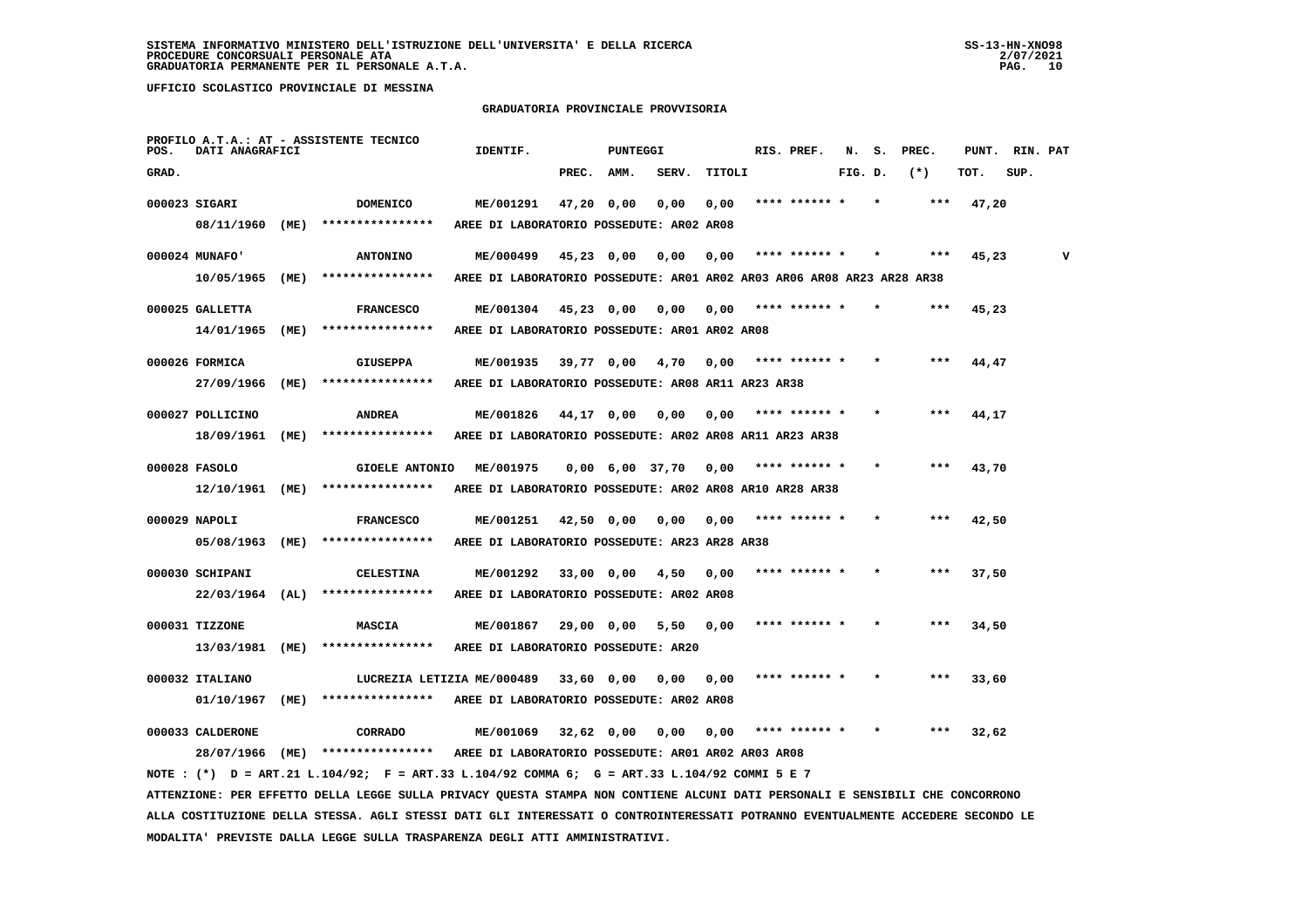## **GRADUATORIA PROVINCIALE PROVVISORIA**

| POS.         | DATI ANAGRAFICI  |      | PROFILO A.T.A.: AT - ASSISTENTE TECNICO                                                     | IDENTIF.                                                |       | PUNTEGGI     |                      |        | RIS. PREF.    |         |         | N. S. PREC. | PUNT. | RIN. PAT |   |
|--------------|------------------|------|---------------------------------------------------------------------------------------------|---------------------------------------------------------|-------|--------------|----------------------|--------|---------------|---------|---------|-------------|-------|----------|---|
| GRAD.        |                  |      |                                                                                             |                                                         | PREC. | AMM.         | SERV.                | TITOLI |               | FIG. D. |         | $(* )$      | TOT.  | SUP.     |   |
| 000034 PINO  |                  |      | <b>SILVANA</b>                                                                              | <b>ME/001300</b>                                        |       | $31,20$ 0,00 | 0,00                 | 0,00   | **** ****** * |         | $\star$ | ***         | 31,20 |          |   |
|              | 11/10/1956       | (ME) | ****************                                                                            | AREE DI LABORATORIO POSSEDUTE: AR02 AR08                |       |              |                      |        |               |         |         |             |       |          |   |
|              | 000035 VACCARINO |      | MARIA ANTONIA                                                                               | <b>ME/001314</b>                                        |       |              | 29,80 0,00 1,20 0,00 |        | **** ****** * |         | $\star$ | $***$       | 31,00 |          |   |
|              | 11/08/1970       | (ME) | ****************                                                                            | AREE DI LABORATORIO POSSEDUTE: AR02 AR08                |       |              |                      |        |               |         |         |             |       |          |   |
| 000036 CALCO |                  |      | <b>SALVATORE</b>                                                                            | ME/001870                                               |       |              | 25,60 0,00 4,20 0,00 |        | **** ****** * |         | $\star$ | ***         | 29,80 |          | D |
|              | 15/06/1971       | (ME) | ****************                                                                            | AREE DI LABORATORIO POSSEDUTE: AR02 AR08 AR23 AR28 AR38 |       |              |                      |        |               |         |         |             |       |          |   |
|              | 000037 CICCOLO   |      | ROCCO                                                                                       | <b>ME/001305</b>                                        |       |              | 29,76 0,00 0,00 0,00 |        | **** ****** * |         | $\star$ | $***$       | 29,76 |          |   |
|              | 27/05/1957       | (ME) | ****************                                                                            | AREE DI LABORATORIO POSSEDUTE: AR01 AR02 AR03 AR08      |       |              |                      |        |               |         |         |             |       |          |   |
|              | 000038 TRIOLO    |      | <b>ANTONINO</b>                                                                             | ME/001894 19,93 0,00 0,70 0,00                          |       |              |                      |        | **** ****** * |         | $\star$ | $***$       | 20,63 |          |   |
|              | 30/03/1961       | (ME) | ****************                                                                            | AREE DI LABORATORIO POSSEDUTE: AR01 AR08                |       |              |                      |        |               |         |         |             |       |          |   |
|              |                  |      | NOTE: (*) D = ART.21 L.104/92; F = ART.33 L.104/92 COMMA 6; G = ART.33 L.104/92 COMMI 5 E 7 |                                                         |       |              |                      |        |               |         |         |             |       |          |   |

 **ATTENZIONE: PER EFFETTO DELLA LEGGE SULLA PRIVACY QUESTA STAMPA NON CONTIENE ALCUNI DATI PERSONALI E SENSIBILI CHE CONCORRONO ALLA COSTITUZIONE DELLA STESSA. AGLI STESSI DATI GLI INTERESSATI O CONTROINTERESSATI POTRANNO EVENTUALMENTE ACCEDERE SECONDO LE MODALITA' PREVISTE DALLA LEGGE SULLA TRASPARENZA DEGLI ATTI AMMINISTRATIVI.**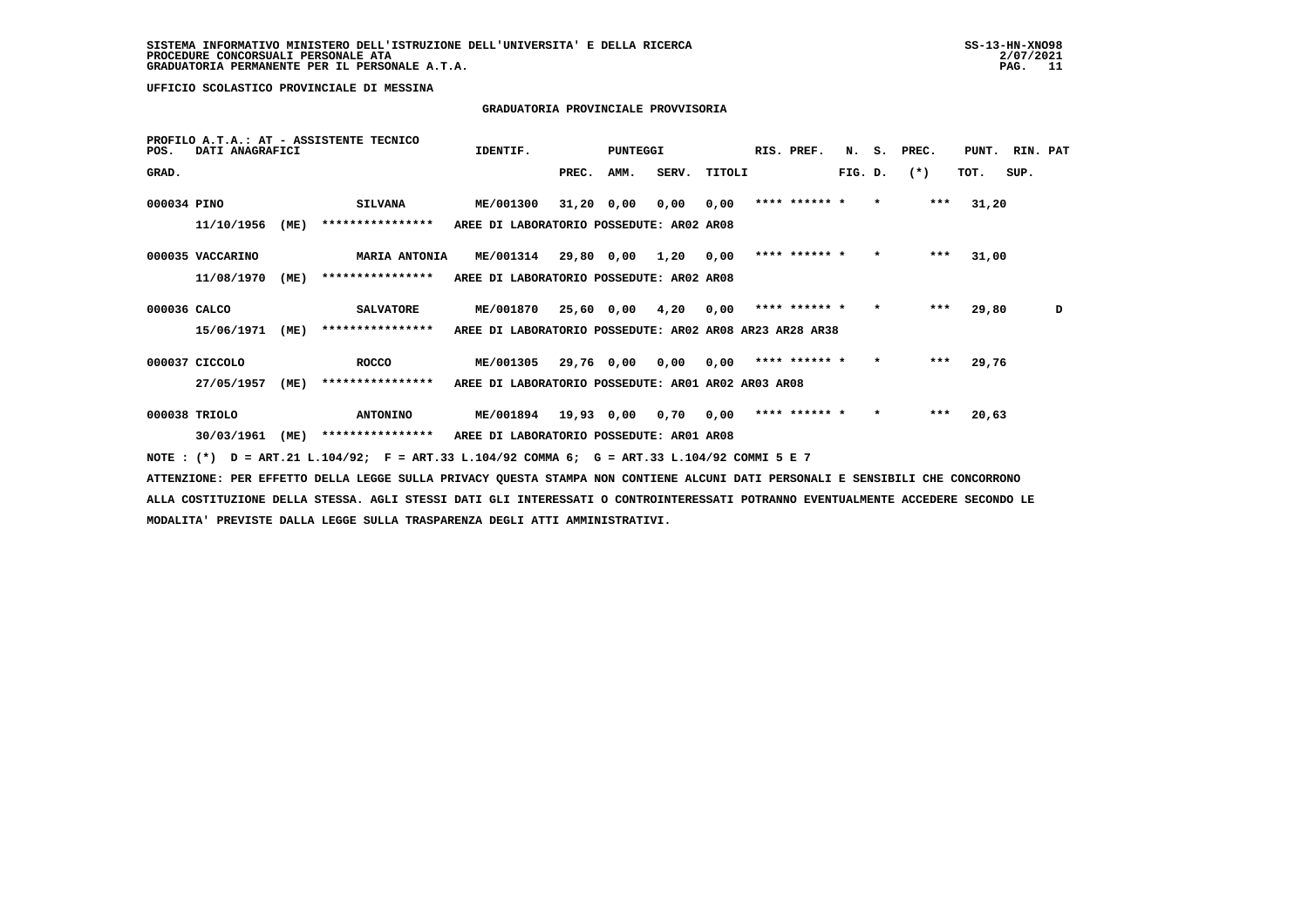**GRADUATORIA PROVINCIALE PROVVISORIA**

 **PROFILO A.T.A.: CO - CUOCO**

 **NON CI SONO ASPIRANTI DA STAMPARE**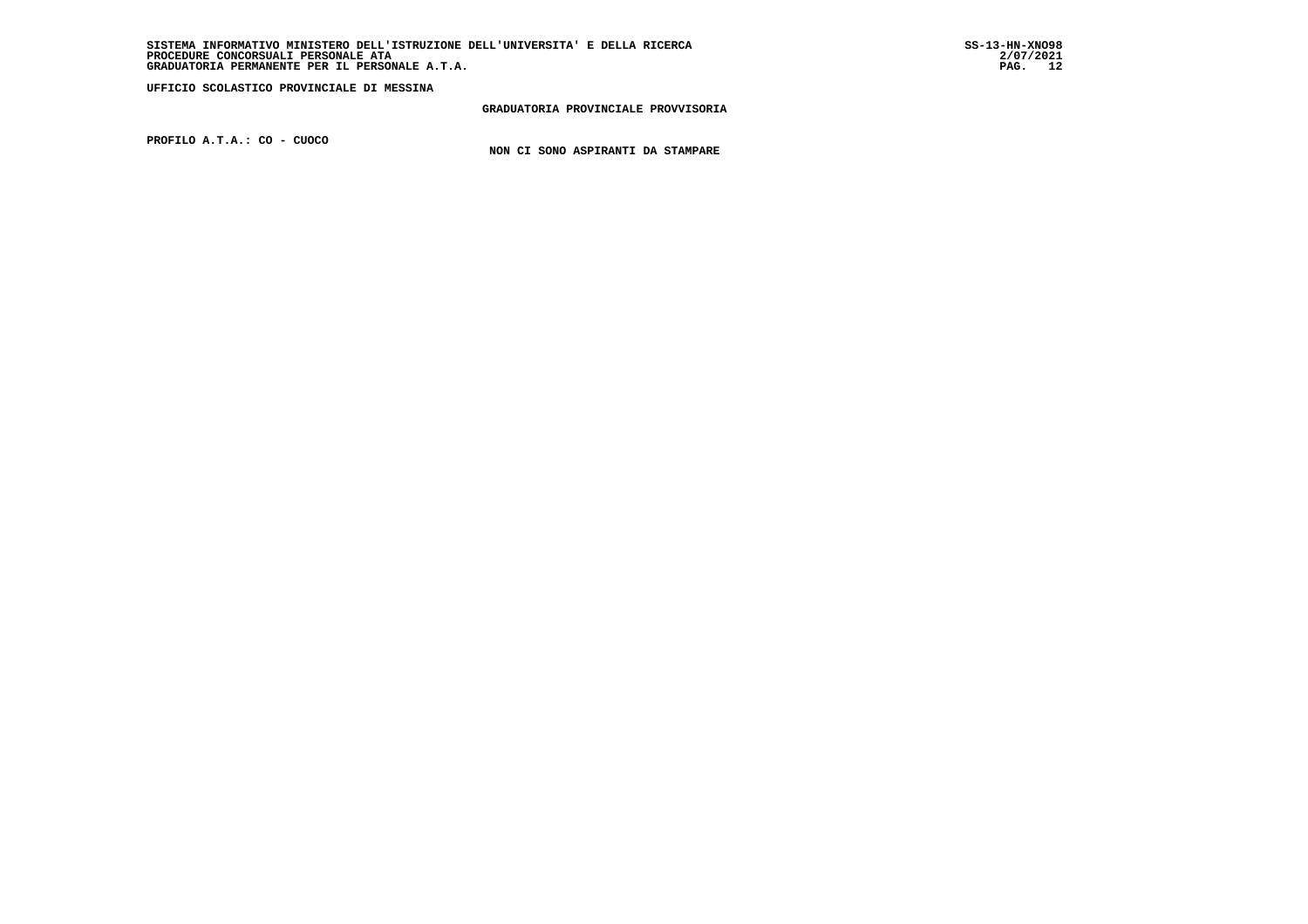## **GRADUATORIA PROVINCIALE PROVVISORIA**

| POS.         | DATI ANAGRAFICI      |      | PROFILO A.T.A.: CR - COLLABORATORE SCOLASTICO TECNICO (ADDETTO AZIENDE AGRARIE) | IDENTIF.  |       | PUNTEGGI    |       |        | RIS. PREF.    |         |         | N. S. PREC. | PUNT. | RIN. PAT |  |
|--------------|----------------------|------|---------------------------------------------------------------------------------|-----------|-------|-------------|-------|--------|---------------|---------|---------|-------------|-------|----------|--|
| GRAD.        |                      |      |                                                                                 |           | PREC. | AMM.        | SERV. | TITOLI |               | FIG. D. |         | $(*)$       | TOT.  | SUP.     |  |
|              | 000001 CARUSO        |      | <b>CARMELA</b>                                                                  | ME/001105 | 23,00 | 0,00        | 0,00  | 0,00   | **** ****** * |         | $\star$ | ***         | 23,00 |          |  |
|              | 06/01/1964           | (ME) | ****************                                                                |           |       |             |       |        |               |         |         |             |       |          |  |
| 000002 CALCO |                      |      | <b>SALVATORE</b>                                                                | ME/001871 | 18,30 | 0,00        | 1,35  | 0,00   | **** ****** * |         | $\star$ | $***$       | 19,65 |          |  |
|              | 15/06/1971           | (ME) | ****************                                                                |           |       |             |       |        |               |         |         |             |       |          |  |
|              | 000003 NIBALI LUPICA |      | GIUSEPPE SIGNORI ME/002032                                                      |           |       | $0,00$ 2,00 | 3,95  | 3,00   | **** ****** * |         | $\star$ | ***         | 8,95  |          |  |
|              | 22/03/1966           | (ME) | ****************                                                                |           |       |             |       |        |               |         |         |             |       |          |  |

 **NOTE : (\*) D = ART.21 L.104/92; F = ART.33 L.104/92 COMMA 6; G = ART.33 L.104/92 COMMI 5 E 7**

 **ATTENZIONE: PER EFFETTO DELLA LEGGE SULLA PRIVACY QUESTA STAMPA NON CONTIENE ALCUNI DATI PERSONALI E SENSIBILI CHE CONCORRONO ALLA COSTITUZIONE DELLA STESSA. AGLI STESSI DATI GLI INTERESSATI O CONTROINTERESSATI POTRANNO EVENTUALMENTE ACCEDERE SECONDO LE MODALITA' PREVISTE DALLA LEGGE SULLA TRASPARENZA DEGLI ATTI AMMINISTRATIVI.**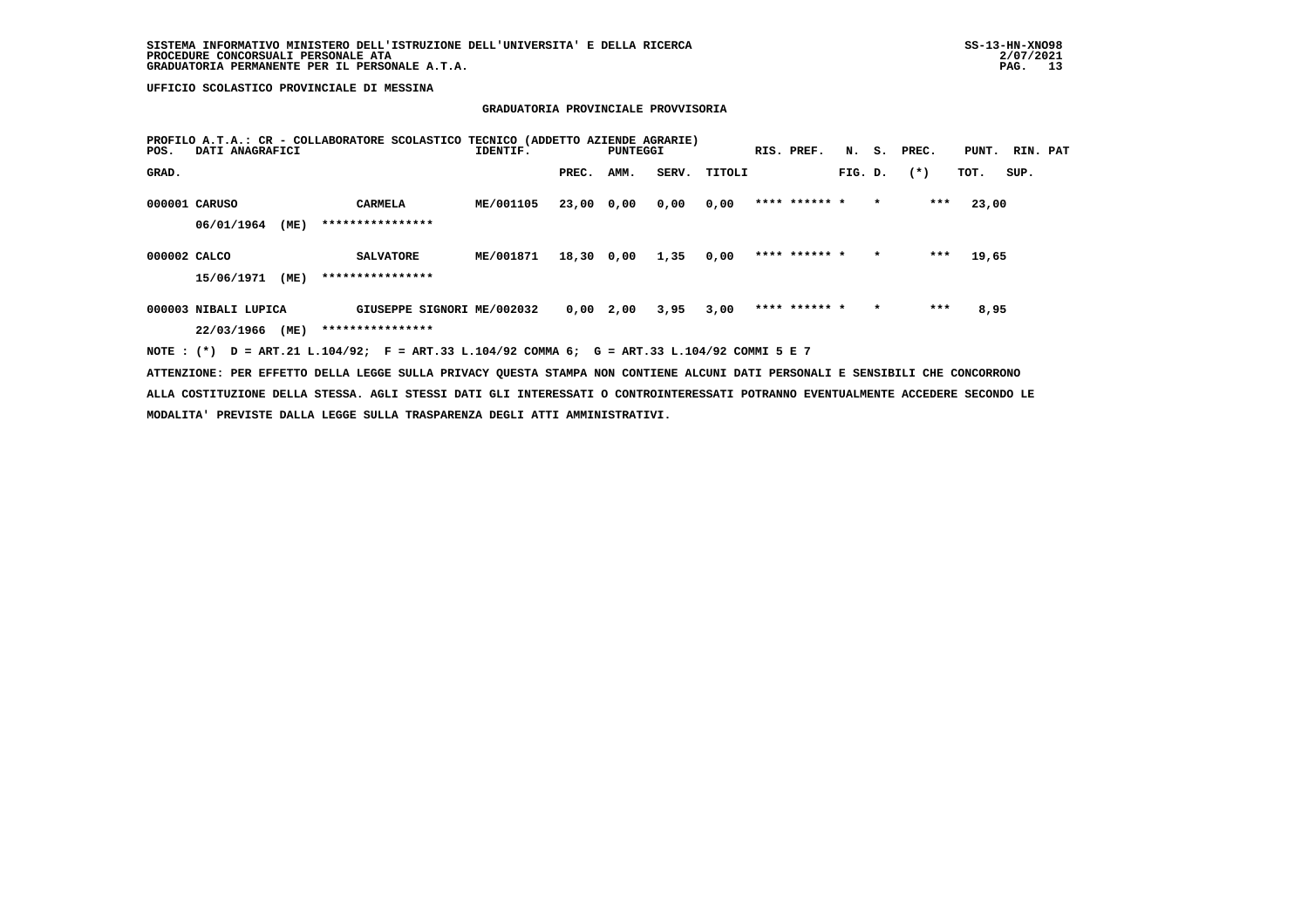## **GRADUATORIA PROVINCIALE PROVVISORIA**

| POS.         | DATI ANAGRAFICI  |      | PROFILO A.T.A.: CS - COLLABORATORE SCOLASTICO | IDENTIF.  |              | <b>PUNTEGGI</b> |                   |        | RIS. PREF.    | N.      | s. | PREC. | PUNT. | RIN. PAT |  |
|--------------|------------------|------|-----------------------------------------------|-----------|--------------|-----------------|-------------------|--------|---------------|---------|----|-------|-------|----------|--|
| GRAD.        |                  |      |                                               |           | PREC.        | AMM.            | SERV.             | TITOLI |               | FIG. D. |    | $(*)$ | TOT.  | SUP.     |  |
|              | 000001 FURNARI   |      | GIOVANNI                                      | ME/002002 |              |                 | $0,00$ 2,00 97,20 | 0,00   | **** ****** * |         |    | $***$ | 99,20 |          |  |
|              | 26/03/1956       | (ME) | ****************                              |           |              |                 |                   |        |               |         |    |       |       |          |  |
|              | 000002 MONFORTE  |      | MARIA CONCETTA                                | ME/002012 |              |                 | $0,00$ 2,00 77,75 | 0,00   | **** ****** * |         |    | ***   | 79,75 |          |  |
|              | 09/06/1969       | (ME) | ****************                              |           |              |                 |                   |        |               |         |    |       |       |          |  |
|              | 000003 RUGGERI   |      | <b>ROSARIA</b>                                | ME/002018 |              |                 | $0,00$ 2,50 68,75 | 0,00   | **** ****** * |         |    | $***$ | 71,25 |          |  |
|              | 18/07/1973       | (ME) | ****************                              |           |              |                 |                   |        |               |         |    |       |       |          |  |
| 000004 RAVI  |                  |      | CONCETTINA                                    | ME/002019 |              |                 | $0,00$ 3,00 55,25 | 0,00   | **** ****** * |         |    | $***$ | 58,25 |          |  |
|              | 13/10/1967       | (ME) | ****************                              |           |              |                 |                   |        |               |         |    |       |       |          |  |
| 000005 AMATA |                  |      | <b>FAUSTO</b>                                 | ME/001946 |              |                 | $0,00$ 2,00 38,35 | 0,00   | **** ****** * |         |    | $***$ | 40,35 |          |  |
|              | 14/02/1962       | (ME) | ****************                              |           |              |                 |                   |        |               |         |    |       |       |          |  |
|              | 000006 BONGIORNO |      | GRAZIELLA                                     | ME/001964 |              |                 | $0,00$ 2,00 36,50 | 0,00   |               |         |    | ***   | 38,50 |          |  |
|              | 13/04/1969       | (ME) | ****************                              |           |              |                 |                   |        |               |         |    |       |       |          |  |
|              | 000007 FONDARO   |      | <b>SANTINA</b>                                | ME/001998 |              |                 | $0,00$ 2,00 34,00 | 0,00   | **** ****** * |         |    | ***   | 36,00 |          |  |
|              | 11/05/1975       | (ME) | ****************                              |           |              |                 |                   |        |               |         |    |       |       |          |  |
|              | 000008 LA GRECA  |      | <b>ANGELA</b>                                 | ME/002023 |              |                 | $0,00$ 2,00 32,75 | 0,00   | **** ****** * |         |    | ***   | 34,75 |          |  |
|              | 13/04/1969       | (ME) | ****************                              |           |              |                 |                   |        |               |         |    |       |       |          |  |
| 000009 SGRO' |                  |      | MARIA                                         | ME/001459 | $34,61$ 0,00 |                 | 0,00              | 0,00   | **** ****** * |         |    | ***   | 34,61 |          |  |
|              | 09/09/1959       | (ME) | ****************                              |           |              |                 |                   |        |               |         |    |       |       |          |  |
|              | 000010 SCIONTI   |      | <b>ANTONINO</b>                               | ME/000671 | 33,70 0,00   |                 | 0,00              | 0,00   | **** ****** * |         |    | $***$ | 33,70 |          |  |
|              | 13/10/1966       | (ME) | ****************                              |           |              |                 |                   |        |               |         |    |       |       |          |  |
|              | 000011 MIUCCIO   |      | PATRIZIA                                      | ME/000898 | $33,50$ 0,00 |                 | 0.00              | 0,00   | **** ****** * |         |    | ***   | 33,50 |          |  |
|              | 12/11/1968       | (ME) | ****************                              |           |              |                 |                   |        |               |         |    |       |       |          |  |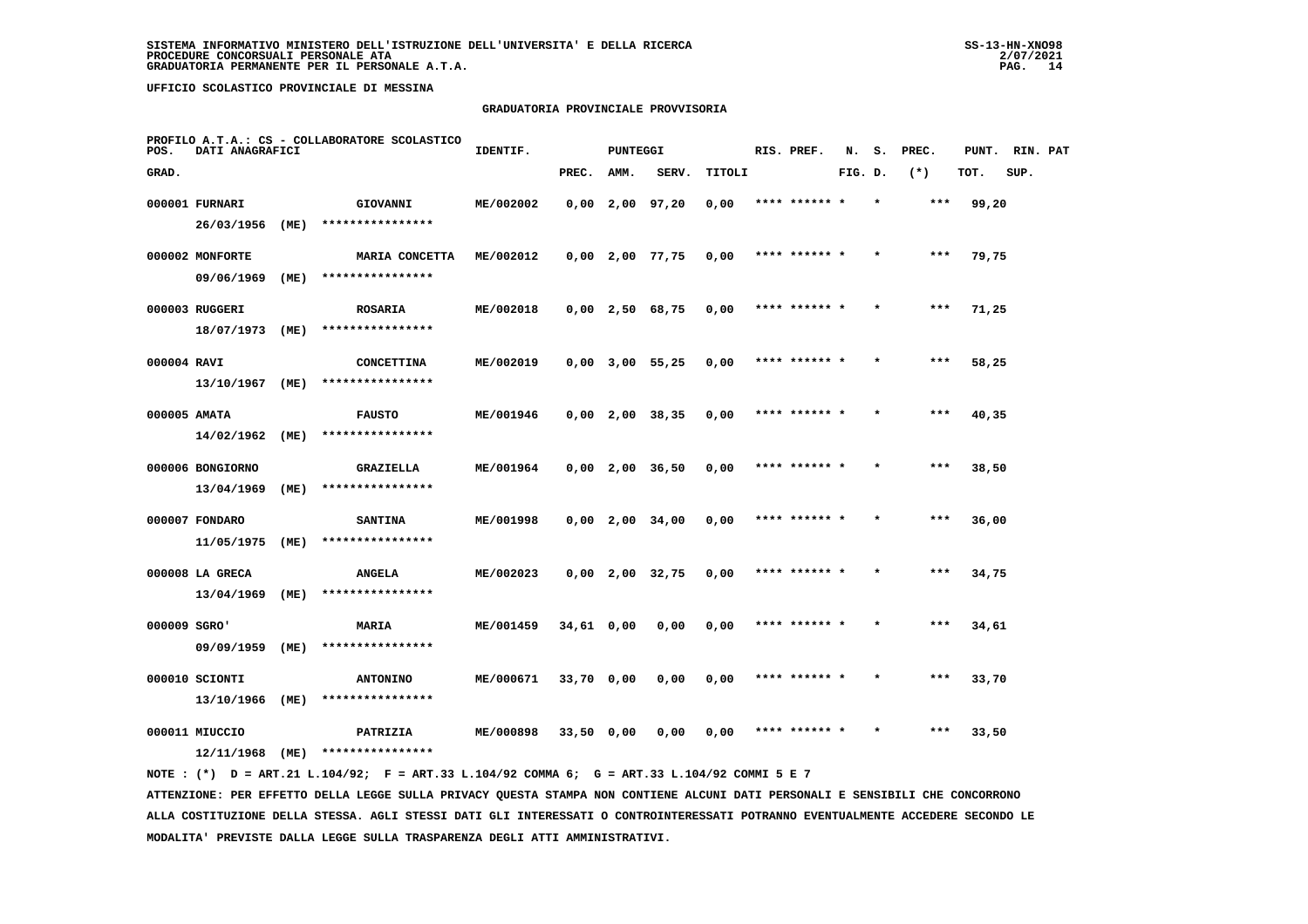#### **GRADUATORIA PROVINCIALE PROVVISORIA**

| POS.         | DATI ANAGRAFICI                  |      | PROFILO A.T.A.: CS - COLLABORATORE SCOLASTICO  | IDENTIF.  |              | <b>PUNTEGGI</b> |                       |        | RIS. PREF.    | N.      | s.      | PREC. | PUNT. | RIN. PAT |  |
|--------------|----------------------------------|------|------------------------------------------------|-----------|--------------|-----------------|-----------------------|--------|---------------|---------|---------|-------|-------|----------|--|
| GRAD.        |                                  |      |                                                |           | PREC.        | AMM.            | SERV.                 | TITOLI |               | FIG. D. |         | $(*)$ | TOT.  | SUP.     |  |
|              | 000012 FISICARO                  |      | CARMELINA                                      | ME/001997 |              |                 | $0,00$ 2,00 30,50     | 0,00   | **** ****** * |         | $\star$ | ***   | 32,50 |          |  |
|              | 18/09/1962                       | (ME) | ****************                               |           |              |                 |                       |        |               |         |         |       |       |          |  |
|              | 000013 CALANDI                   |      | <b>VERONICA</b>                                | ME/001967 |              |                 | $0,00$ 2,00 30,00     | 0,00   | **** ******   |         |         | ***   | 32,00 |          |  |
|              | 11/03/1976 (ME)                  |      | ****************                               |           |              |                 |                       |        |               |         |         |       |       |          |  |
| 000014 MONDO |                                  |      | <b>AGATINO</b>                                 | ME/001513 | 31,00 0,00   |                 | 0,00                  | 0,00   | **** ****** * |         |         | $***$ | 31,00 |          |  |
|              | 24/04/1963                       | (ME) | ****************                               |           |              |                 |                       |        |               |         |         |       |       |          |  |
| 000015 RUNCI |                                  |      | LUCIA                                          | ME/002006 |              |                 | $0,00$ $3,50$ $27,50$ | 0,00   | **** ****** * |         | $\star$ | $***$ | 31,00 |          |  |
|              | 23/10/1985                       | (ME) | ****************                               |           |              |                 |                       |        |               |         |         |       |       |          |  |
|              | 000016 PARISI                    |      | <b>ANTONINO</b>                                | ME/001844 | 29,35 0,00   |                 | 1,50                  | 0,00   | **** ****** * |         |         | ***   | 30,85 |          |  |
|              | 13/01/1955 (ME)                  |      | ****************                               |           |              |                 |                       |        |               |         |         |       |       |          |  |
|              | 000017 CAVALLO                   |      | <b>ELVIRA</b>                                  | ME/001363 | $30,75$ 0,00 |                 | 0,00                  | 0,00   | **** ****** * |         |         | $***$ | 30,75 |          |  |
|              | 06/11/1955 (ME)                  |      | ****************                               |           |              |                 |                       |        |               |         |         |       |       |          |  |
| 000018 SALVO | 26/03/1970 (ME)                  |      | <b>MARIA</b><br>****************               | ME/001993 |              |                 | $0,00$ 2,00 28,08     | 0,00   | **** ****** * |         |         | ***   | 30,08 |          |  |
|              |                                  |      |                                                |           |              |                 |                       |        |               |         |         |       |       |          |  |
|              | 000019 IMBESI<br>31/12/1973 (ME) |      | SALVATORE MARCEL ME/001441<br>**************** |           | 29,50 0,00   |                 | 0.00                  | 0,00   |               |         |         | ***   | 29,50 |          |  |
|              |                                  |      |                                                |           |              |                 |                       |        |               |         |         |       |       |          |  |
|              | 000020 CARDILE<br>05/10/1959     | (EE) | <b>GIUSEPPINA</b><br>****************          | ME/001339 | 29,40 0,00   |                 | 0,00                  | 0,00   | **** ****** * |         |         | ***   | 29,40 |          |  |
|              |                                  |      |                                                |           |              |                 |                       |        |               |         |         |       |       |          |  |
|              | 000021 RECUPERO<br>04/11/1965    | (ME) | <b>MARIA</b><br>****************               | ME/001411 | 29,25 0,00   |                 | 0,00                  | 0,00   | **** ****** * |         | $\star$ | $***$ | 29,25 |          |  |
|              | 000022 LO TURCO                  |      |                                                | ME/001509 |              |                 | 0,00                  | 0,00   | **** ****** * |         |         | ***   |       |          |  |
|              | 24/11/1965                       | (ME) | <b>ANGELA</b><br>****************              |           | 29,05 0,00   |                 |                       |        |               |         |         |       | 29,05 |          |  |
|              |                                  |      |                                                |           |              |                 |                       |        |               |         |         |       |       |          |  |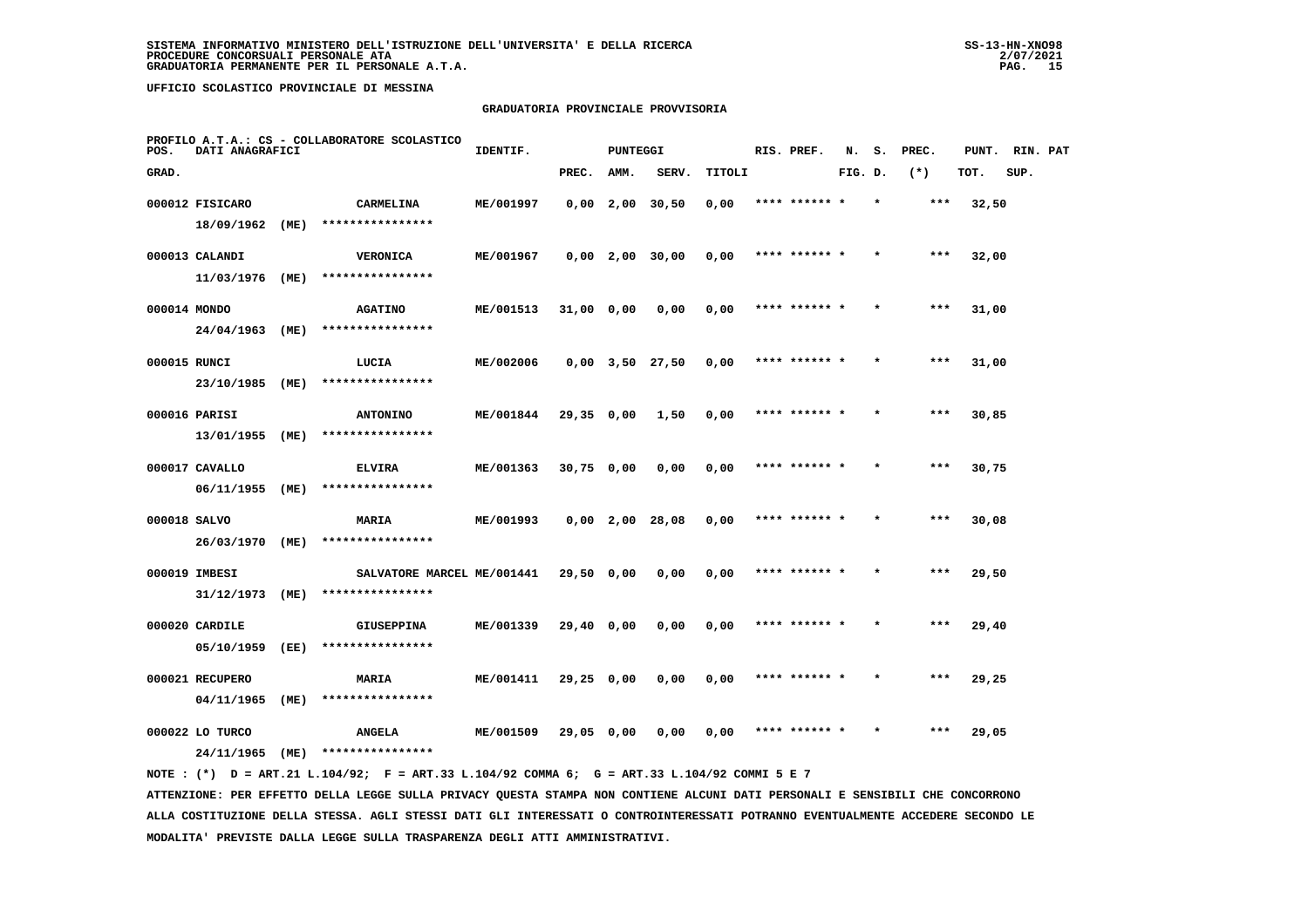#### **GRADUATORIA PROVINCIALE PROVVISORIA**

| POS.       | DATI ANAGRAFICI  |      | PROFILO A.T.A.: CS - COLLABORATORE SCOLASTICO | IDENTIF.  |            | <b>PUNTEGGI</b> |                   |        | RIS. PREF.    | N.      | s.      | PREC. | PUNT. | RIN. PAT |  |
|------------|------------------|------|-----------------------------------------------|-----------|------------|-----------------|-------------------|--------|---------------|---------|---------|-------|-------|----------|--|
| GRAD.      |                  |      |                                               |           | PREC.      | AMM.            | SERV.             | TITOLI |               | FIG. D. |         | $(*)$ | TOT.  | SUP.     |  |
|            | 000023 RAIMONDO  |      | <b>MARIA ANTONINA</b>                         | ME/001515 | 29,00 0,00 |                 | 0,00              | 0,00   | **** ****** * |         | $\star$ | ***   | 29,00 |          |  |
|            | 13/06/1965       | (ME) | ****************                              |           |            |                 |                   |        |               |         |         |       |       |          |  |
|            | 000024 MASCARO   |      | <b>GIUSEPPA</b>                               | ME/001443 | 29,00 0,00 |                 | 0,00              | 0,00   | **** ****** * |         |         | ***   | 29,00 |          |  |
|            | 22/09/1958       | (ME) | ****************                              |           |            |                 |                   |        |               |         |         |       |       |          |  |
|            | 000025 MAZZOLA   |      | <b>FRANCESCA</b>                              | ME/001950 |            |                 | $0,00$ 2,50 26,25 | 0,00   | **** ****** * |         |         | $***$ | 28,75 |          |  |
|            | 22/01/1977 (PA)  |      | ****************                              |           |            |                 |                   |        |               |         |         |       |       |          |  |
|            | 000026 SCIACCA   |      | <b>GIOVANNA</b>                               | ME/001518 | 28,70 0,00 |                 | 0,00              | 0,00   | **** ****** * |         |         | ***   | 28,70 |          |  |
|            | 29/10/1973       | (ME) | ****************                              |           |            |                 |                   |        |               |         |         |       |       |          |  |
|            | 000027 MERENDINO |      | <b>ROSARIA</b>                                | ME/001511 | 28,65 0,00 |                 | 0,00              | 0,00   | **** ****** * |         |         | $***$ | 28,65 |          |  |
|            | 22/03/1966       | (ME) | ****************                              |           |            |                 |                   |        |               |         |         |       |       |          |  |
|            | 000028 RUGGERI   |      | <b>MARIA</b>                                  | ME/001346 | 28,65 0,00 |                 | 0,00              | 0,00   | **** ****** * |         |         | ***   | 28,65 |          |  |
|            | 08/11/1957 (ME)  |      | ****************                              |           |            |                 |                   |        |               |         |         |       |       |          |  |
| 000029 RAO |                  |      | <b>ANTONINO</b>                               | ME/001788 | 28,10 0,00 |                 | 0,00              | 0,00   | **** ****** * |         |         | ***   | 28,10 |          |  |
|            | 13/05/1970 (ME)  |      | ****************                              |           |            |                 |                   |        |               |         |         |       |       |          |  |
|            | 000030 LAMALFA   |      | STEFANO MARIO                                 | ME/001836 | 27,85 0,00 |                 | 0,00              | 0,00   | **** ****** * |         |         | ***   | 27,85 |          |  |
|            | 13/02/1957       | (ME) | ****************                              |           |            |                 |                   |        |               |         |         |       |       |          |  |
|            | 000031 ZANETTI   |      | <b>GIUSEPPA</b>                               | ME/001744 | 27,75 0,00 |                 | 0,00              | 0,00   | **** ****** * |         |         | $***$ | 27,75 |          |  |
|            | 23/06/1955       | (ME) | ****************                              |           |            |                 |                   |        |               |         |         |       |       |          |  |
|            | 000032 LOGOZZO   |      | <b>MARIA ROSA</b><br>****************         | ME/002028 |            |                 | $0,00$ 3,00 24,00 | 0,00   | **** ****** * |         |         | ***   | 27,00 |          |  |
|            | 26/05/1964 (RC)  |      |                                               |           |            |                 |                   |        |               |         |         |       |       |          |  |
|            | 000033 RECUPERO  |      | <b>CARMELO</b>                                | ME/001498 | 26,82 0,00 |                 | 0,00              | 0,00   | **** ****** * |         |         | $***$ | 26,82 |          |  |
|            | 23/01/1963       | (ME) | ****************                              |           |            |                 |                   |        |               |         |         |       |       |          |  |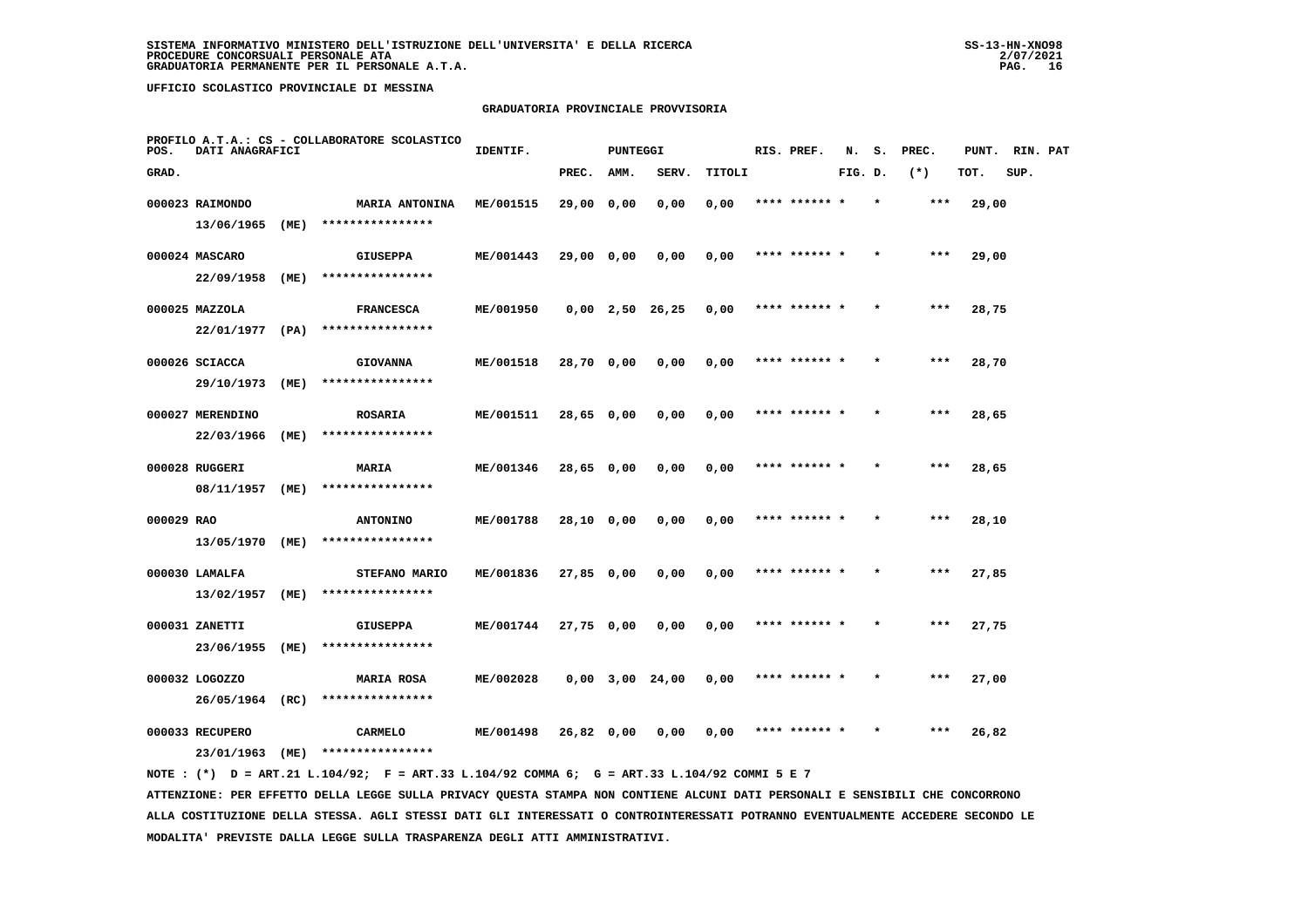## **GRADUATORIA PROVINCIALE PROVVISORIA**

| POS.  | DATI ANAGRAFICI                                        |      | PROFILO A.T.A.: CS - COLLABORATORE SCOLASTICO  | IDENTIF.  |              | <b>PUNTEGGI</b>   |       |        | RIS. PREF.    | N.      | s. | PREC. | PUNT. | RIN. PAT |  |
|-------|--------------------------------------------------------|------|------------------------------------------------|-----------|--------------|-------------------|-------|--------|---------------|---------|----|-------|-------|----------|--|
| GRAD. |                                                        |      |                                                |           | PREC.        | AMM.              | SERV. | TITOLI |               | FIG. D. |    | $(*)$ | TOT.  | SUP.     |  |
|       | 000034 LO SCHIAVO<br>06/12/1966                        | (ME) | COSTANZA CONCETT ME/001905<br>**************** |           | 18,00 0,00   |                   | 8,55  | 0,00   | **** ******   |         |    | ***   | 26,55 |          |  |
|       | 000035 SALAMONE<br>25/02/1966                          | (ME) | <b>MARIA STEFANA</b><br>****************       | ME/001854 | $20,50$ 0,00 |                   | 6,00  | 0,00   | **** ****** * |         |    | $***$ | 26,50 |          |  |
|       | 000036 FERLAZZO                                        |      | GABRIELLA<br>****************                  | ME/001504 | 26,50 0,00   |                   | 0,00  | 0,00   | **** ****** * |         |    | $***$ | 26,50 |          |  |
|       | 08/11/1964 (CT)<br>000037 MESSINA                      | (ME) | <b>MARIA CATENA</b><br>****************        | ME/001512 | 26,00 0,00   |                   | 0,00  | 0,00   | **** ****** * |         |    | ***   | 26,00 |          |  |
|       | 19/11/1971<br>000038 LA MACCHIA<br>12/11/1964          | (ME) | FRANCESCA RITA<br>****************             | ME/001835 | 20,50 0,00   |                   | 5,50  | 0,00   | **** ****** * |         |    | $***$ | 26,00 |          |  |
|       | 000039 GIARDINIERE<br>27/05/1970 (BS)                  |      | TINDERA<br>****************                    | ME/001851 | 20,50 0,00   |                   | 5,50  | 0,00   | **** ****** * |         |    | $***$ | 26,00 |          |  |
|       | 000040 FILORAMO<br>25/10/1964                          | (ME) | <b>CONCETTA</b><br>****************            | ME/001996 |              | $0,00$ 2,50 23,50 |       | 0,00   | **** ****** * |         |    | $***$ | 26,00 |          |  |
|       | 000041 CALABRO'<br>09/12/1965                          |      | <b>SALVATORE</b><br>****************           | ME/001966 |              | $0,00$ 2,00 23,85 |       | 0,00   | **** ******   |         |    | ***   | 25,85 |          |  |
|       | 000042 PARATORE                                        | (ME) | PATRIZIA<br>****************                   | ME/001743 | 24,18 0,00   |                   | 1,65  | 0,00   | **** ******   |         |    | ***   | 25,83 |          |  |
|       | 25/10/1969<br>000043 GIORGIO                           | (ME) | LUCIANO<br>****************                    | ME/001496 | 25,79 0,00   |                   | 0,00  | 0,00   | **** ****** * |         |    | $***$ | 25,79 |          |  |
|       | 06/08/1967<br>000044 SALTALAMACCHIA<br>29/12/1959 (ME) | (ME) | <b>ROSA</b><br>****************                | ME/001347 | 21,00 0,00   |                   | 4,50  | 0,00   | **** ****** * |         |    | ***   | 25,50 |          |  |
|       |                                                        |      |                                                |           |              |                   |       |        |               |         |    |       |       |          |  |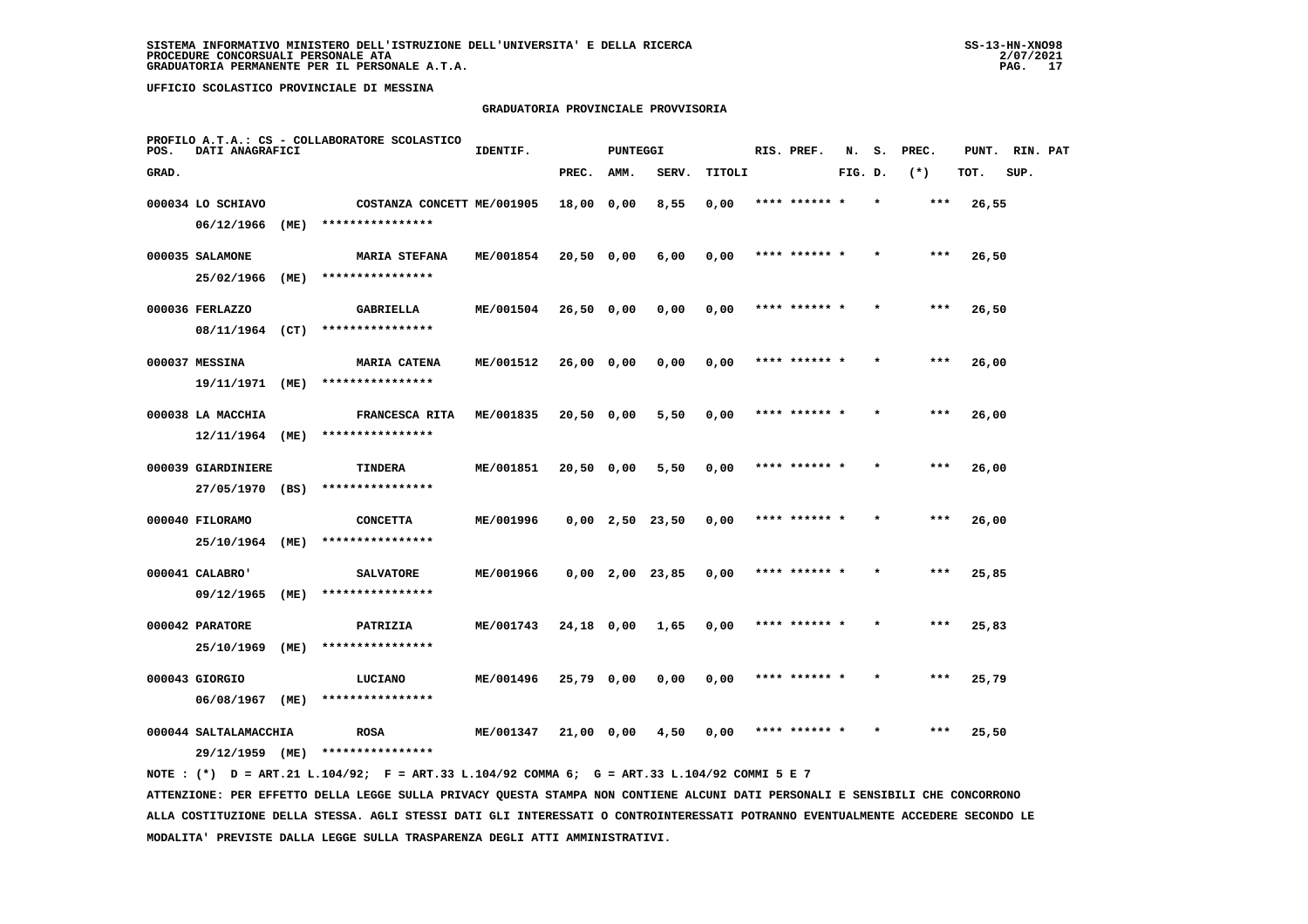## **GRADUATORIA PROVINCIALE PROVVISORIA**

| POS.        | DATI ANAGRAFICI                |      | PROFILO A.T.A.: CS - COLLABORATORE SCOLASTICO | IDENTIF.  |              | <b>PUNTEGGI</b> |                   |        | RIS. PREF.    | N.      | s.      | PREC. | PUNT. | RIN. PAT |  |
|-------------|--------------------------------|------|-----------------------------------------------|-----------|--------------|-----------------|-------------------|--------|---------------|---------|---------|-------|-------|----------|--|
| GRAD.       |                                |      |                                               |           | PREC.        | AMM.            | SERV.             | TITOLI |               | FIG. D. |         | $(*)$ | TOT.  | SUP.     |  |
|             | 000045 CELESTI                 |      | <b>GIUSEPPA</b>                               | ME/001853 | 21,00 0,00   |                 | 4,50              | 0,00   | **** ****** * |         | $\star$ | ***   | 25,50 |          |  |
|             | 04/01/1959                     | (ME) | ****************                              |           |              |                 |                   |        |               |         |         |       |       |          |  |
|             | 000046 BUCIUNI                 |      | <b>ROSARIA</b>                                | ME/001878 | 19,25 0,00   |                 | 6,00              | 0,00   | **** ****** * |         |         | $***$ | 25,25 |          |  |
|             | 03/11/1968                     | (ME) | ****************                              |           |              |                 |                   |        |               |         |         |       |       |          |  |
|             | 000047 DAINOTTI                |      | <b>BASILIO</b>                                | ME/001992 |              |                 | $0,00$ 2,50 22,75 | 0,00   | **** ****** * |         |         | $***$ | 25,25 |          |  |
|             | 29/10/1983                     | (ME) | ****************                              |           |              |                 |                   |        |               |         |         |       |       |          |  |
|             | 000048 RECUPERO                |      | <b>CRISTOFORO</b>                             | ME/001856 | 20,50 0,00   |                 | 4,50              | 0,00   | **** ****** * |         |         | ***   | 25,00 |          |  |
|             | 29/06/1963                     | (ME) | ****************                              |           |              |                 |                   |        |               |         |         |       |       |          |  |
|             | 000049 RISITANO                |      | <b>ANTONINO</b>                               | ME/001919 | 20,50 0,00   |                 | 4,50              | 0,00   | **** ****** * |         |         | $***$ | 25,00 |          |  |
|             | 10/05/1978                     | (ME) | ****************                              |           |              |                 |                   |        |               |         |         |       |       |          |  |
|             | 000050 SPANO'                  |      | <b>CONCETTA</b><br>****************           | ME/001520 | 25,00 0,00   |                 | 0,00              | 0,00   | **** ****** * |         |         | $***$ | 25,00 |          |  |
|             | 12/02/1956                     | (ME) |                                               |           |              |                 |                   |        |               |         |         |       |       |          |  |
|             | 000051 RESTIVO<br>30/12/1954   | (ME) | LUANA LETTERIA<br>****************            | ME/001855 | 16,00 0,00   |                 | 9,00              | 0,00   | **** ****** * |         |         | $***$ | 25,00 |          |  |
|             |                                |      |                                               |           |              |                 |                   |        |               |         |         |       |       |          |  |
|             | 000052 BISOGNANO<br>07/02/1966 | (ME) | CARMEN GIOVANNA ME/001408<br>**************** |           | $24,52$ 0,00 |                 | 0.00              | 0,00   |               |         |         | ***   | 24,52 |          |  |
|             |                                |      |                                               |           |              |                 |                   |        |               |         |         |       |       |          |  |
|             | 000053 ANDRONACO<br>23/05/1957 | (ME) | MARIA<br>****************                     | ME/001259 | 24,50 0,00   |                 | 0,00              | 0,00   | **** ****** * |         |         | $***$ | 24,50 |          |  |
|             |                                |      |                                               |           |              |                 |                   |        | **** ****** * |         | $\star$ | ***   |       |          |  |
|             | 000054 LO PO<br>19/09/1954     | (ME) | <b>EUGENIA</b><br>****************            | ME/001374 | $24,50$ 0,00 |                 | 0,00              | 0,00   |               |         |         |       | 24,50 |          |  |
| 000055 PAPA |                                |      | <b>GRAZIA</b>                                 | ME/001862 |              |                 | 4,00              | 0,00   | **** ****** * |         |         | ***   | 24,50 |          |  |
|             | 21/11/1966 (ME)                |      | ****************                              |           | 20,50 0,00   |                 |                   |        |               |         |         |       |       |          |  |
|             |                                |      |                                               |           |              |                 |                   |        |               |         |         |       |       |          |  |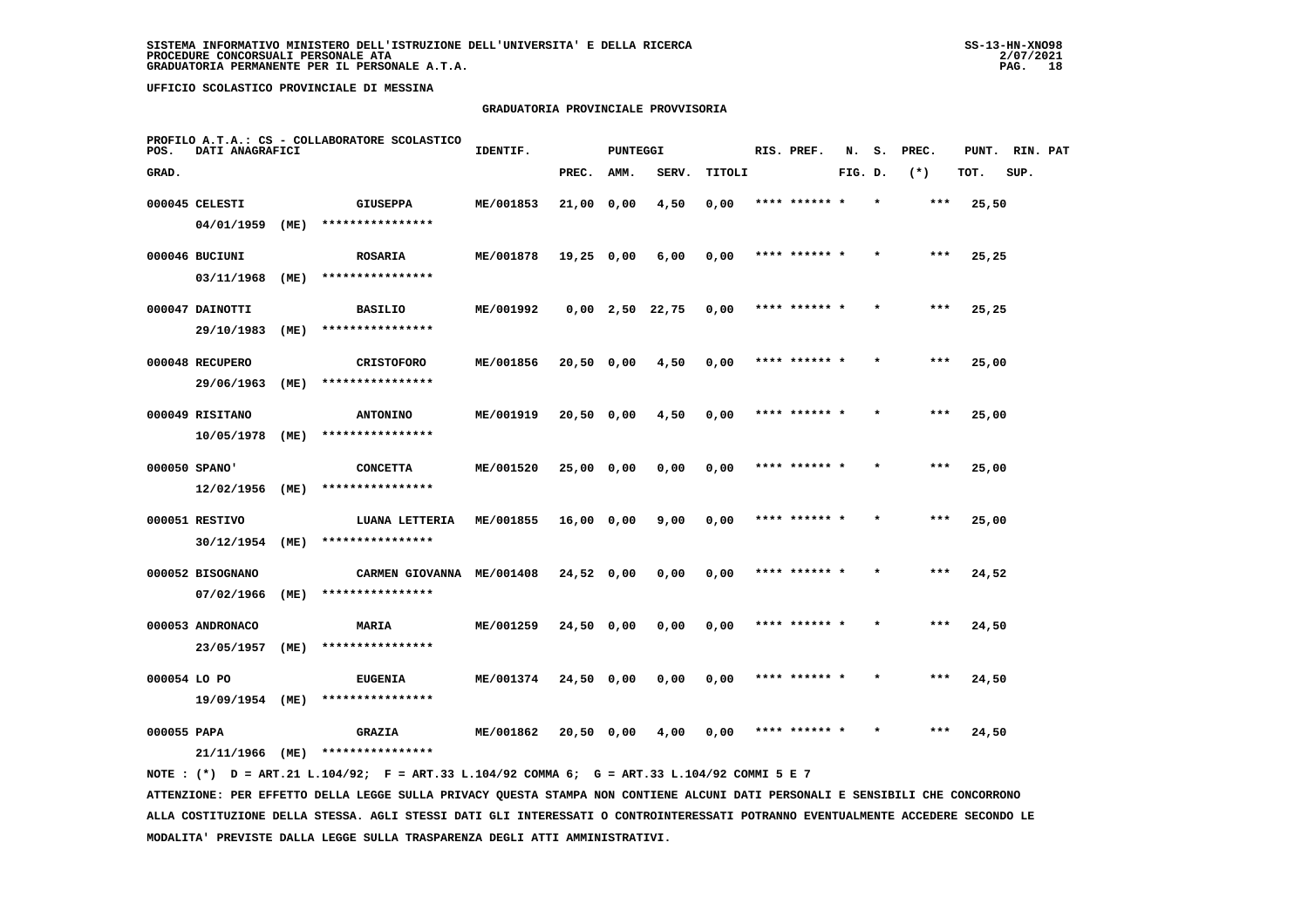## **GRADUATORIA PROVINCIALE PROVVISORIA**

| POS.         | DATI ANAGRAFICI   |      | PROFILO A.T.A.: CS - COLLABORATORE SCOLASTICO | IDENTIF.  |              | <b>PUNTEGGI</b> |       |        | RIS. PREF.    | N.      | s.      | PREC. | PUNT. | RIN. PAT |  |
|--------------|-------------------|------|-----------------------------------------------|-----------|--------------|-----------------|-------|--------|---------------|---------|---------|-------|-------|----------|--|
| GRAD.        |                   |      |                                               |           | PREC.        | AMM.            | SERV. | TITOLI |               | FIG. D. |         | $(*)$ | TOT.  | SUP.     |  |
|              | 000056 RIDOLFO    |      | GRAZIELLA                                     | ME/001516 | 24,20 0,00   |                 | 0,00  | 0,00   | **** ****** * |         | $\star$ | ***   | 24,20 |          |  |
|              | 14/10/1974 (ME)   |      | ****************                              |           |              |                 |       |        |               |         |         |       |       |          |  |
|              | 000057 CORTESE    |      | <b>MARIA CRISTINA</b>                         | ME/001786 | 22,60 0,00   |                 | 1,50  | 0,00   | **** ****** * |         |         | $***$ | 24,10 |          |  |
|              | 14/06/1980        | (ME) | ****************                              |           |              |                 |       |        |               |         |         |       |       |          |  |
|              | 000058 LAZZARO    |      | <b>SALVATORE</b>                              | ME/001483 | 19,60 0,00   |                 | 4,50  | 0,00   | **** ****** * |         |         | $***$ | 24,10 |          |  |
|              | 04/03/1968        | (ME) | ****************                              |           |              |                 |       |        |               |         |         |       |       |          |  |
|              | 000059 CAPPELLANO |      | <b>ROSARIA</b>                                | ME/001832 | $24,05$ 0,00 |                 | 0,00  | 0,00   | **** ****** * |         |         | ***   | 24,05 |          |  |
|              | 12/11/1980        | (ME) | ****************                              |           |              |                 |       |        |               |         |         |       |       |          |  |
|              | 000060 PARISI     |      | <b>MATTIA</b>                                 | ME/001915 | $18,50$ 0,00 |                 | 5,50  | 0,00   | **** ****** * |         |         | $***$ | 24,00 |          |  |
|              | 09/01/1966        | (ME) | ****************                              |           |              |                 |       |        |               |         |         |       |       |          |  |
|              | 000061 SCORDINO   |      | <b>VINCENZA</b>                               | ME/001847 | 19,00 0,00   |                 | 5,00  | 0,00   | **** ****** * |         |         | $***$ | 24,00 |          |  |
|              | 18/05/1964        | (ME) | ****************                              |           |              |                 |       |        |               |         |         |       |       |          |  |
|              | 000062 LUCCHESE   |      | GIACOMO MICHELE ME/001380                     |           | 24,00 0,00   |                 | 0,00  | 0,00   | **** ****** * |         |         | ***   | 24,00 |          |  |
|              | 04/08/1955        | (ME) | ****************                              |           |              |                 |       |        |               |         |         |       |       |          |  |
| 000063 VIENI |                   |      | <b>ANNA MARIA</b>                             | ME/001931 | 19,50 0,00   |                 | 4,50  | 0,00   | **** ****** * |         |         | ***   | 24,00 |          |  |
|              | 22/10/1957        | (ME) | ****************                              |           |              |                 |       |        |               |         |         |       |       |          |  |
|              | 000064 IMBRATTA   |      | CINZIA                                        | ME/001506 | 23,90 0,00   |                 | 0,00  | 0,00   | **** ****** * |         |         | $***$ | 23,90 |          |  |
|              | 04/04/1964 (RM)   |      | ****************                              |           |              |                 |       |        |               |         |         |       |       |          |  |
|              | 000065 FANARA     |      | MIRELLA                                       | ME/001525 | 23,75 0,00   |                 | 0,00  | 0,00   | **** ****** * |         |         | ***   | 23,75 |          |  |
|              | 19/08/1964 (ME)   |      | ****************                              |           |              |                 |       |        |               |         |         |       |       |          |  |
| 000066 LAX   |                   |      | <b>ANTONINA</b>                               | ME/001838 | 19,00 0,00   |                 | 4,50  | 0,00   |               |         |         | ***   | 23,50 |          |  |
|              | 23/11/1973 (ME)   |      | ****************                              |           |              |                 |       |        |               |         |         |       |       |          |  |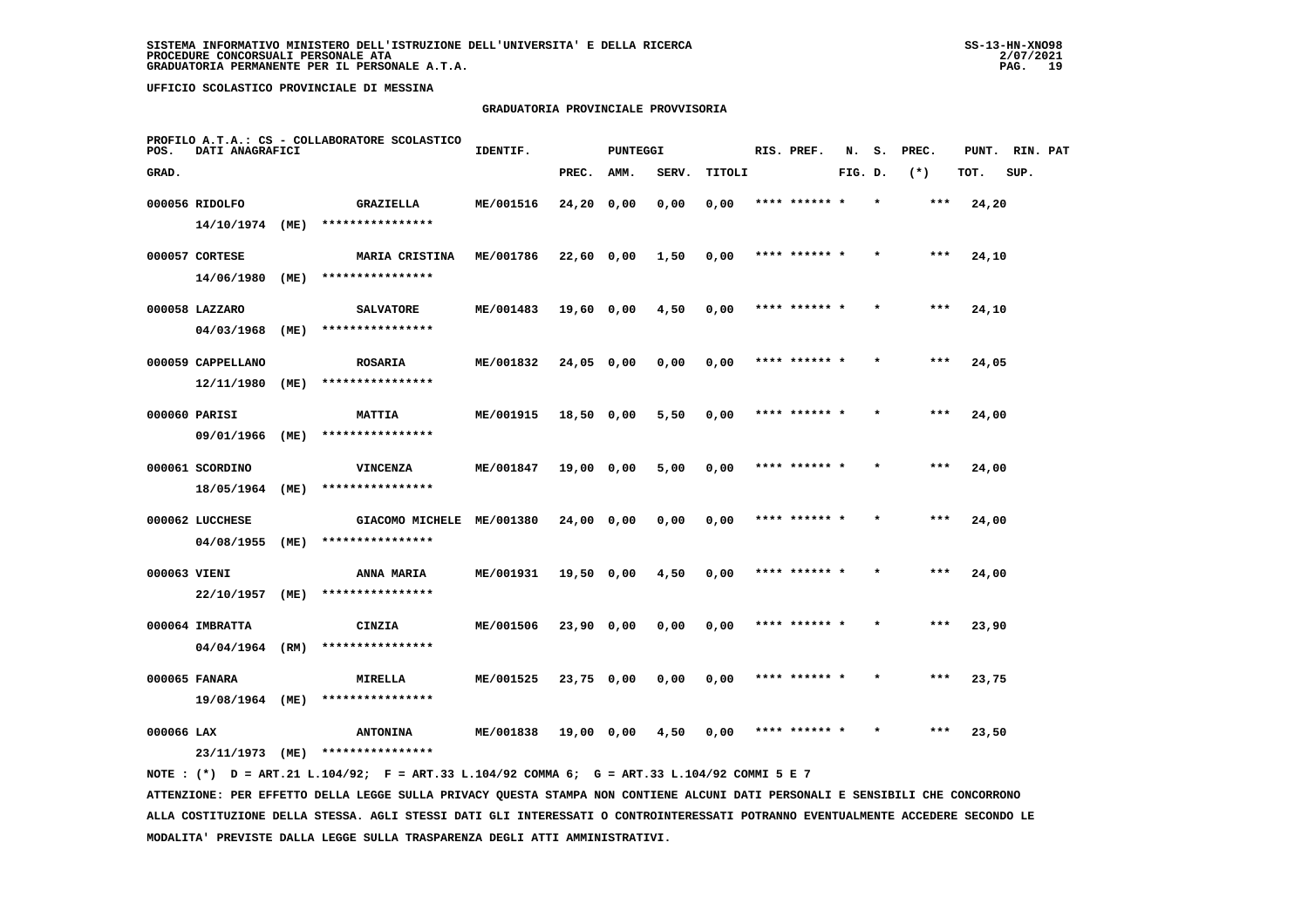#### **GRADUATORIA PROVINCIALE PROVVISORIA**

| POS.  | DATI ANAGRAFICI   |      | PROFILO A.T.A.: CS - COLLABORATORE SCOLASTICO | IDENTIF.  |              | <b>PUNTEGGI</b> |       |        | RIS. PREF.    | N.      | s.      | PREC. | PUNT. | RIN. PAT |  |
|-------|-------------------|------|-----------------------------------------------|-----------|--------------|-----------------|-------|--------|---------------|---------|---------|-------|-------|----------|--|
| GRAD. |                   |      |                                               |           | PREC.        | AMM.            | SERV. | TITOLI |               | FIG. D. |         | $(*)$ | TOT.  | SUP.     |  |
|       | 000067 GAMBINO    |      | <b>ELENA TINDARA</b>                          | ME/001899 | 18,50 0,00   |                 | 5,00  | 0,00   | **** ****** * |         | $\star$ | $***$ | 23,50 |          |  |
|       | 29/06/1979        | (ME) | ****************                              |           |              |                 |       |        |               |         |         |       |       |          |  |
|       | 000068 ALTIERI    |      | <b>ROSA</b>                                   | ME/001875 | $18,95$ 0,00 |                 | 4,50  | 0,00   | **** ****** * |         |         | $***$ | 23,45 |          |  |
|       | 11/02/1964 (ME)   |      | ****************                              |           |              |                 |       |        |               |         |         |       |       |          |  |
|       | 000069 LO TURCO   |      | GIUSEPPE                                      | ME/001906 | 18,40 0,00   |                 | 5,00  | 0,00   | **** ****** * |         |         | $***$ | 23,40 |          |  |
|       | 06/09/1986        | (ME) | ****************                              |           |              |                 |       |        |               |         |         |       |       |          |  |
|       | 000070 LOMBARDO   |      | <b>CATERINA</b>                               | ME/001907 | 18,70 0,00   |                 | 4,50  | 0,00   | **** ****** * |         |         | $***$ | 23,20 |          |  |
|       | 23/02/1971        | (ME) | ****************                              |           |              |                 |       |        |               |         |         |       |       |          |  |
|       | 000071 PRINCIOTTA |      | <b>ANTONINA</b>                               | ME/001821 | $23,12$ 0,00 |                 | 0,00  | 0,00   | **** ****** * |         |         | $***$ | 23,12 |          |  |
|       | 04/04/1971        | (ME) | ****************                              |           |              |                 |       |        |               |         |         |       |       |          |  |
|       | 000072 STRACUZZI  |      | LUCIA                                         | ME/001928 | 18,50 0,00   |                 | 4,50  | 0,00   | **** ****** * |         | $\star$ | $***$ | 23,00 |          |  |
|       | 10/01/1973        | (ME) | ****************                              |           |              |                 |       |        |               |         |         |       |       |          |  |
|       | 000073 ALIBERTO   |      | MASSIMO                                       | ME/001499 | 23,00 0,00   |                 | 0,00  | 0,00   |               |         |         | ***   | 23,00 |          |  |
|       | 10/02/1973        | (ME) | ****************                              |           |              |                 |       |        |               |         |         |       |       |          |  |
|       | 000074 MAIMONE    |      | <b>DOMENICO</b>                               | ME/001800 | 23,00 0,00   |                 | 0,00  | 0,00   | **** ****** * |         |         | $***$ | 23,00 |          |  |
|       | 11/03/1963        | (ME) | ****************                              |           |              |                 |       |        |               |         |         |       |       |          |  |
|       | 000075 NOVELLO    |      | <b>FRANCESCA</b>                              | ME/001406 | 21,00 0,00   |                 | 1,80  | 0,00   | **** ****** * |         |         | $***$ | 22,80 |          |  |
|       | 14/04/1970 (SR)   |      | ****************                              |           |              |                 |       |        |               |         |         |       |       |          |  |
|       | 000076 FARITE     |      | ANASTASIA MARIA ME/001888                     |           | 17,10 0,00   |                 | 5,50  | 0,00   | **** ****** * |         |         | $***$ | 22,60 |          |  |
|       | 23/05/1955 (ME)   |      | ****************                              |           |              |                 |       |        |               |         |         |       |       |          |  |
|       | 000077 BOMBACI    |      | ORAZIO                                        | ME/001933 | 18,60 0,00   |                 | 4,00  | 0,00   |               |         |         | ***   | 22,60 |          |  |
|       | 21/04/1960        | (ME) | ****************                              |           |              |                 |       |        |               |         |         |       |       |          |  |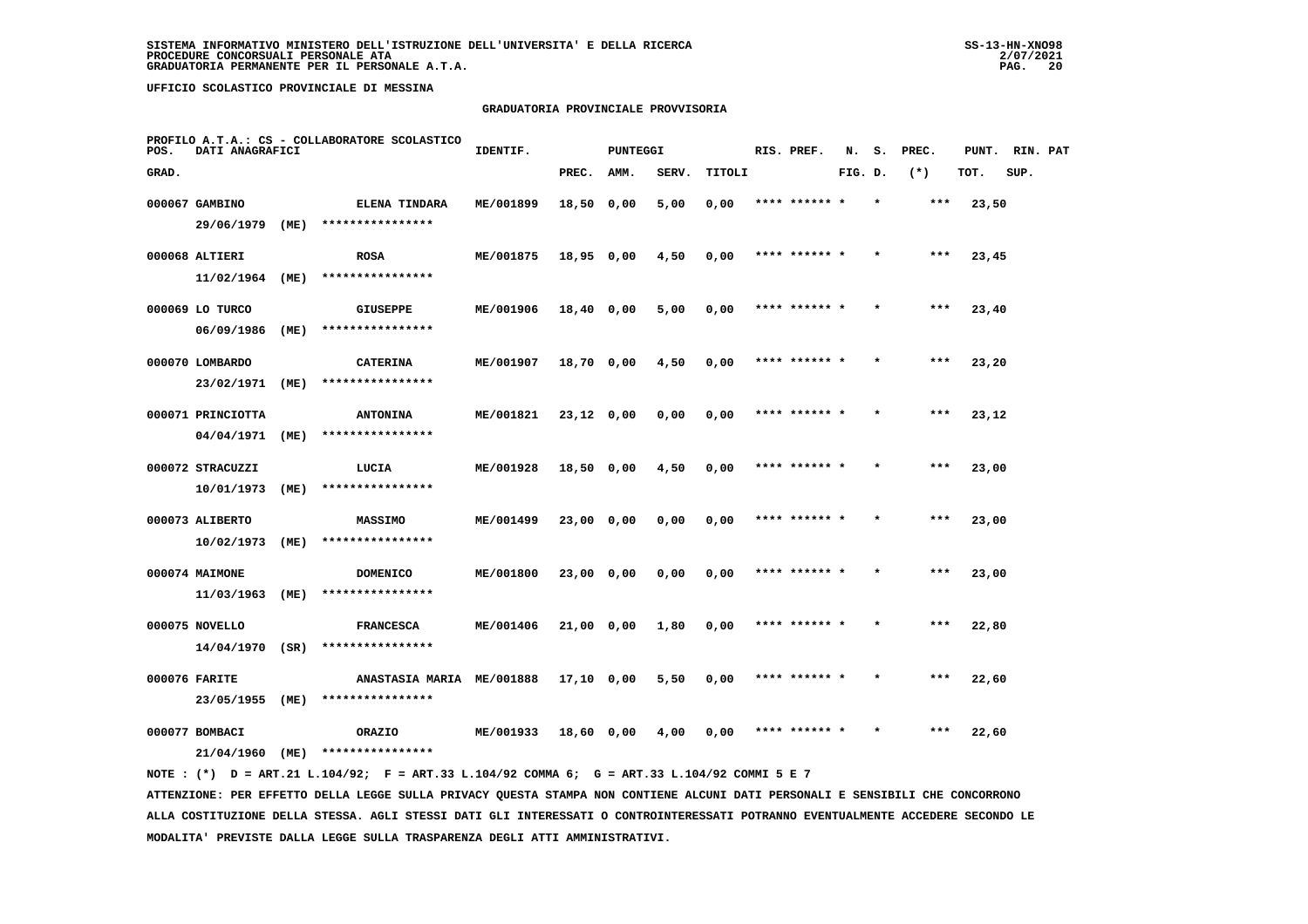## **GRADUATORIA PROVINCIALE PROVVISORIA**

| POS.  | DATI ANAGRAFICI                |      | PROFILO A.T.A.: CS - COLLABORATORE SCOLASTICO | IDENTIF.  |              | <b>PUNTEGGI</b> |                   |        | RIS. PREF.    | N.      | s. | PREC. | PUNT. | RIN. PAT |  |
|-------|--------------------------------|------|-----------------------------------------------|-----------|--------------|-----------------|-------------------|--------|---------------|---------|----|-------|-------|----------|--|
| GRAD. |                                |      |                                               |           | PREC.        | AMM.            | SERV.             | TITOLI |               | FIG. D. |    | $(*)$ | TOT.  | SUP.     |  |
|       | 000078 PANARELLO               |      | MICHELE                                       | ME/001914 | 16,75 0,00   |                 | 5,50              | 0,00   | **** ****** * |         |    | ***   | 22,25 |          |  |
|       | 15/09/1960                     | (ME) | ****************                              |           |              |                 |                   |        |               |         |    |       |       |          |  |
|       | 000079 TRIOLO                  |      | <b>SANTO</b>                                  | ME/000702 | $22,20$ 0,00 |                 | 0,00              | 0,00   | **** ****** * |         |    | $***$ | 22,20 |          |  |
|       | 27/01/1962                     | (ME) | ****************                              |           |              |                 |                   |        |               |         |    |       |       |          |  |
|       | 000080 FRANCHINA               |      | <b>GIUSEPPE</b>                               | ME/001898 | $17,65$ 0,00 |                 | 4,50              | 0,00   | **** ****** * |         |    | $***$ | 22,15 |          |  |
|       | 01/01/1968                     | (ME) | ****************                              |           |              |                 |                   |        |               |         |    |       |       |          |  |
|       | 000081 SERRAINO                |      | MARIA                                         | ME/001519 | 22,00 0,00   |                 | 0,00              | 0,00   | **** ****** * |         |    | ***   | 22,00 |          |  |
|       | 14/11/1957                     | (ME) | ****************                              |           |              |                 |                   |        |               |         |    |       |       |          |  |
|       | 000082 FERRARA                 |      | <b>PASQUALE</b>                               | ME/001896 | $17,40$ 0,00 |                 | 4,50              | 0,00   | **** ****** * |         |    | $***$ | 21,90 |          |  |
|       | 22/05/1963                     | (ME) | ****************                              |           |              |                 |                   |        |               |         |    |       |       |          |  |
|       | 000083 ALIQUO'                 |      | <b>CARMELA</b>                                | ME/001874 | 16,70 0,00   |                 | 5,00              | 0,00   | **** ****** * |         |    | $***$ | 21,70 |          |  |
|       | 07/01/1970                     | (ME) | ****************                              |           |              |                 |                   |        |               |         |    |       |       |          |  |
|       | 000084 BONAZINGA<br>13/09/1965 | (ME) | <b>MARIA</b><br>****************              | ME/001963 |              |                 | $0,00$ 2,50 19,15 | 0,00   | **** ****** * |         |    | $***$ | 21,65 |          |  |
|       |                                |      |                                               |           |              |                 |                   |        |               |         |    |       |       |          |  |
|       | 000085 MANGANARO<br>09/04/1974 | (MI) | <b>STEFANO</b><br>****************            | ME/001910 | 16,60 0,00   |                 | 5,00              | 0,00   | **** ****** * |         |    | ***   | 21,60 |          |  |
|       |                                |      |                                               |           |              |                 |                   |        |               |         |    |       |       |          |  |
|       | 000086 TRIOLO<br>27/11/1978    | (ME) | <b>DOMENICA</b><br>****************           | ME/001590 | 19,80 0,00   |                 | 1,80              | 0,00   | **** ****** * |         |    | $***$ | 21,60 |          |  |
|       |                                |      |                                               |           |              |                 |                   |        | **** ****** * |         |    | ***   |       |          |  |
|       | 000087 STRATI<br>02/03/1967    | (ME) | <b>SAVERIA</b><br>****************            | ME/001817 | 21,50 0,00   |                 | 0,00              | 0,00   |               |         |    |       | 21,50 |          |  |
|       | 000088 PICCIOLO                |      | <b>SILVANA</b>                                | ME/001561 | 21,50 0,00   |                 | 0,00              | 0,00   |               |         |    | ***   | 21,50 |          |  |
|       | 01/02/1964                     | (ME) | ****************                              |           |              |                 |                   |        |               |         |    |       |       |          |  |
|       |                                |      |                                               |           |              |                 |                   |        |               |         |    |       |       |          |  |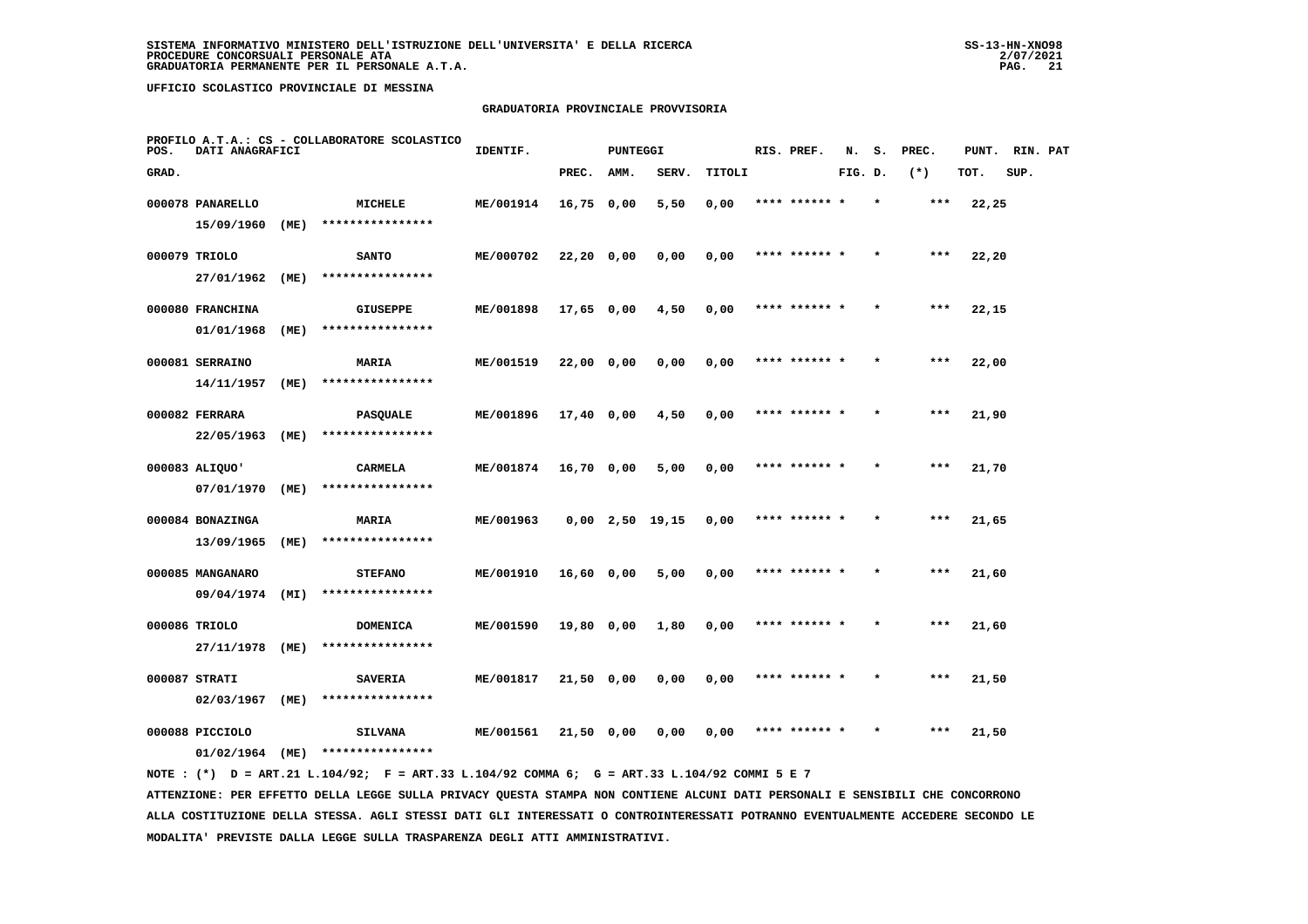## **GRADUATORIA PROVINCIALE PROVVISORIA**

| POS.  | DATI ANAGRAFICI   |      | PROFILO A.T.A.: CS - COLLABORATORE SCOLASTICO | IDENTIF.  |              | <b>PUNTEGGI</b> |       |        | RIS. PREF.    | N.      | s.      | PREC.  | PUNT. | RIN. PAT |  |
|-------|-------------------|------|-----------------------------------------------|-----------|--------------|-----------------|-------|--------|---------------|---------|---------|--------|-------|----------|--|
| GRAD. |                   |      |                                               |           | PREC.        | AMM.            | SERV. | TITOLI |               | FIG. D. |         | $(* )$ | TOT.  | SUP.     |  |
|       | 000089 FERRARA    |      | VALENTINA                                     | ME/001811 | $16,40$ 0,00 |                 | 5,00  | 0,00   | **** ******   |         |         | ***    | 21,40 |          |  |
|       | 17/04/1985        | (ME) | ****************                              |           |              |                 |       |        |               |         |         |        |       |          |  |
|       | 000090 GORGONE    |      | <b>MARIA GRAZIA</b>                           | ME/001813 | 15,90 0,00   |                 | 5,50  | 0,00   | **** ****** * |         |         | $***$  | 21,40 |          |  |
|       | 02/07/1974 (ME)   |      | ****************                              |           |              |                 |       |        |               |         |         |        |       |          |  |
|       | 000091 GENCHI     |      | LUISA CARMELA                                 | ME/001747 | $21,13$ 0,00 |                 | 0,00  | 0,00   | **** ******   |         |         | $***$  | 21,13 |          |  |
|       | 06/07/1966        | (ME) | ****************                              |           |              |                 |       |        |               |         |         |        |       |          |  |
|       | 000092 CRIFO'     |      | GIOVANNI                                      | ME/001884 | 16,00 0,00   |                 | 5,00  | 0,00   | **** ****** * |         |         | $***$  | 21,00 |          |  |
|       | 10/01/1966        | (ME) | ****************                              |           |              |                 |       |        |               |         |         |        |       |          |  |
|       | 000093 CRISAFULLI |      | LUCIA CATERINA                                | ME/001268 | 21,00 0,00   |                 | 0,00  | 0,00   | **** ****** * |         |         | $***$  | 21,00 |          |  |
|       | 21/07/1963        | (ME) | ****************                              |           |              |                 |       |        |               |         |         |        |       |          |  |
|       | 000094 SALMERI    |      | <b>SANTA</b>                                  | ME/001921 | 16,00 0,00   |                 | 5,00  | 0,00   | **** ****** * |         | $\star$ | $***$  | 21,00 |          |  |
|       | 29/10/1963        | (ME) | ****************                              |           |              |                 |       |        |               |         |         |        |       |          |  |
|       | 000095 BERTUCCIO  |      | <b>PASQUA</b>                                 | ME/001877 | $16,50$ 0,00 |                 | 4,50  | 0,00   |               |         |         | ***    | 21,00 |          |  |
|       | 01/07/1972        | (ME) | ****************                              |           |              |                 |       |        |               |         |         |        |       |          |  |
|       | 000096 CACCIOLA   |      | TERESA                                        | ME/001934 | 16,50 0,00   |                 | 4,50  | 0,00   | **** ****** * |         |         | $***$  | 21,00 |          |  |
|       | 15/05/1965        | (ME) | ****************                              |           |              |                 |       |        |               |         |         |        |       |          |  |
|       | 000097 CACCIOLA   |      | <b>CARMELA</b>                                | ME/001879 | $16,50$ 0,00 |                 | 4,50  | 0,00   | **** ****** * |         |         | $***$  | 21,00 |          |  |
|       | 20/02/1963        | (ME) | ****************                              |           |              |                 |       |        |               |         |         |        |       |          |  |
|       | 000098 IMBESI     |      | GIANDOMENICO PIO ME/001822                    |           | 20,95 0,00   |                 | 0,00  | 0,00   | **** ****** * |         |         | $***$  | 20,95 |          |  |
|       | 08/07/1971 (ME)   |      | ****************                              |           |              |                 |       |        |               |         |         |        |       |          |  |
|       | 000099 DRAGO      |      | <b>ANTONINO</b>                               | ME/001886 | 16,10 0,00   |                 | 4,50  | 0,00   |               |         |         | ***    | 20,60 |          |  |
|       | 20/10/1968        | (ME) | ****************                              |           |              |                 |       |        |               |         |         |        |       |          |  |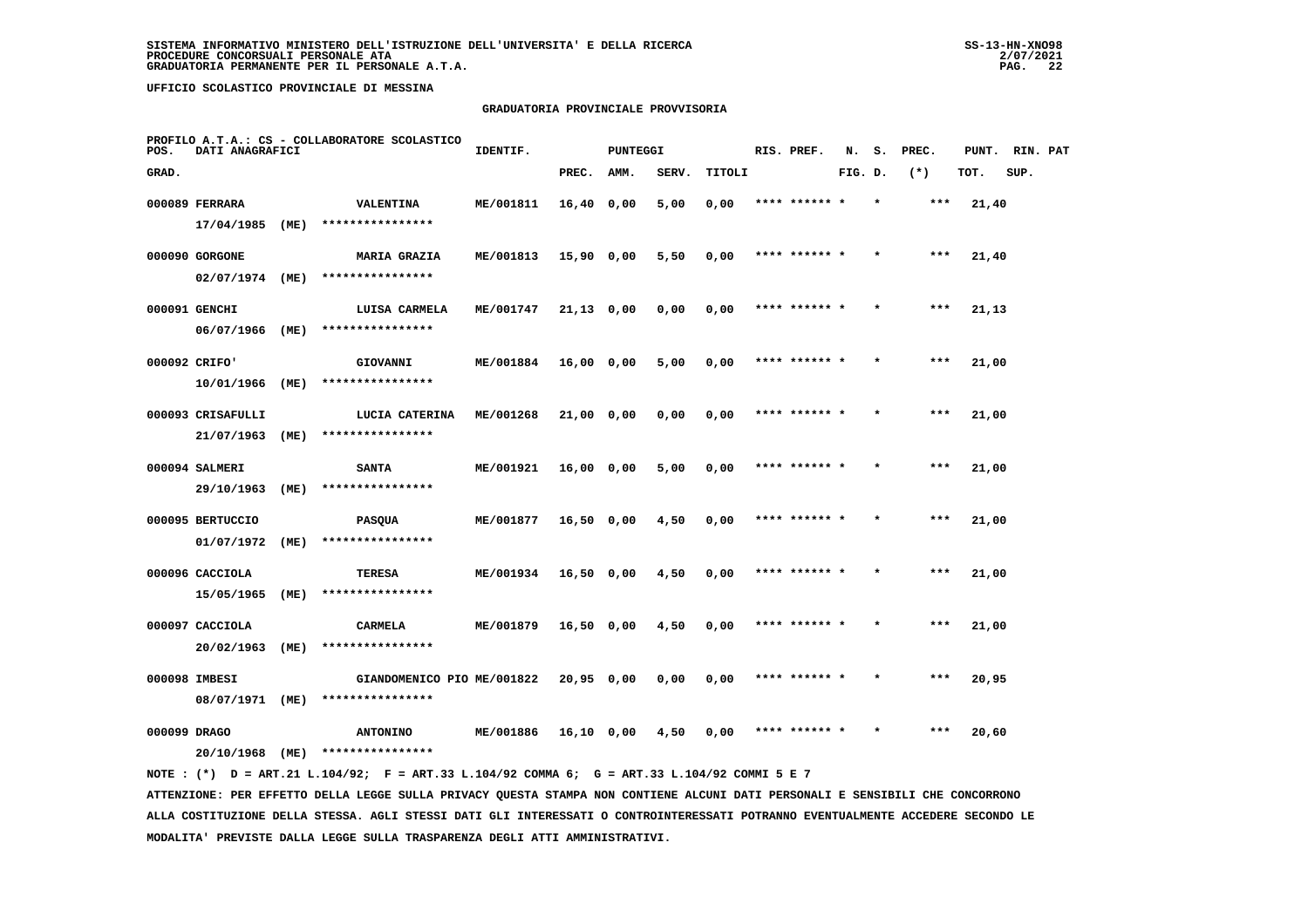#### **GRADUATORIA PROVINCIALE PROVVISORIA**

| POS.         | DATI ANAGRAFICI              |      | PROFILO A.T.A.: CS - COLLABORATORE SCOLASTICO | IDENTIF.         |            | <b>PUNTEGGI</b> |                       |        | RIS. PREF.    | N.      | s.      | PREC. | PUNT. | RIN. PAT |  |
|--------------|------------------------------|------|-----------------------------------------------|------------------|------------|-----------------|-----------------------|--------|---------------|---------|---------|-------|-------|----------|--|
| GRAD.        |                              |      |                                               |                  | PREC.      | AMM.            | SERV.                 | TITOLI |               | FIG. D. |         | $(*)$ | TOT.  | SUP.     |  |
|              | 000100 MANETTO               |      | <b>MARIATERESA</b>                            | ME/001908        | 16,00 0,00 |                 | 4,50                  | 0,00   | **** ****** * |         | $\star$ | ***   | 20,50 |          |  |
|              | 30/09/1977 (ME)              |      | ****************                              |                  |            |                 |                       |        |               |         |         |       |       |          |  |
| 000101 FOTI  |                              |      | <b>MARIA</b>                                  | ME/001269        | 20,50 0,00 |                 | 0,00                  | 0,00   | **** ****** * |         |         | ***   | 20,50 |          |  |
|              | 15/10/1954 (ME)              |      | ****************                              |                  |            |                 |                       |        |               |         |         |       |       |          |  |
| 000102 CASO  |                              |      | <b>ARMANDO</b>                                | ME/001881        | 15,75 0,00 |                 | 4,50                  | 0,00   | **** ****** * |         |         | $***$ | 20,25 |          |  |
|              | 01/01/1960 (ME)              |      | ****************                              |                  |            |                 |                       |        |               |         |         |       |       |          |  |
| 000103 VINCI |                              |      | <b>ROSY</b>                                   | ME/001974        |            |                 | $0,00$ $3,00$ $17,25$ | 0,00   | **** ****** * |         |         | ***   | 20,25 |          |  |
|              | 13/04/1976 (ME)              |      | ****************                              |                  |            |                 |                       |        |               |         |         |       |       |          |  |
|              | 000104 PIPARO                |      | <b>GIUSEPPE</b>                               | ME/001917        | 14,60 0,00 |                 | 5,50                  | 0,00   | **** ****** * |         |         | $***$ | 20,10 |          |  |
|              | 16/03/1964 (ME)              |      | ****************                              |                  |            |                 |                       |        |               |         |         |       |       |          |  |
|              | 000105 CALDERONE             |      | <b>MARIA ROSA</b>                             | ME/001880        | 15,50 0,00 |                 | 4,50                  | 0,00   | **** ****** * |         |         | $***$ | 20,00 |          |  |
|              | 31/07/1973 (ME)              |      | ****************                              |                  |            |                 |                       |        |               |         |         |       |       |          |  |
| 000106 FOTI  |                              |      | <b>ANTONINA</b>                               | <b>ME/001897</b> | 15,50 0,00 |                 | 4,50                  | 0,00   | **** ****** * |         |         | ***   | 20,00 |          |  |
|              | 13/08/1966 (ME)              |      | ****************                              |                  |            |                 |                       |        |               |         |         |       |       |          |  |
|              | 000107 ISGRO'                |      | TONINA LUISA                                  | ME/001902        | 15,50 0,00 |                 | 4,50                  | 0,00   | **** ****** * |         |         | ***   | 20,00 |          |  |
|              | 01/12/1960 (ME)              |      | ****************                              |                  |            |                 |                       |        |               |         |         |       |       |          |  |
|              | 000108 CUBETA                |      | PATRIZIA<br>****************                  | ME/001885        | 15,30 0,00 |                 | 4,50                  | 0,00   | **** ****** * |         |         | $***$ | 19,80 |          |  |
|              | 19/05/1962 (ME)              |      |                                               |                  |            |                 |                       |        |               |         |         |       |       |          |  |
|              | 000109 MERLINO<br>22/07/1975 | (ME) | MARIA CINZIA<br>****************              | ME/001951        |            |                 | $0,00$ $3,00$ $16,50$ | 0,00   | **** ****** * |         |         | ***   | 19,50 |          |  |
|              |                              |      |                                               |                  |            |                 |                       |        |               |         |         |       |       |          |  |
|              | 000110 MANDARANO             |      | <b>MARIA CATENA</b><br>****************       | ME/002030        |            |                 | 0,00 2,00 17,50       | 0,00   | **** ****** * |         |         | $***$ | 19,50 |          |  |
|              | 08/09/1955                   | (ME) |                                               |                  |            |                 |                       |        |               |         |         |       |       |          |  |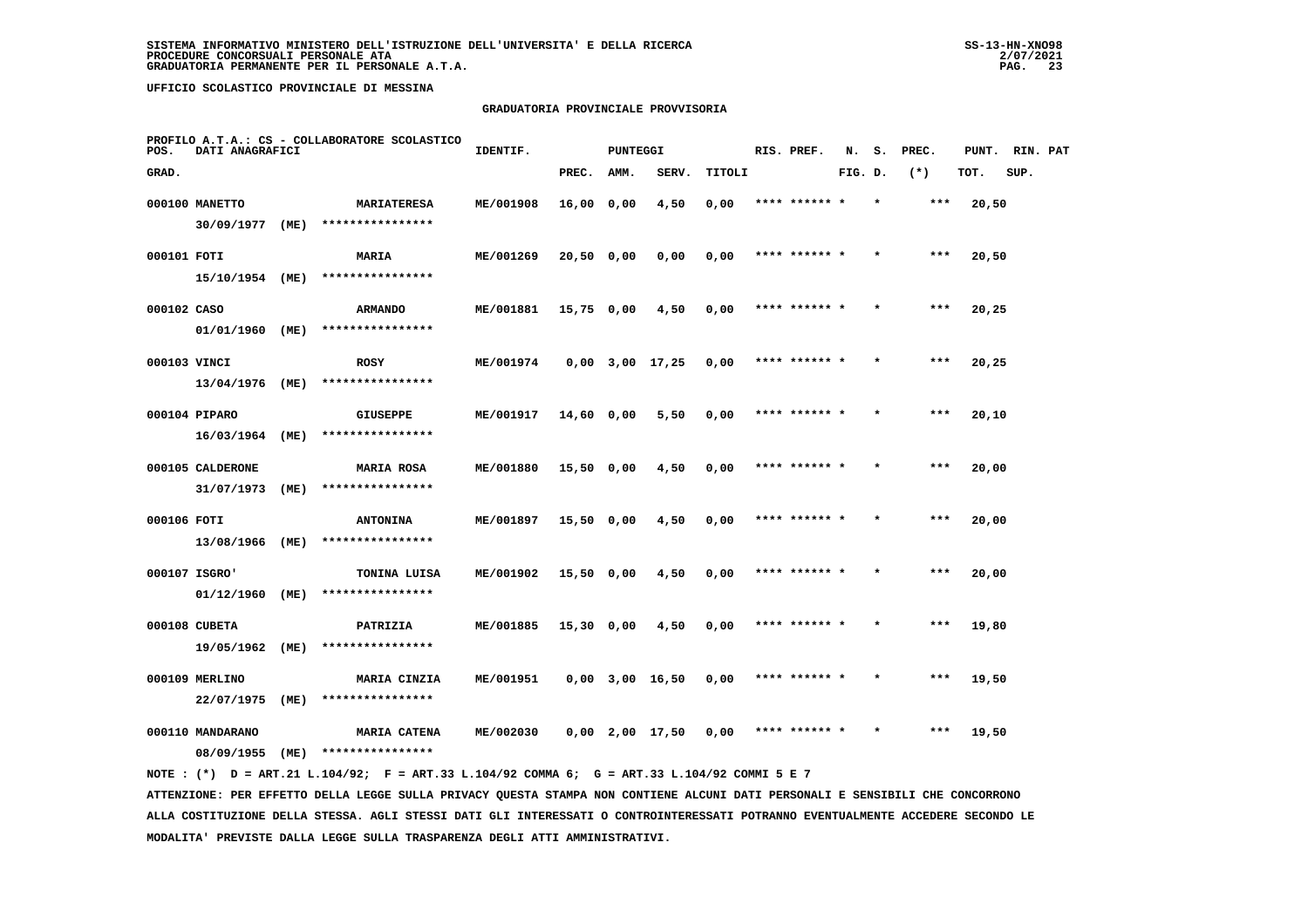#### **GRADUATORIA PROVINCIALE PROVVISORIA**

| POS.         | DATI ANAGRAFICI             |      | PROFILO A.T.A.: CS - COLLABORATORE SCOLASTICO | IDENTIF.  |            | <b>PUNTEGGI</b> |                       |        | RIS. PREF.    | N.      | s.      | PREC.  | PUNT. | RIN. PAT |  |
|--------------|-----------------------------|------|-----------------------------------------------|-----------|------------|-----------------|-----------------------|--------|---------------|---------|---------|--------|-------|----------|--|
| GRAD.        |                             |      |                                               |           | PREC.      | AMM.            | SERV.                 | TITOLI |               | FIG. D. |         | $(* )$ | TOT.  | SUP.     |  |
|              | 000111 MARTINO              |      | TERESA                                        | ME/001949 |            |                 | $0,00$ 2,00 17,50     | 0,00   | **** ******   |         |         | $***$  | 19,50 |          |  |
|              | 10/11/1959                  | (ME) | ****************                              |           |            |                 |                       |        |               |         |         |        |       |          |  |
|              | 000112 PALERMO              |      | MARIA FRANCESCA ME/001913                     |           | 14,00 0,00 |                 | 5,50                  | 0,00   | **** ****** * |         |         | $***$  | 19,50 |          |  |
|              | 27/12/1963                  | (ME) | ****************                              |           |            |                 |                       |        |               |         |         |        |       |          |  |
|              | 000113 CHITE'               |      | <b>GIOVANNA</b>                               | ME/001986 |            |                 | $0,00$ $3,50$ $15,90$ | 0,00   | **** ****** * |         |         | $***$  | 19,40 |          |  |
|              | 11/11/1964                  | (ME) | ****************                              |           |            |                 |                       |        |               |         |         |        |       |          |  |
|              | 000114 LANFRANCHI           |      | <b>GIANFRANCO</b>                             | ME/001903 | 14,50 0,00 |                 | 4,50                  | 0,00   | **** ****** * |         |         | $***$  | 19,00 |          |  |
|              | 20/06/1972                  | (ME) | ****************                              |           |            |                 |                       |        |               |         |         |        |       |          |  |
|              | 000115 LA PORTA             |      | <b>ANTONIO</b>                                | ME/002024 |            |                 | $0,00$ $3,50$ $15,50$ | 0,00   | **** ****** * |         |         | $***$  | 19,00 |          |  |
|              | 27/04/1979                  | (VV) | ****************                              |           |            |                 |                       |        |               |         |         |        |       |          |  |
|              | 000116 BARBARO              |      | LIDIA                                         | ME/001947 |            |                 | $0,00$ $3,50$ $15,50$ | 0,00   |               |         |         | $***$  | 19,00 |          |  |
|              | 27/03/1968                  | (ME) | ****************                              |           |            |                 |                       |        |               |         |         |        |       |          |  |
|              | 000117 PANDOLFINO           |      | <b>FRANCESCO</b>                              | ME/002031 |            |                 | $0.00$ $2.00$ $16.60$ | 0,00   |               |         |         | ***    | 18,60 |          |  |
|              | 14/04/1963                  | (ME) | ****************                              |           |            |                 |                       |        |               |         |         |        |       |          |  |
|              | 000118 ARCIDIACONO          |      | <b>ALESSANDRO</b><br>****************         | ME/001952 |            |                 | $0,00$ 2,00 16,55     | 0,00   | **** ****** * |         |         | $***$  | 18,55 |          |  |
|              | 19/02/1964                  | (ME) |                                               |           |            |                 |                       |        |               |         |         |        |       |          |  |
|              | 000119 PRINCIOTTA           |      | LINDA MARIA<br>****************               | ME/001984 |            |                 | $0,00$ 2,00 16,50     | 0,00   | **** ****** * |         | $\star$ | $***$  | 18,50 |          |  |
|              | 06/02/1956                  | (ME) |                                               |           |            |                 |                       |        |               |         |         |        |       |          |  |
| 000120 OLIVA | 08/12/1963                  | (ME) | <b>ROSALBA</b><br>****************            | ME/001911 | 14,00 0,00 |                 | 4,50                  | 0,00   | **** ****** * |         |         | ***    | 18,50 |          |  |
|              |                             |      |                                               |           |            |                 |                       |        |               |         |         |        |       |          |  |
|              | 000121 MAIURI<br>13/02/1958 | (ME) | <b>MARIA CATENA</b><br>****************       | ME/001191 | 18,50 0,00 |                 | 0.00                  | 0.00   | **** ****** * |         |         | $***$  | 18,50 |          |  |
|              |                             |      |                                               |           |            |                 |                       |        |               |         |         |        |       |          |  |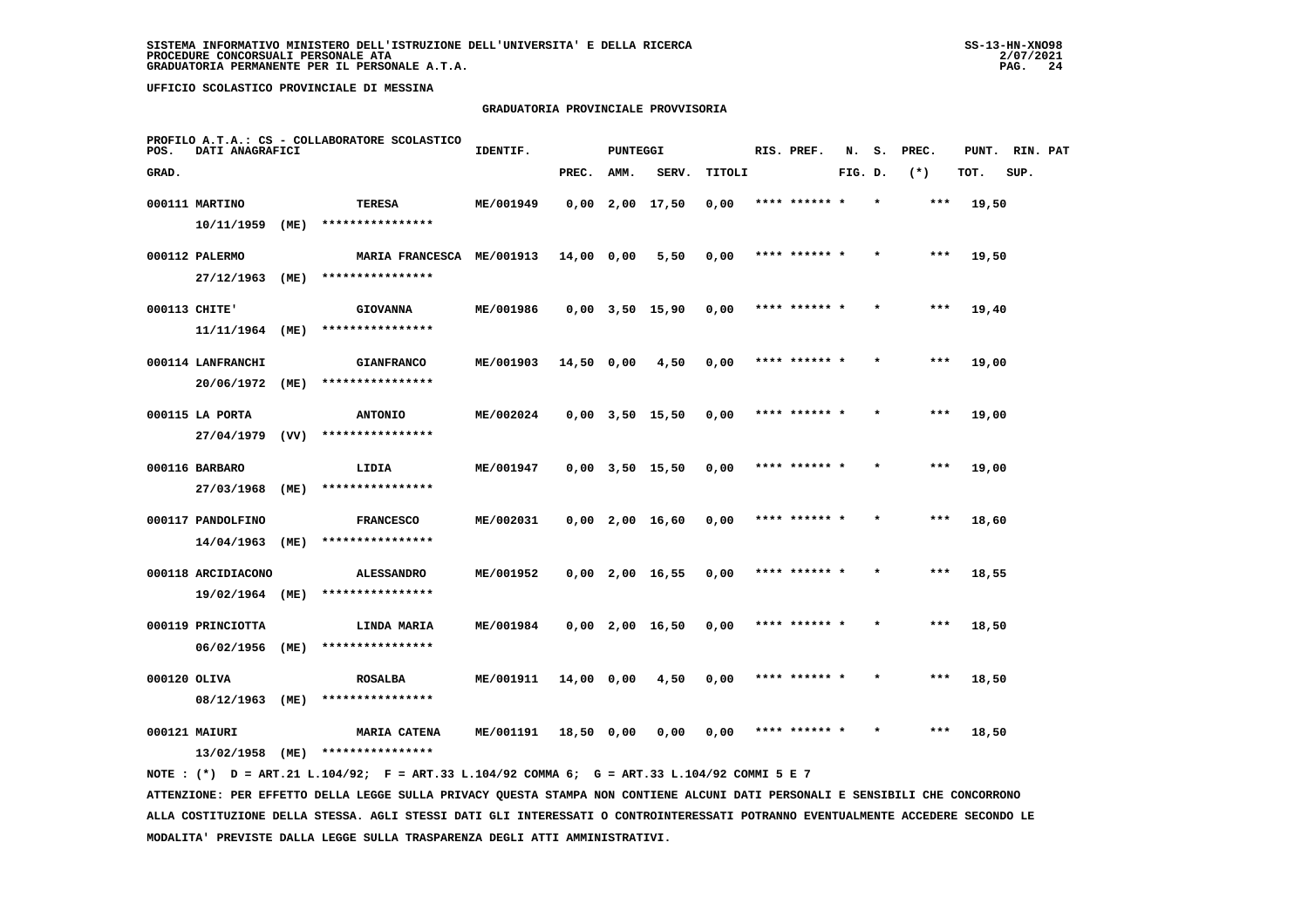#### **GRADUATORIA PROVINCIALE PROVVISORIA**

| POS.         | DATI ANAGRAFICI               |      | PROFILO A.T.A.: CS - COLLABORATORE SCOLASTICO | IDENTIF.  |            | <b>PUNTEGGI</b> |                       |        | RIS. PREF.    | N.      | s.      | PREC. | PUNT. | RIN. PAT |  |
|--------------|-------------------------------|------|-----------------------------------------------|-----------|------------|-----------------|-----------------------|--------|---------------|---------|---------|-------|-------|----------|--|
| GRAD.        |                               |      |                                               |           | PREC.      | AMM.            | SERV.                 | TITOLI |               | FIG. D. |         | $(*)$ | TOT.  | SUP.     |  |
|              | 000122 GERACI                 |      | <b>GIOVANNA</b>                               | ME/002008 |            |                 | $0,00$ 2,50 15,55     | 0,00   | **** ****** * |         | $\star$ | ***   | 18,05 |          |  |
|              | 07/04/1964 (ME)               |      | ****************                              |           |            |                 |                       |        |               |         |         |       |       |          |  |
| 000123 CALVO |                               |      | <b>ROSALBA</b>                                | ME/001969 |            |                 | $0,00$ 2,50 15,50     | 0,00   | **** ******   |         |         | ***   | 18,00 |          |  |
|              | 09/09/1963 (ME)               |      | ****************                              |           |            |                 |                       |        |               |         |         |       |       |          |  |
| 000124 OTERI |                               |      | <b>CONCETTA</b>                               | ME/002013 |            |                 | $0,00$ $3,00$ $15,00$ | 0,00   | **** ****** * |         |         | $***$ | 18,00 |          |  |
|              | 19/12/1978                    | (ME) | ****************                              |           |            |                 |                       |        |               |         |         |       |       |          |  |
|              | 000125 GIUFFRE'               |      | <b>FILOMENA</b>                               | ME/002022 |            |                 | $0,00$ 2,50 15,50     | 0,00   | **** ****** * |         | $\star$ | ***   | 18,00 |          |  |
|              | 03/07/1962                    | (RC) | ****************                              |           |            |                 |                       |        |               |         |         |       |       |          |  |
|              | 000126 RUSSO FACCIAZZA        |      | <b>ALBERTO</b>                                | ME/002007 |            |                 | $0,00$ $3,50$ $14,50$ | 0,00   | **** ****** * |         |         | ***   | 18,00 |          |  |
|              | 14/08/1987 (ME)               |      | ****************                              |           |            |                 |                       |        |               |         |         |       |       |          |  |
|              | 000127 SPADARO                |      | NATALINA GIUSEPP ME/001927                    |           | 18,00 0,00 |                 | 0,00                  | 0,00   | **** ****** * |         |         | $***$ | 18,00 |          |  |
|              | 25/12/1961 (EE)               |      | ****************                              |           |            |                 |                       |        |               |         |         |       |       |          |  |
|              | 000128 MIRACOLA GIULIANO      |      | <b>CONCETTA</b>                               | ME/001979 |            |                 | $0,00$ 2,00 16,00     | 0,00   | **** ****** * |         |         | ***   | 18,00 |          |  |
|              | 29/07/1958 (ME)               |      | ****************                              |           |            |                 |                       |        |               |         |         |       |       |          |  |
|              | 000129 TRIMARCHI              |      | MARIA LUISA<br>****************               | ME/002004 |            |                 | $0,00$ 2,00 15,95     | 0,00   | **** ******   |         |         | ***   | 17,95 |          |  |
|              | 23/02/1959                    | (ME) |                                               |           |            |                 |                       |        |               |         |         |       |       |          |  |
|              | 000130 CARCIONE<br>27/04/1956 | (ME) | <b>FRANCA</b><br>****************             | ME/001971 |            |                 | $0,00$ 2,00 15,70     | 0,00   | **** ****** * |         |         | $***$ | 17,70 |          |  |
|              |                               |      |                                               |           |            |                 |                       |        |               |         |         |       |       |          |  |
|              | 000131 RAMUGLIA<br>20/11/1967 | (MI) | PATRIZIA<br>****************                  | ME/002017 |            |                 | $0,00$ 2,00 15,50     | 0,00   | **** ****** * |         |         | ***   | 17,50 |          |  |
|              |                               |      |                                               |           |            |                 |                       |        |               |         |         |       |       |          |  |
|              | 000132 ALOISE                 |      | <b>SALVATORE</b><br>****************          | ME/001957 |            |                 | $0,00$ $3,00$ $14,50$ | 0,00   | **** ****** * |         |         | ***   | 17,50 |          |  |
|              | 24/09/1973                    | (ME) |                                               |           |            |                 |                       |        |               |         |         |       |       |          |  |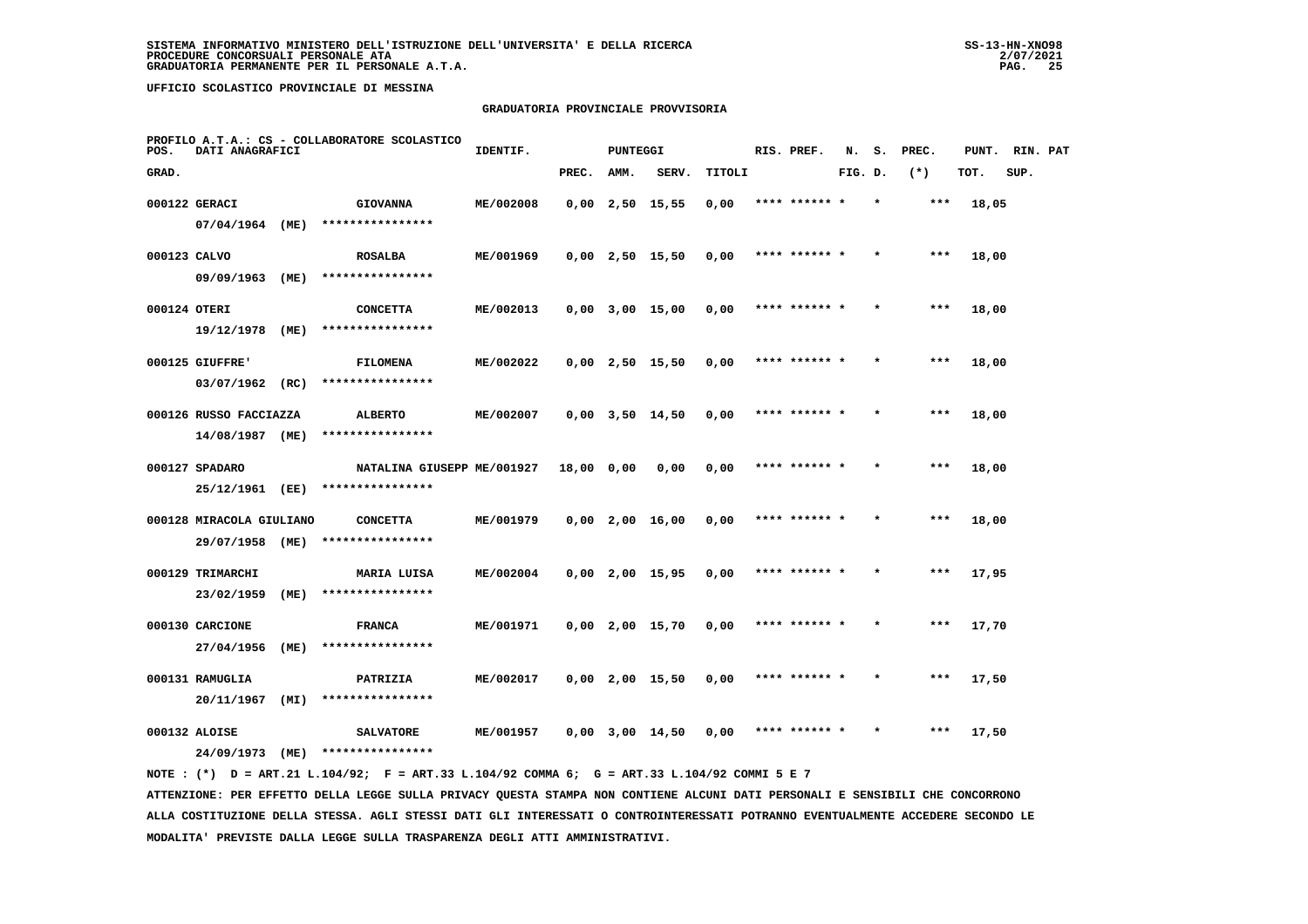## **GRADUATORIA PROVINCIALE PROVVISORIA**

| PROFILO A.T.A.: CS - COLLABORATORE SCOLASTICO<br>DATI ANAGRAFICI<br>POS. |                                 |      |                                      | IDENTIF.  |              | <b>PUNTEGGI</b> |                   | RIS. PREF. | N.            | s.      | PREC. | PUNT. | RIN. PAT |      |  |
|--------------------------------------------------------------------------|---------------------------------|------|--------------------------------------|-----------|--------------|-----------------|-------------------|------------|---------------|---------|-------|-------|----------|------|--|
| GRAD.                                                                    |                                 |      |                                      |           | PREC.        | AMM.            | SERV.             | TITOLI     |               | FIG. D. |       | $(*)$ | TOT.     | SUP. |  |
|                                                                          | 000133 AGNELLO                  |      | <b>ELENA</b>                         | ME/001945 |              |                 | $0,00$ 2,00 15,50 | 0,00       | **** ****** * |         |       | ***   | 17,50    |      |  |
|                                                                          | 29/03/1961                      | (ME) | ****************                     |           |              |                 |                   |            |               |         |       |       |          |      |  |
|                                                                          | 000134 GIANNO                   |      | FEBRONIA MARIA                       | ME/002020 |              |                 | $0,00$ 2,00 15,50 | 0,00       | **** ****** * |         |       | $***$ | 17,50    |      |  |
|                                                                          | 16/06/1962                      | (ME) | ****************                     |           |              |                 |                   |            |               |         |       |       |          |      |  |
|                                                                          | 000135 ALESSANDRO               |      | VINCENZA ANTONEL ME/001804           |           | $17,20$ 0,00 |                 | 0,00              | 0,00       | **** ****** * |         |       | $***$ | 17,20    |      |  |
|                                                                          | 17/01/1970                      | (ME) | ****************                     |           |              |                 |                   |            |               |         |       |       |          |      |  |
|                                                                          | 000136 SAGLIMBENI               |      | <b>CARMELO</b>                       | ME/001991 |              |                 | $0,00$ 2,00 15,10 | 0,00       | **** ****** * |         |       | ***   | 17,10    |      |  |
|                                                                          | 26/09/1961                      | (ME) | ****************                     |           |              |                 |                   |            |               |         |       |       |          |      |  |
|                                                                          | 000137 BIANCHI                  |      | <b>CATERINA</b>                      | ME/001961 |              |                 | $0,00$ 2,50 14,50 | 0,00       | **** ****** * |         |       | $***$ | 17,00    |      |  |
|                                                                          | 22/10/1961                      | (ME) | ****************                     |           |              |                 |                   |            |               |         |       |       |          |      |  |
|                                                                          | 000138 CRINO'                   |      | <b>SALVATORA</b><br>**************** | ME/001989 |              |                 | $0,00$ 2,50 14,50 | 0,00       | **** ****** * |         |       | $***$ | 17,00    |      |  |
|                                                                          | 08/08/1966                      | (ME) |                                      |           |              |                 |                   |            |               |         |       |       |          |      |  |
|                                                                          | 000139 PANEBIANCO<br>08/03/1972 | (ME) | <b>ROSALINDA</b><br>**************** | ME/002014 |              |                 | $0,00$ 2,00 15,00 | 0.00       | **** ****** * |         |       | $***$ | 17,00    |      |  |
|                                                                          |                                 |      |                                      |           |              |                 |                   |            |               |         |       |       |          |      |  |
| 000140 LEO                                                               | 26/05/1959                      | (ME) | ANNA GIOVANNA<br>****************    | ME/002026 |              |                 | $0,00$ 2,50 14,50 | 0,00       | **** ****** * |         |       | $***$ | 17,00    |      |  |
|                                                                          |                                 |      |                                      |           |              |                 |                   |            | **** ****** * |         |       | ***   |          |      |  |
|                                                                          | 000141 GIORGIANNI<br>25/12/1961 | (ME) | <b>SANTA</b><br>****************     | ME/002021 |              |                 | $0,00$ 2,00 14,95 | 0,00       |               |         |       |       | 16,95    |      |  |
|                                                                          | 000142 SERRUTO                  |      | <b>GIUSEPPA</b>                      | ME/001925 | 12,70 0,00   |                 | 4,15              | 0,00       | **** ****** * |         |       | $***$ | 16,85    |      |  |
|                                                                          | 20/06/1960                      | (ME) | ****************                     |           |              |                 |                   |            |               |         |       |       |          |      |  |
|                                                                          | 000143 CARRABOTTA               |      | <b>GIUSEPPE</b>                      | ME/001980 |              |                 | $0,00$ 2,00 14,80 | 0,00       | **** ****** * |         |       | $***$ | 16,80    |      |  |
|                                                                          | 25/03/1976                      | (ME) | ****************                     |           |              |                 |                   |            |               |         |       |       |          |      |  |
|                                                                          |                                 |      |                                      |           |              |                 |                   |            |               |         |       |       |          |      |  |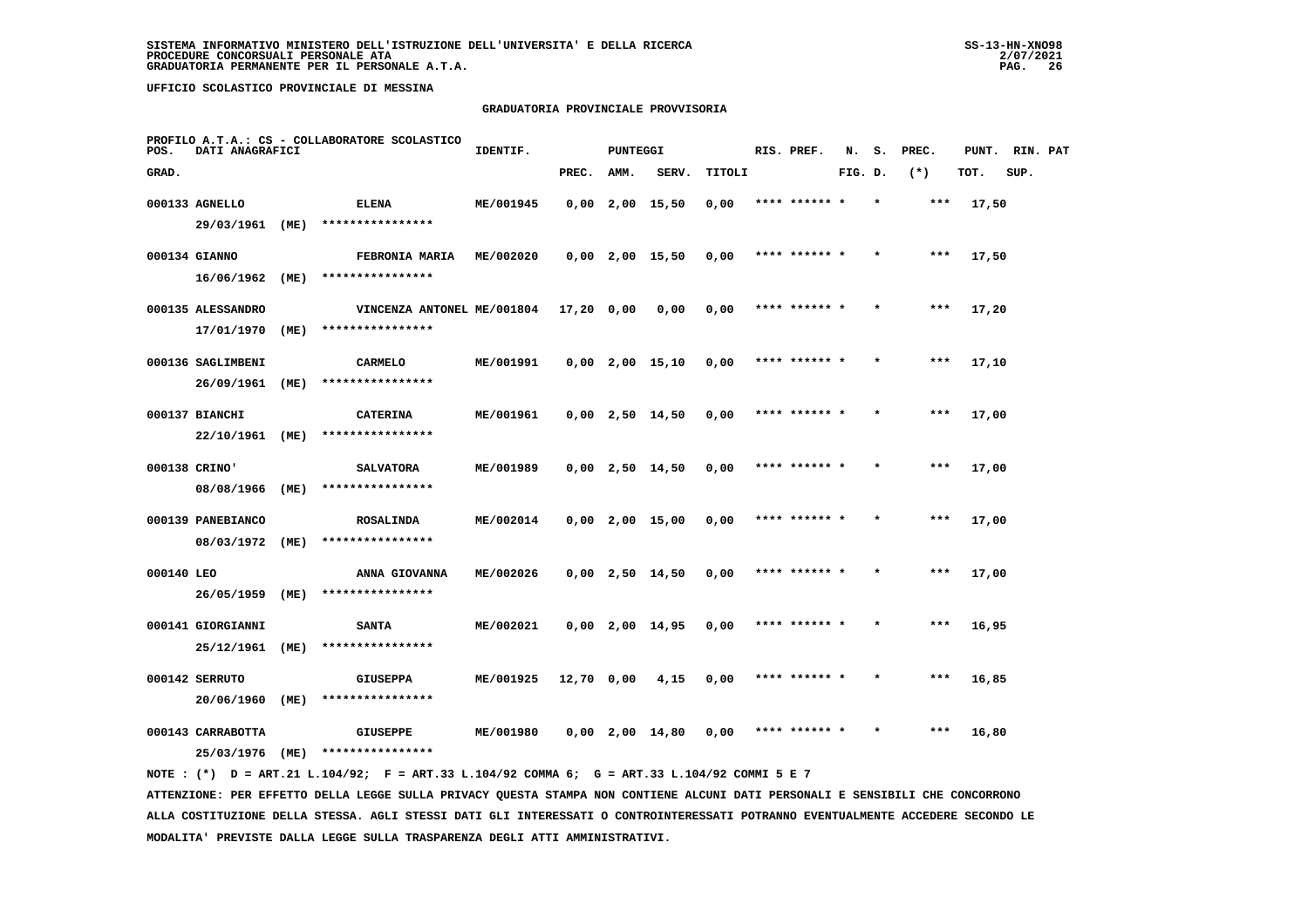#### **GRADUATORIA PROVINCIALE PROVVISORIA**

| PROFILO A.T.A.: CS - COLLABORATORE SCOLASTICO<br>POS.<br>DATI ANAGRAFICI |                              |      |                                               | IDENTIF.<br><b>PUNTEGGI</b> |       |      |                       |        |  | RIS. PREF.    | N.      |         | PREC. | PUNT. | RIN. PAT |  |
|--------------------------------------------------------------------------|------------------------------|------|-----------------------------------------------|-----------------------------|-------|------|-----------------------|--------|--|---------------|---------|---------|-------|-------|----------|--|
| GRAD.                                                                    |                              |      |                                               |                             | PREC. | AMM. | SERV.                 | TITOLI |  |               | FIG. D. |         | $(*)$ | TOT.  | SUP.     |  |
| 000144 MIANO                                                             |                              |      | <b>CALOGERO</b>                               | ME/001977                   |       |      | $0,00$ 2,00 14,60     | 0,00   |  | **** ****** * |         | $\star$ | ***   | 16,60 |          |  |
|                                                                          | 25/06/1965                   | (ME) | ****************                              |                             |       |      |                       |        |  |               |         |         |       |       |          |  |
|                                                                          | 000145 SPADARO               |      | <b>MARIA</b>                                  | ME/002003                   |       |      | $0,00$ 2,50 14,00     | 0,00   |  | **** ******   |         |         | ***   | 16,50 |          |  |
|                                                                          | 14/05/1966 (ME)              |      | ****************                              |                             |       |      |                       |        |  |               |         |         |       |       |          |  |
|                                                                          | 000146 VENUTI                |      | ANGELA MARIA                                  | ME/002009                   |       |      | $0,00$ 2,00 14,50     | 0,00   |  | **** ****** * |         |         | ***   | 16,50 |          |  |
|                                                                          | 14/02/1971                   | (ME) | ****************                              |                             |       |      |                       |        |  |               |         |         |       |       |          |  |
|                                                                          | 000147 SILVESTRO             |      | <b>ANGELA</b>                                 | ME/002001                   |       |      | $0,00$ 2,00 14,50     | 0,00   |  | **** ****** * |         | $\star$ | $***$ | 16,50 |          |  |
|                                                                          | 30/12/1960                   | (ME) | ****************                              |                             |       |      |                       |        |  |               |         |         |       |       |          |  |
|                                                                          | 000148 CONFORTO              |      | <b>MARIA SERAFINA</b>                         | ME/001987                   |       |      | $0,00$ 2,50 14,00     | 0,00   |  | **** ****** * |         |         | $***$ | 16,50 |          |  |
|                                                                          | 28/09/1956                   | (ME) | ****************                              |                             |       |      |                       |        |  |               |         |         |       |       |          |  |
|                                                                          | 000149 PANZARELLA            |      | VINCENZA                                      | ME/001981                   |       |      | $0,00$ $3,50$ $12,75$ | 0,00   |  | **** ****** * |         |         | $***$ | 16,25 |          |  |
|                                                                          | 04/06/1964                   | (ME) | ****************                              |                             |       |      |                       |        |  |               |         |         |       |       |          |  |
|                                                                          | 000150 PICCIONE              |      | IGNAZIA TINDARA ME/001983<br>**************** |                             |       |      | $0,00$ 2,00 14,04     | 0,00   |  | **** ****** * |         |         | ***   | 16,04 |          |  |
|                                                                          | 31/07/1963                   | (ME) |                                               |                             |       |      |                       |        |  |               |         |         |       |       |          |  |
|                                                                          | 000151 LOMBARDO              |      | <b>CONCETTA</b><br>****************           | ME/002029                   |       |      | $0,00$ 2,00 14,00     | 0,00   |  | **** ****** * |         |         | ***   | 16,00 |          |  |
|                                                                          | 06/11/1965                   | (ME) |                                               |                             |       |      |                       |        |  |               |         |         |       |       |          |  |
| 000152 RODI                                                              | 25/09/1965 (ME)              |      | <b>GIUSEPPE</b><br>****************           | ME/002036                   |       |      | $0,00$ 2,00 13,90     | 0,00   |  | **** ****** * |         |         | ***   | 15,90 |          |  |
|                                                                          |                              |      |                                               |                             |       |      |                       |        |  |               |         |         |       |       |          |  |
| 000153 FORTI                                                             | 26/01/1959                   | (RC) | <b>GIUSEPPE</b><br>****************           | ME/001999                   |       |      | $0,00$ $3,00$ $12,70$ | 0,00   |  | **** ****** * |         |         | $***$ | 15,70 |          |  |
|                                                                          |                              |      |                                               |                             |       |      |                       |        |  |               |         |         |       |       |          |  |
|                                                                          | 000154 BARDARO<br>29/07/1967 |      | <b>GIUSEPPE</b><br>****************           | ME/001958                   |       |      | $0,00$ 2,00 13,65     | 0,00   |  | **** ****** * |         |         | ***   | 15,65 |          |  |
|                                                                          |                              | (ME) |                                               |                             |       |      |                       |        |  |               |         |         |       |       |          |  |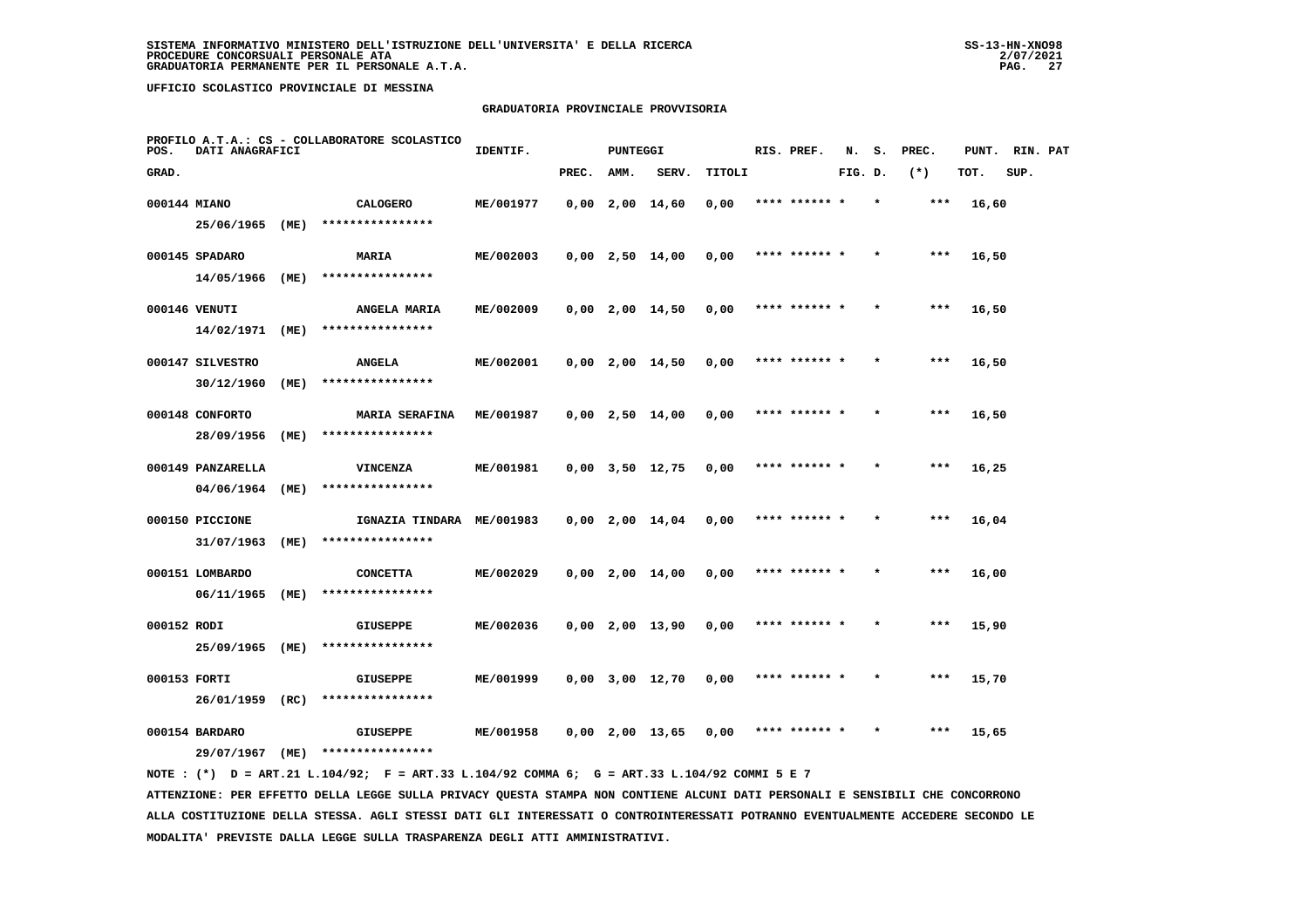## **GRADUATORIA PROVINCIALE PROVVISORIA**

| POS.         | DATI ANAGRAFICI     | PROFILO A.T.A.: CS - COLLABORATORE SCOLASTICO | IDENTIF.             |           |              | <b>PUNTEGGI</b> |                   |        | RIS. PREF. | N.            | s.      | PREC. | PUNT. | RIN. PAT |      |  |
|--------------|---------------------|-----------------------------------------------|----------------------|-----------|--------------|-----------------|-------------------|--------|------------|---------------|---------|-------|-------|----------|------|--|
| GRAD.        |                     |                                               |                      |           | PREC.        | AMM.            | SERV.             | TITOLI |            |               | FIG. D. |       | $(*)$ | TOT.     | SUP. |  |
|              | 000155 TRINCHERA    |                                               | <b>CATERINA</b>      | ME/002005 |              |                 | $0,00$ 2,00 13,50 | 0,00   |            | **** ****** * |         |       | ***   | 15,50    |      |  |
|              | 10/09/1966          | (ME)                                          | ****************     |           |              |                 |                   |        |            |               |         |       |       |          |      |  |
|              | 000156 CANNAO       |                                               | GIUSY                | ME/001808 | 13,85 0,00   |                 | 1,65              | 0,00   |            | **** ****** * |         |       | ***   | 15,50    |      |  |
|              | 19/04/1989          | (ME)                                          | ****************     |           |              |                 |                   |        |            |               |         |       |       |          |      |  |
|              | 000157 BRANCATO     |                                               | <b>ROSANNA</b>       | ME/001965 |              |                 | $0,00$ 2,50 13,00 | 0,00   |            | **** ****** * |         |       | $***$ | 15,50    |      |  |
|              | 06/01/1973          | (ME)                                          | ****************     |           |              |                 |                   |        |            |               |         |       |       |          |      |  |
|              | 000158 CAGGEGI      |                                               | GABRIELLA            | ME/002033 |              |                 | $0,00$ 2,00 13,50 | 0,00   |            | **** ****** * |         |       | ***   | 15,50    |      |  |
|              | 19/03/1971          | (ME)                                          | ****************     |           |              |                 |                   |        |            |               |         |       |       |          |      |  |
|              | 000159 DI DIO       |                                               | <b>ANGELA</b>        | ME/001994 |              |                 | $0,00$ 2,00 13,50 | 0,00   |            | **** ****** * |         |       | ***   | 15,50    |      |  |
|              | 16/07/1968          | (ME)                                          | ****************     |           |              |                 |                   |        |            |               |         |       |       |          |      |  |
|              | 000160 BOTTARI      |                                               | <b>DOMENICO</b>      | ME/001424 | $15,25$ 0,00 |                 | 0,00              | 0,00   |            | **** ****** * |         |       | $***$ | 15,25    |      |  |
|              | 07/04/1968          | (ME)                                          | ****************     |           |              |                 |                   |        |            |               |         |       |       |          |      |  |
|              | 000161 RUSSO MADONE |                                               | <b>ROSALBA MARIA</b> | ME/001990 |              |                 | $0,00$ 2,00 13,00 | 0,00   |            | **** ****** * |         |       | $***$ | 15,00    |      |  |
|              | 14/05/1961 (ME)     |                                               | ****************     |           |              |                 |                   |        |            |               |         |       |       |          |      |  |
|              | 000162 MOLINO       |                                               | MARIA                | ME/002011 |              |                 | $0,00$ 2,50 12,50 | 0,00   |            | **** ****** * |         |       | ***   | 15,00    |      |  |
|              | 31/08/1972 (ME)     |                                               | ****************     |           |              |                 |                   |        |            |               |         |       |       |          |      |  |
|              | 000163 FANARA       |                                               | MARCELLA             | ME/001995 |              |                 | $0,00$ 2,00 13,00 | 0,00   |            | **** ****** * |         |       | $***$ | 15,00    |      |  |
|              | 10/05/1957          | (ME)                                          | ****************     |           |              |                 |                   |        |            |               |         |       |       |          |      |  |
| 000164 CALI' |                     |                                               | CRISTINA             | ME/001968 |              |                 | $0,00$ 2,50 12,50 | 0,00   |            | **** ****** * |         |       | ***   | 15,00    |      |  |
|              | 21/11/1976          | (ME)                                          | ****************     |           |              |                 |                   |        |            |               |         |       |       |          |      |  |
|              | 000165 GIAIMI       |                                               | <b>ANNUNZIATA</b>    | ME/002034 |              |                 | $0,00$ 2,00 13,00 | 0,00   |            | **** ****** * |         |       | ***   | 15,00    |      |  |
|              | $10/08/1961$ (ME)   |                                               | ****************     |           |              |                 |                   |        |            |               |         |       |       |          |      |  |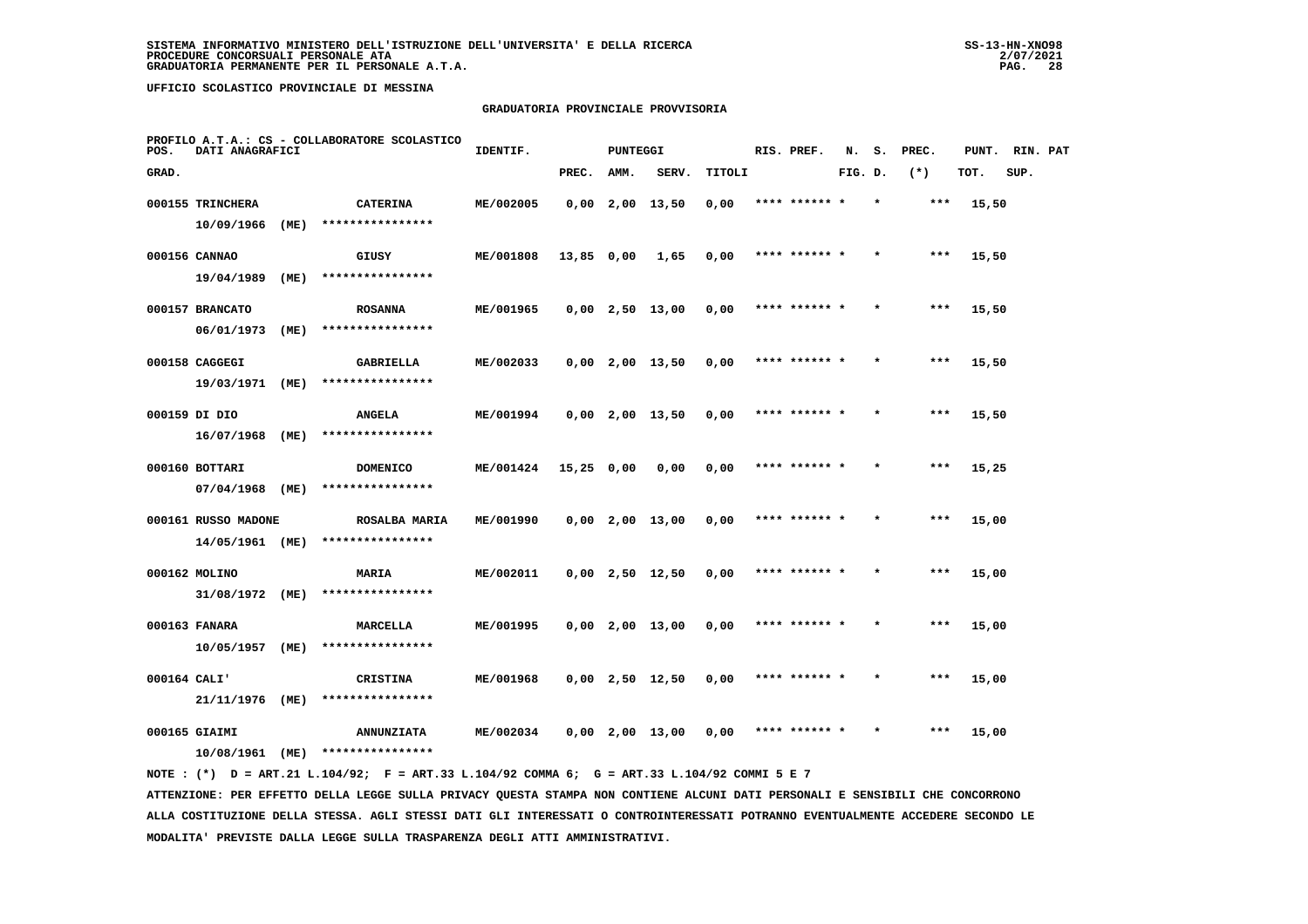#### **GRADUATORIA PROVINCIALE PROVVISORIA**

| PROFILO A.T.A.: CS - COLLABORATORE SCOLASTICO<br>POS.<br>DATI ANAGRAFICI |                    |      |                            | IDENTIF.  |              | <b>PUNTEGGI</b> |                       |        | RIS. PREF.    | N.      |         | PREC. | PUNT. |      | RIN. PAT |  |
|--------------------------------------------------------------------------|--------------------|------|----------------------------|-----------|--------------|-----------------|-----------------------|--------|---------------|---------|---------|-------|-------|------|----------|--|
| GRAD.                                                                    |                    |      |                            |           | PREC.        | AMM.            | SERV.                 | TITOLI |               | FIG. D. |         | $(*)$ | TOT.  | SUP. |          |  |
|                                                                          | 000166 RANERI      |      | <b>ALESSANDRA</b>          | ME/001985 |              |                 | $0,00$ $3,00$ $11,80$ | 0,00   | **** ****** * |         | $\star$ | ***   | 14,80 |      |          |  |
|                                                                          | 07/09/1980         | (ME) | ****************           |           |              |                 |                       |        |               |         |         |       |       |      |          |  |
|                                                                          | 000167 ROTONDO     |      | CINZIA                     | ME/001988 |              |                 | $0,00$ 2,00 12,60     | 0,00   |               |         |         | ***   | 14,60 |      |          |  |
|                                                                          | 20/09/1968         | (ME) | ****************           |           |              |                 |                       |        |               |         |         |       |       |      |          |  |
|                                                                          | 000168 TRENTINELLI |      | MARGHERITA                 | ME/001394 | 14,50 0,00   |                 | 0,00                  | 0,00   | **** ****** * |         |         | ***   | 14,50 |      |          |  |
|                                                                          | 25/05/1979 (RC)    |      | ****************           |           |              |                 |                       |        |               |         |         |       |       |      |          |  |
| 000169 FOTI                                                              |                    |      | FORTUNATA STEFAN ME/002000 |           |              |                 | $0,00$ 2,00 12,50     | 0,00   | **** ****** * |         |         | ***   | 14,50 |      |          |  |
|                                                                          | 01/01/1972 (ME)    |      | ****************           |           |              |                 |                       |        |               |         |         |       |       |      |          |  |
|                                                                          | 000170 GRILLO      |      | <b>GIUSEPPA</b>            | ME/001014 | $14,50$ 0,00 |                 | 0,00                  | 0,00   | **** ****** * |         |         | $***$ | 14,50 |      |          |  |
|                                                                          | 23/11/1958         | (ME) | ****************           |           |              |                 |                       |        |               |         |         |       |       |      |          |  |
|                                                                          | 000171 MISTRETTA   |      | <b>STEFANIA</b>            | ME/002010 |              |                 | $0,00$ 2,00 12,50     | 0,00   | **** ****** * |         |         | ***   | 14,50 |      |          |  |
|                                                                          | 17/05/1972 (EE)    |      | ****************           |           |              |                 |                       |        |               |         |         |       |       |      |          |  |
|                                                                          | 000172 CAPRINO     |      | <b>CELESTINA</b>           | ME/001970 |              |                 | $0,00$ 2,00 12,50     | 0,00   | **** ****** * |         |         | ***   | 14,50 |      |          |  |
|                                                                          | 08/02/1959         | (ME) | ****************           |           |              |                 |                       |        |               |         |         |       |       |      |          |  |
|                                                                          | 000173 LA ROSA     |      | <b>MARIA GIOVANNA</b>      | ME/002025 |              |                 | $0,00$ $2,00$ $12,00$ | 0,00   |               |         |         |       | 14,00 |      |          |  |
|                                                                          | 25/03/1965         | (EE) | ****************           |           |              |                 |                       |        |               |         |         |       |       |      |          |  |
|                                                                          | 000174 PULIAFITO   |      | ANTONIO DOMENICO ME/002016 |           |              |                 | $0,00$ 2,00 12,00     | 0,00   | **** ****** * |         |         | $***$ | 14,00 |      |          |  |
|                                                                          | 06/12/1969         | (ME) | ****************           |           |              |                 |                       |        |               |         |         |       |       |      |          |  |
|                                                                          | 000175 BONANNO     |      | <b>CONCETTA</b>            | ME/001962 |              |                 | $0,00$ 2,00 12,00     | 0,00   | **** ****** * |         |         | ***   | 14,00 |      |          |  |
|                                                                          | 13/07/1960         | (ME) | ****************           |           |              |                 |                       |        |               |         |         |       |       |      |          |  |
|                                                                          | 000176 CICCOLO     |      | <b>ROCCO</b>               | ME/001479 | 13,75 0,00   |                 | 0,00                  | 0,00   |               |         |         | ***   | 13,75 |      |          |  |
|                                                                          | 27/05/1957         | (ME) | ****************           |           |              |                 |                       |        |               |         |         |       |       |      |          |  |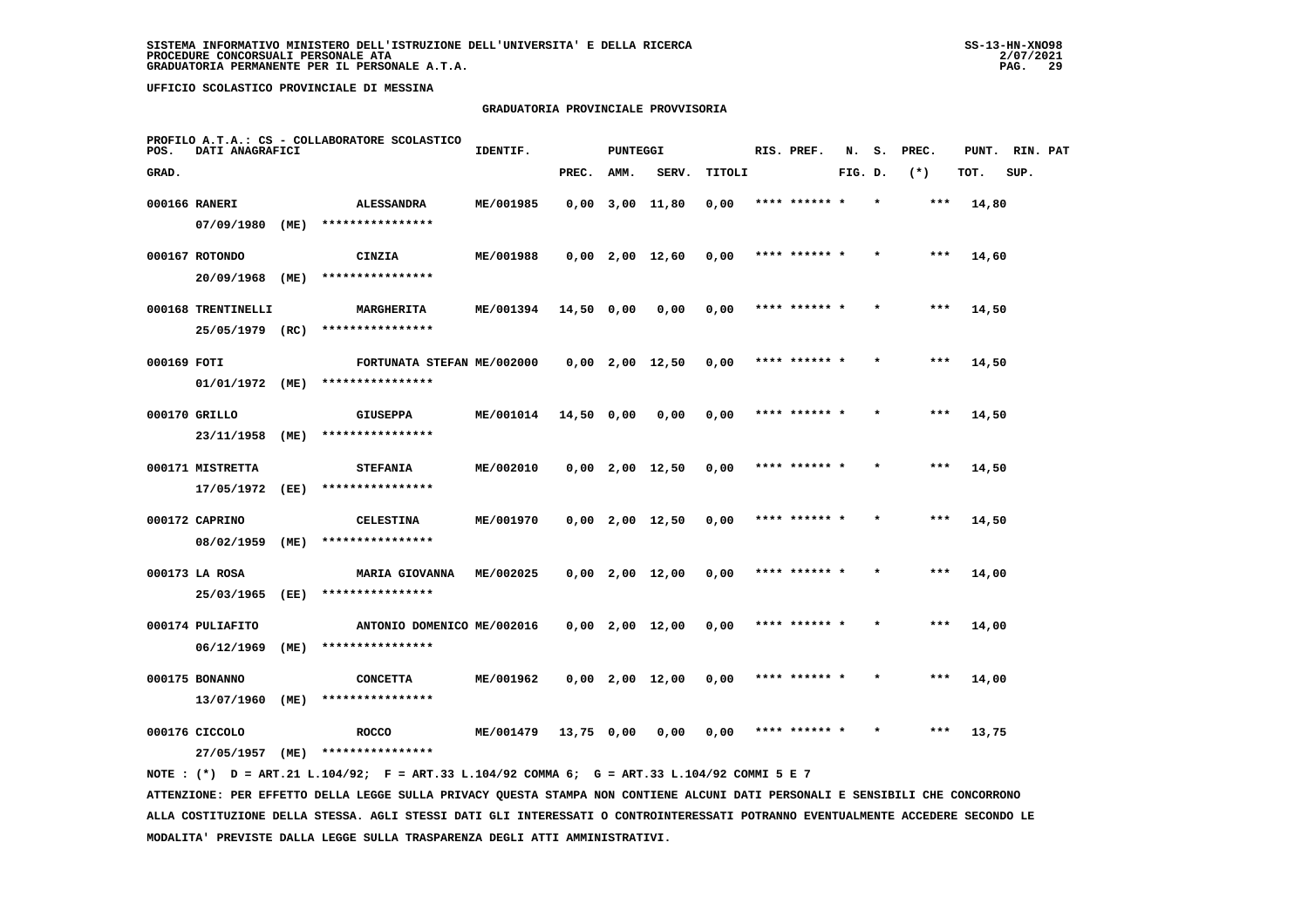# **GRADUATORIA PROVINCIALE PROVVISORIA**

| POS.         | DATI ANAGRAFICI             | PROFILO A.T.A.: CS - COLLABORATORE SCOLASTICO | IDENTIF.                            |           | <b>PUNTEGGI</b> | RIS. PREF.  |                 |        | N. S. PREC.   | PUNT. RIN. PAT |         |       |       |      |  |
|--------------|-----------------------------|-----------------------------------------------|-------------------------------------|-----------|-----------------|-------------|-----------------|--------|---------------|----------------|---------|-------|-------|------|--|
| GRAD.        |                             |                                               |                                     |           | PREC.           | AMM.        | SERV.           | TITOLI |               | FIG. D.        |         | $(*)$ | TOT.  | SUP. |  |
|              | 000177 PUGLISI              |                                               | TINDARA MARIA                       | ME/002015 |                 |             | 0,00 2,00 10,80 | 0,00   | **** ****** * |                | $\star$ | ***   | 12,80 |      |  |
|              | 24/09/1970                  | (ME)                                          | ****************                    |           |                 |             |                 |        |               |                |         |       |       |      |  |
|              | 000178 ALESCI               |                                               | <b>CARMELA</b>                      | ME/001420 | 12,50 0,00      |             | 0,00            | 0.00   | **** ****** * |                | $\star$ | ***   | 12,50 |      |  |
|              | 30/01/1970                  | (ME)                                          | ****************                    |           |                 |             |                 |        |               |                |         |       |       |      |  |
| 000179 PATTI |                             |                                               | <b>GIUSEPPA</b>                     | ME/001982 |                 | $0,00$ 3,00 | 7,85            | 0,00   | **** ****** * |                | $\star$ | ***   | 10,85 |      |  |
|              | 12/01/1962                  | (ME)                                          | ****************                    |           |                 |             |                 |        |               |                |         |       |       |      |  |
|              | 000180 TIZZONE              |                                               | <b>MASCIA</b>                       | ME/001930 |                 | 8,50 0,00   | 1,65            | 0,00   | **** ****** * |                | $\star$ | $***$ | 10,15 |      |  |
|              | 13/03/1981                  | (ME)                                          | ****************                    |           |                 |             |                 |        |               |                |         |       |       |      |  |
|              | 000181 CALDERONE            |                                               | <b>ROBERTO</b>                      | ME/001861 | 10,05 0,00      |             | 0,00            | 0,00   | **** ****** * |                |         | $***$ | 10,05 |      |  |
|              | 01/03/1970                  | (ME)                                          | ****************                    |           |                 |             |                 |        |               |                |         |       |       |      |  |
|              | 000182 GALATI RANDO         |                                               | <b>CONCETTA</b>                     | ME/001860 |                 | 8,55 0,00   | 1,35            | 0,00   | **** ****** * |                | $\star$ | ***   | 9,90  |      |  |
|              | 11/10/1965 (ME)             |                                               | ****************                    |           |                 |             |                 |        |               |                |         |       |       |      |  |
| 000183 DAVI' |                             |                                               | <b>CONCETTA</b><br>**************** | ME/002037 |                 | $0,00$ 3,00 | 5,70            | 0,00   | **** ****** * |                | $\star$ | ***   | 8,70  |      |  |
|              | 30/06/1963                  | (CT)                                          |                                     |           |                 |             |                 |        |               |                |         |       |       |      |  |
|              | 000184 TRIOLO<br>30/03/1961 | (ME)                                          | <b>ANTONINO</b><br>**************** | ME/001895 |                 | 6,10 0,00   | 1,80            | 0,00   | **** ****** * |                | $\star$ | ***   | 7,90  |      |  |
|              |                             |                                               |                                     |           |                 |             |                 |        |               |                |         |       |       |      |  |

 **NOTE : (\*) D = ART.21 L.104/92; F = ART.33 L.104/92 COMMA 6; G = ART.33 L.104/92 COMMI 5 E 7**

 **ATTENZIONE: PER EFFETTO DELLA LEGGE SULLA PRIVACY QUESTA STAMPA NON CONTIENE ALCUNI DATI PERSONALI E SENSIBILI CHE CONCORRONO ALLA COSTITUZIONE DELLA STESSA. AGLI STESSI DATI GLI INTERESSATI O CONTROINTERESSATI POTRANNO EVENTUALMENTE ACCEDERE SECONDO LE MODALITA' PREVISTE DALLA LEGGE SULLA TRASPARENZA DEGLI ATTI AMMINISTRATIVI.**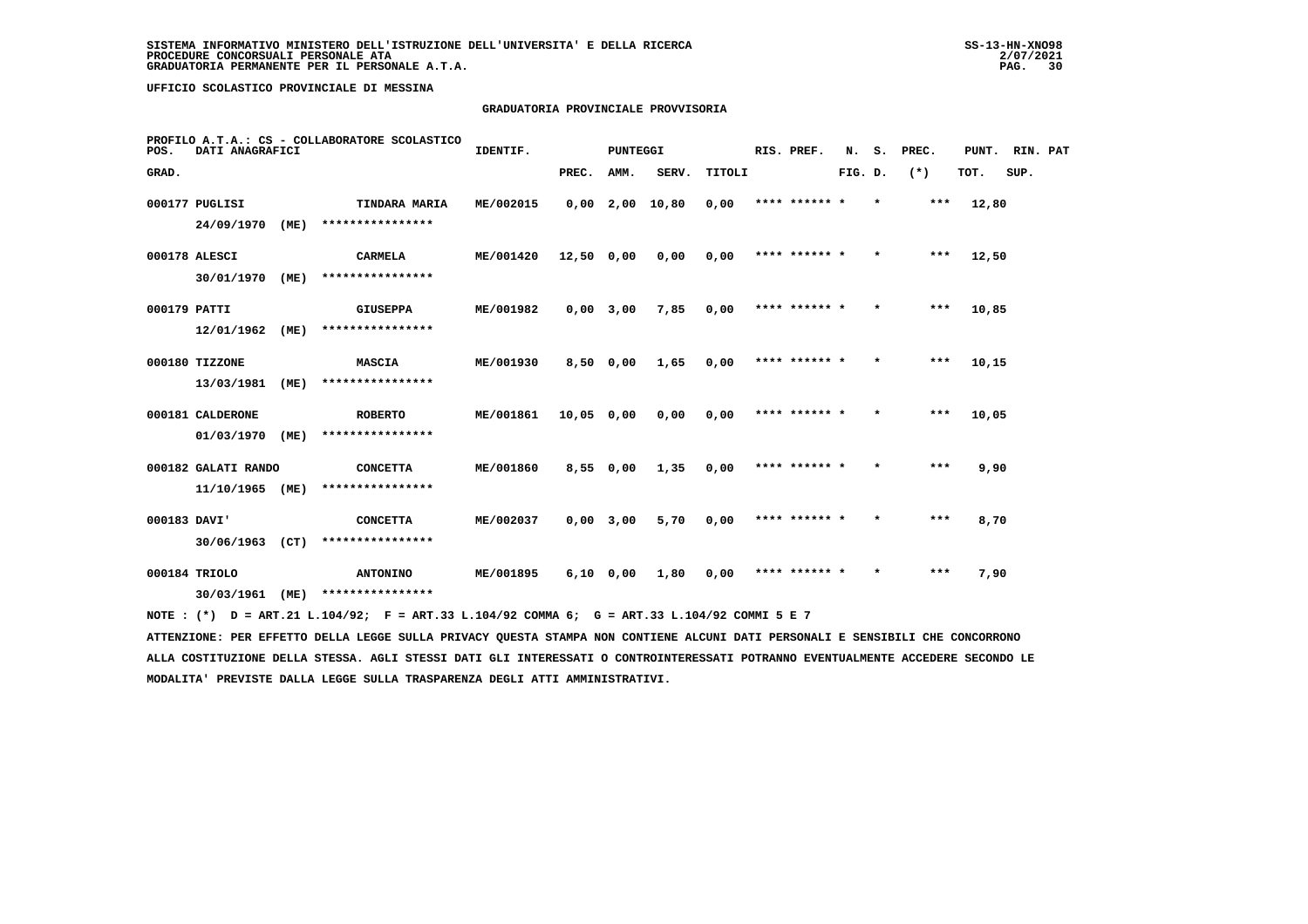#### **GRADUATORIA PROVINCIALE PROVVISORIA**

| PROFILO A.T.A.: GA - GUARDAROBIERE<br>POS.<br><b>DATI ANAGRAFICI</b>                        | IDENTIF.         | PUNTEGGI             |      |       | RIS. PREF. |               |         | N. S. PREC. | PUNT. | RIN. PAT |      |  |
|---------------------------------------------------------------------------------------------|------------------|----------------------|------|-------|------------|---------------|---------|-------------|-------|----------|------|--|
| GRAD.                                                                                       |                  | PREC.                | AMM. | SERV. | TITOLI     |               | FIG. D. |             | $(*)$ | тот.     | SUP. |  |
| 000001 RIBAUDO<br>LIBORIA                                                                   | <b>ME/000364</b> | 17,00 0,00 0,00 0,00 |      |       |            | **** ****** * |         | $\star$     | ***   | 17,00    |      |  |
| ****************<br>28/10/1959<br>(ME)                                                      |                  |                      |      |       |            |               |         |             |       |          |      |  |
| NOTE: (*) D = ART.21 L.104/92; F = ART.33 L.104/92 COMMA 6; G = ART.33 L.104/92 COMMI 5 E 7 |                  |                      |      |       |            |               |         |             |       |          |      |  |

 **ATTENZIONE: PER EFFETTO DELLA LEGGE SULLA PRIVACY QUESTA STAMPA NON CONTIENE ALCUNI DATI PERSONALI E SENSIBILI CHE CONCORRONO ALLA COSTITUZIONE DELLA STESSA. AGLI STESSI DATI GLI INTERESSATI O CONTROINTERESSATI POTRANNO EVENTUALMENTE ACCEDERE SECONDO LE MODALITA' PREVISTE DALLA LEGGE SULLA TRASPARENZA DEGLI ATTI AMMINISTRATIVI.**